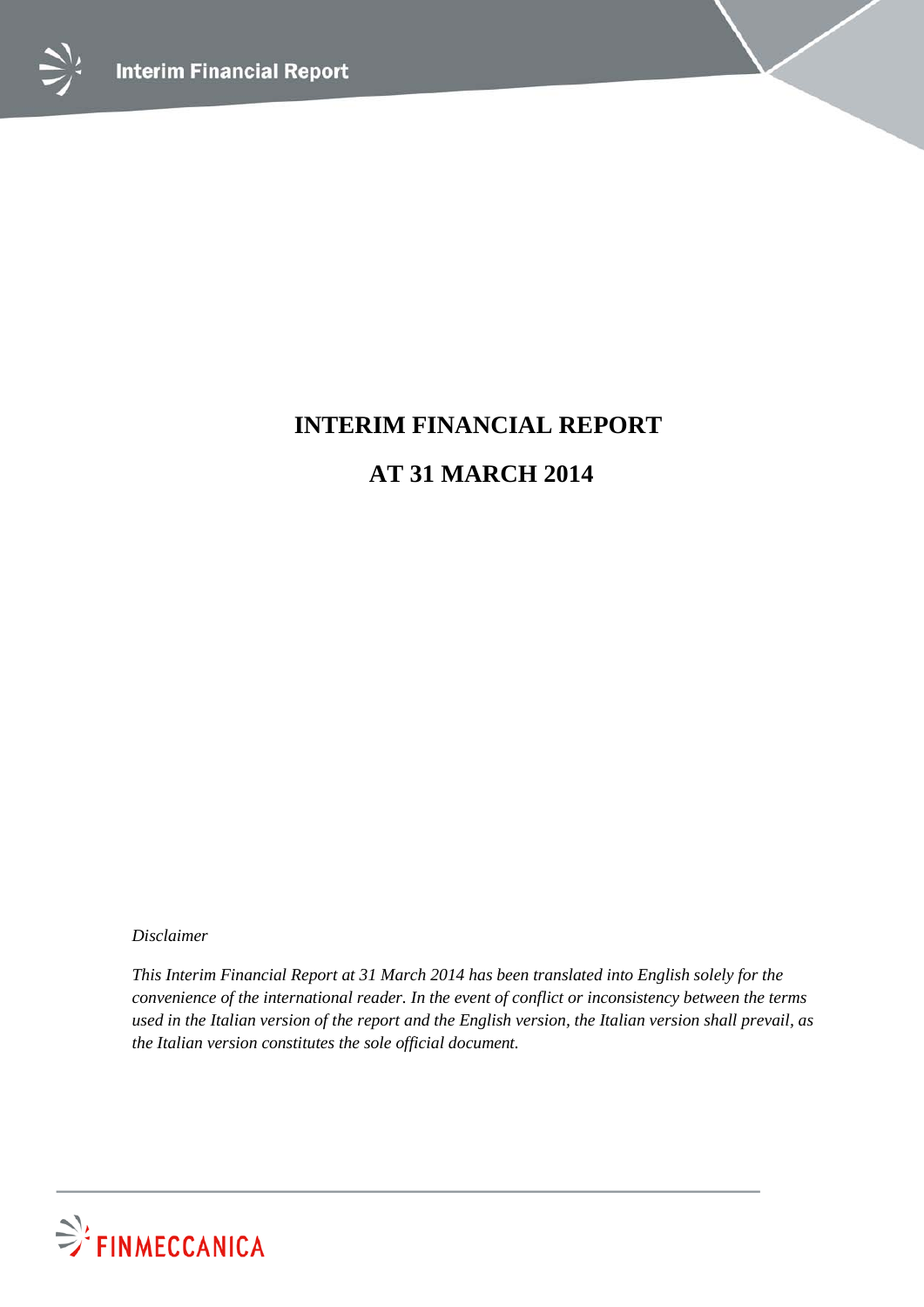

# **CONTENTS**

| $\bullet$ |                  |                                                           |  |
|-----------|------------------|-----------------------------------------------------------|--|
|           |                  |                                                           |  |
|           |                  |                                                           |  |
|           |                  | CONDENSED CONSOLIDATED INTERIM FINANCIAL STATEMENTS AT 31 |  |
|           |                  |                                                           |  |
|           |                  |                                                           |  |
|           |                  |                                                           |  |
|           |                  |                                                           |  |
|           |                  |                                                           |  |
|           |                  |                                                           |  |
|           |                  |                                                           |  |
|           | $\mathfrak{1}.$  |                                                           |  |
|           | 2.               |                                                           |  |
|           | 3.               |                                                           |  |
|           | $\overline{4}$ . |                                                           |  |
|           | 5.               |                                                           |  |
|           | 6.               |                                                           |  |
|           | 7.               |                                                           |  |
|           | 8.               |                                                           |  |
|           | 9.               |                                                           |  |
|           | 10.              |                                                           |  |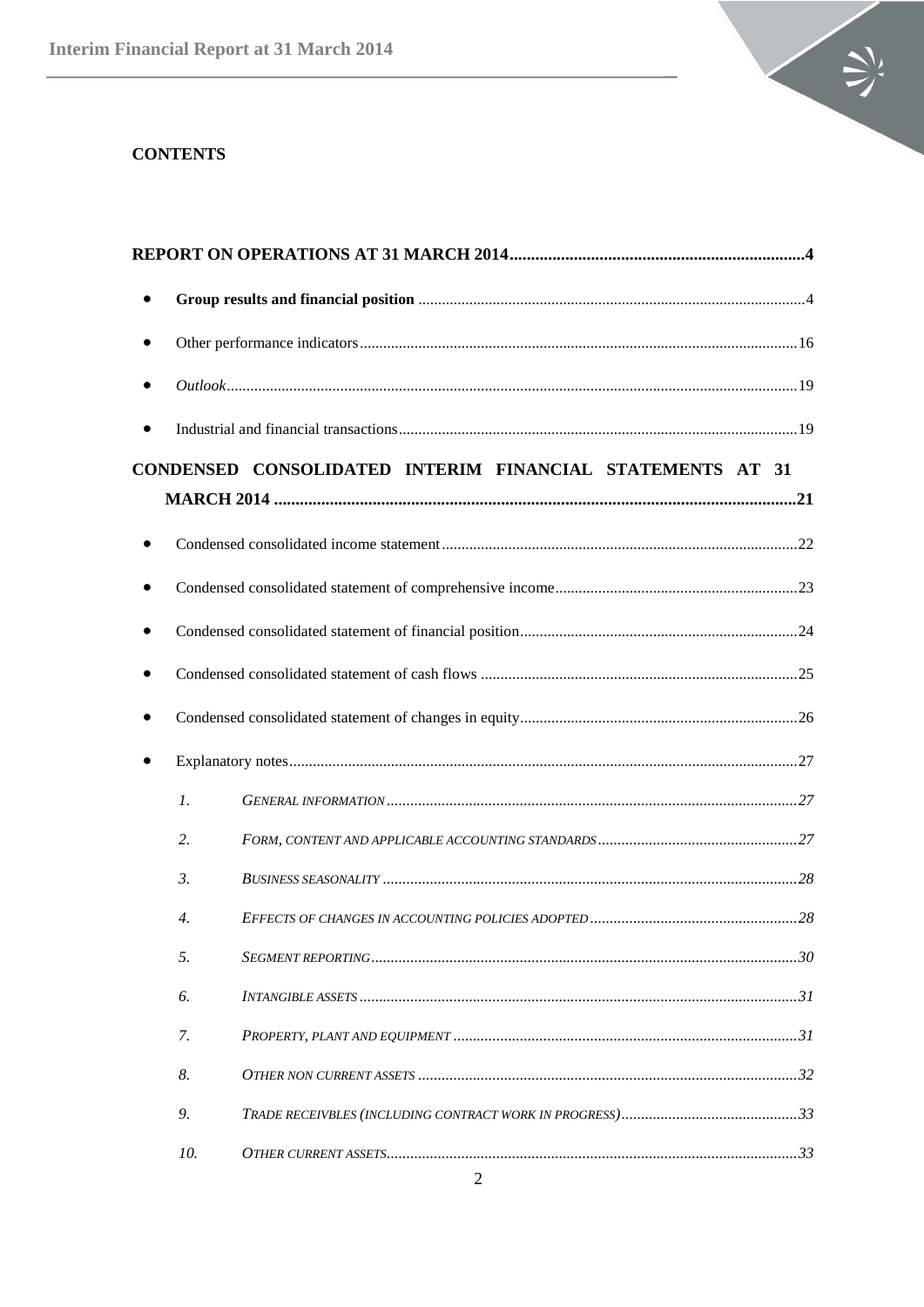|           | 11. |                                                                                                         |
|-----------|-----|---------------------------------------------------------------------------------------------------------|
|           | 12. |                                                                                                         |
|           | 13. |                                                                                                         |
|           | 14. |                                                                                                         |
|           | 15. | OTHER CURRENT AND NON-CURRENT LIABILITIES  ERRORE. IL SEGNALIBRO NON È DEFINITO.                        |
|           | 16. | TRADE PAYABLES (INCLUDING NET PROGRESS PAYMENT AND ADVANCES FROM CUSTOMER)39                            |
|           | 17. |                                                                                                         |
|           | 18. |                                                                                                         |
|           | 19. |                                                                                                         |
|           | 20. |                                                                                                         |
|           | 21. |                                                                                                         |
|           | 22. |                                                                                                         |
|           | 23. |                                                                                                         |
|           | 24. |                                                                                                         |
| $\bullet$ |     |                                                                                                         |
| $\bullet$ |     | Declaration of the officer in charge of financial reporting on the interim financial report at 31 March |
|           |     | 2014 pursuant to article 154-bis, paragraph 2 of Legislative Decree no. 58/98 and subsequent            |
|           |     |                                                                                                         |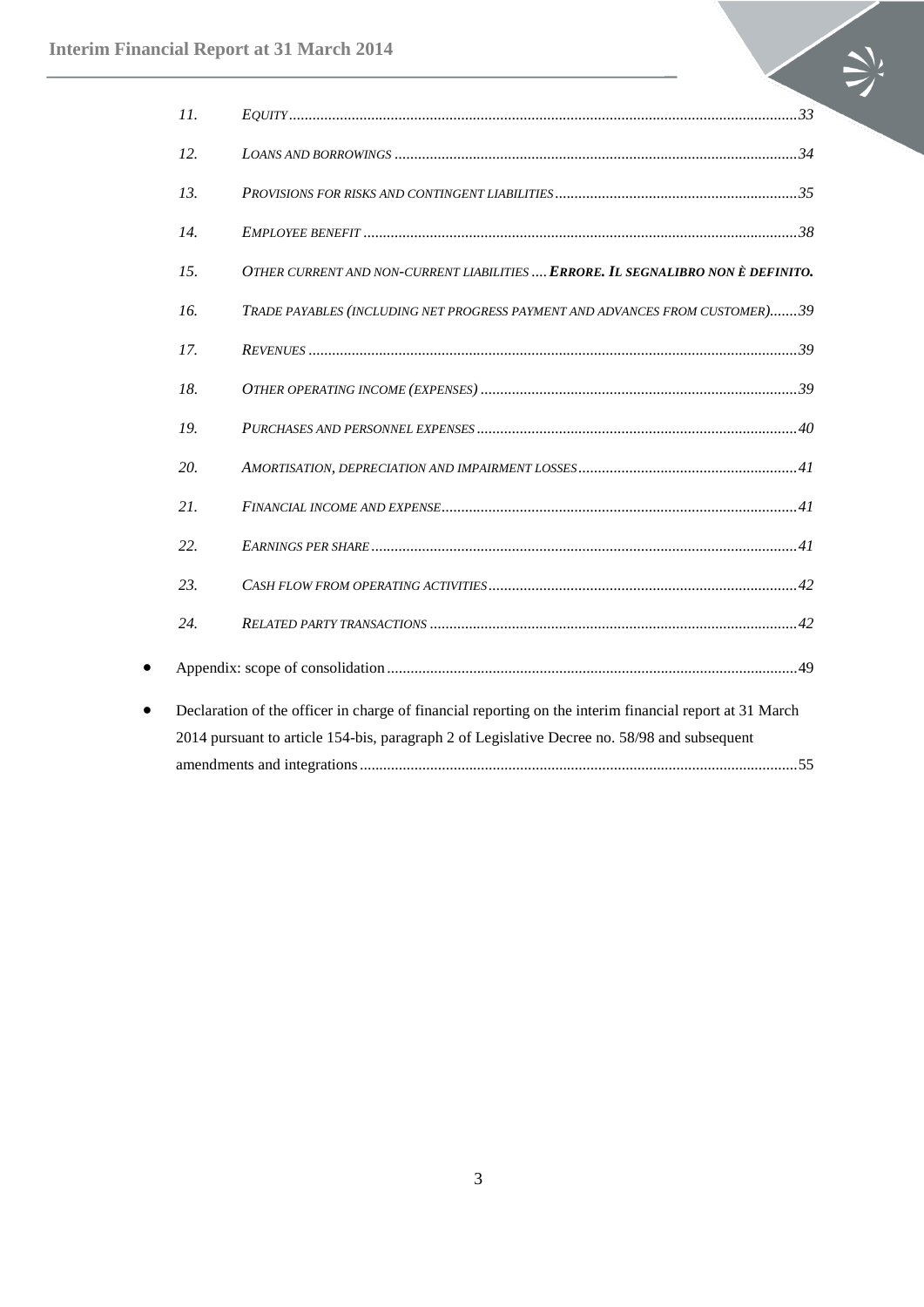

# **Report on operations at 31 March 2014**

#### **Group results and financial position**

<span id="page-3-1"></span><span id="page-3-0"></span>*The figures for 2013 were restated as a result of the adoption of new IFRS 11, which led to the deconsolidation of the Group's joint ventures. The comparative figures with respect to new orders, revenues, EBITA and FOCF were also*  restated to remove the contribution of the Energy segment, which was eliminated from the Group's scope of operations in *December 2013 and classified among Discontinued Operations.*

|                   | March 2014 | March 2013 $(*)$ | <b>Change</b> | $2013$ $(*)$ |
|-------------------|------------|------------------|---------------|--------------|
| New orders        | 2.896      | 2,613            | 10.8%         | 15,059       |
| Order backlog     | 36,732     | 36,255           | 1.3%          | 36,831       |
| Revenues          | 2,946      | 3,099            | $(4.9\%)$     | 13,690       |
| <b>EBITA</b>      | 153        | 161              | $(5.0\%)$     | 878          |
| ROS               | 5.2%       | 5.2%             | n.a           | 6.4%         |
| Net profit (loss) | (12)       |                  | $0.0\%$       | 74           |
| Group Net Debt    | 5,061      | 5,257            | (3.7%)        | 3,902        |
| <b>FOCF</b>       | (1,185)    | (1,302)          | 9.0%          | (220)        |

# *Key Performance Indicator* ("KPI")

*(\*) Figures restated as a result of the adoption of IFRS 11. The performance and financial figures refer to continuing operations only (excluding Ansaldo Energia).*

*Please refer to the section entitled "Non-GAAP alternative performance indicators" for definitions.*

The Finmeccanica Group operates in the *Aerospace and Defence* sector (which includes the *Helicopters*, *Defence and Security Electronics*, *Aeronautics*, *Space* and *Defence Systems* segments, as well as Corporate activities), which accounts for about 90% of Group revenues, and in the *Transportation* sector (which also includes *Fata*, in addition to the companies operating in the *Transportation* sector).

The first quarter of 2014 confirmed the good commercial performance of the *Aerospace and Defence* sector as reported in 2013, where profitability was better than forecast, even if slightly below the level of profitability of the same period of 2013. By contrast, the *Transportation* sector posted worse results than expected with respect to new orders which at 31 March 2014 did not include yet \$bil. 1.2 of the contract for the driverless metro in Lima that has been recently assigned to AnsaldoBreda and Ansaldo STS.

Before analysing the results for the first quarter, it should be noted that such results are not entirely representative of the trend for the financial year as a whole since more than half of the Group's business is concentrated in the second half of the year. Furthermore, starting from 1 January 2014, the new accounting standards on consolidation have been applied, leading to the deconsolidation of the joint ventures in which the Group participates (mainly ATR in the *Aeronautics* segment, MBDA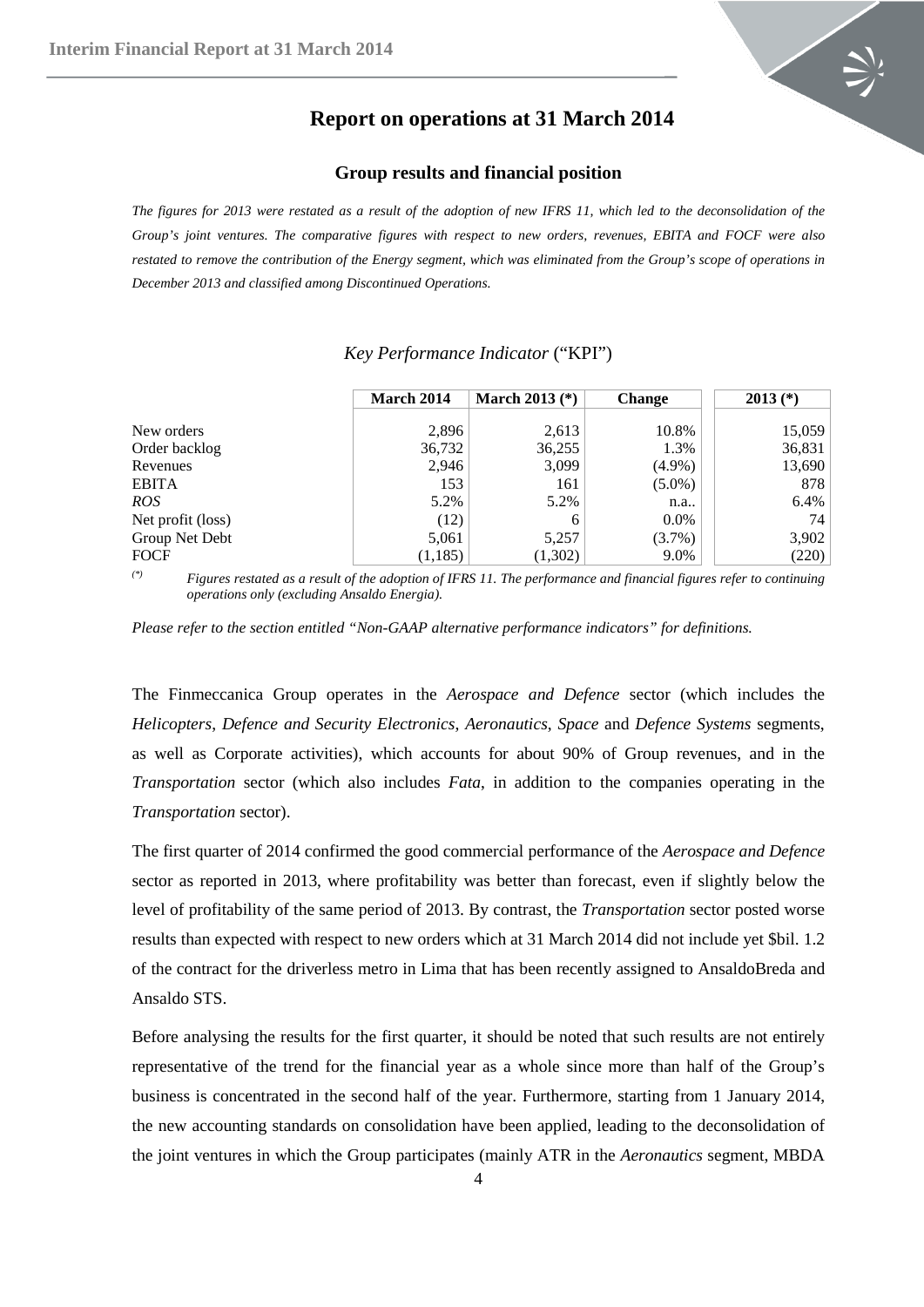in *Defence Systems* and the joint ventures in the *Space* segment). The Group indicators do not, however, include the contribution of the joint ventures (as a result, the comparative figures were restated). Only EBITA includes the portion of the net results of the major joint ventures listed above. The other joint ventures only contribute to the net result as shares of equity accounted investments, the results for which are reported in the income section of the income statement. The comparative performance figures for 2013 and the related cash flows have also been restated to eliminate the contribution of the Energy sector, which was sold in December 2013 and classified among discontinued operations until the date of sale.

*Commercial performance*. The receipt of new orders by the *Aerospace and Defence* sector was greater than the corresponding period of the prior year and than expected, thanks to the very positive performance of the *Helicopters* and *Aeronautics* segments, while overall the figure appears to be in line with forecasts as a result of the deterioration beyond what was expected in the *Transportation*  sector.

*Business performance.* In line with forecasts, revenues of the *Aerospace and Defence* sector fell in comparison with the first quarter of 2013, mainly as regards the *Defence and Security Electronics* segment as a result of the expected defence budget cuts by the major nations, as well as of lower revenues from important programs nearing completion. These dynamics explain the slight reduction in EBITA compared to March 2013 (partially offset by a better performance of the *Transportation*  sector), with a stable ROS at 5.2% despite a deterioration of €mil. 16 attributable to the joint ventures; by contrast, the improved performance in the *Aerospace and Defence* sector compared with forecasts ,reflects the ongoing progress made under the restructuring and revitalisation plans in addressing problems in the market resulting from defence budget cuts.

*Financial performance*. The FOCF was in line with expectations, but showed a considerable improvement over 2013 (€mil. 117), in particular due to the lower use of cash by the *Transportation*  sector. This performance, which was negative by  $\epsilon$ mil. 1,185 overall, reflects the normal seasonal fluctuation in Group cash flows, with payments being particularly higher than collections in the first half of the year.

The primary changes that marked the Group's performance compared with that of the corresponding period of the previous year are described below. A more thorough analysis can be found in the section covering the trends in each business segment.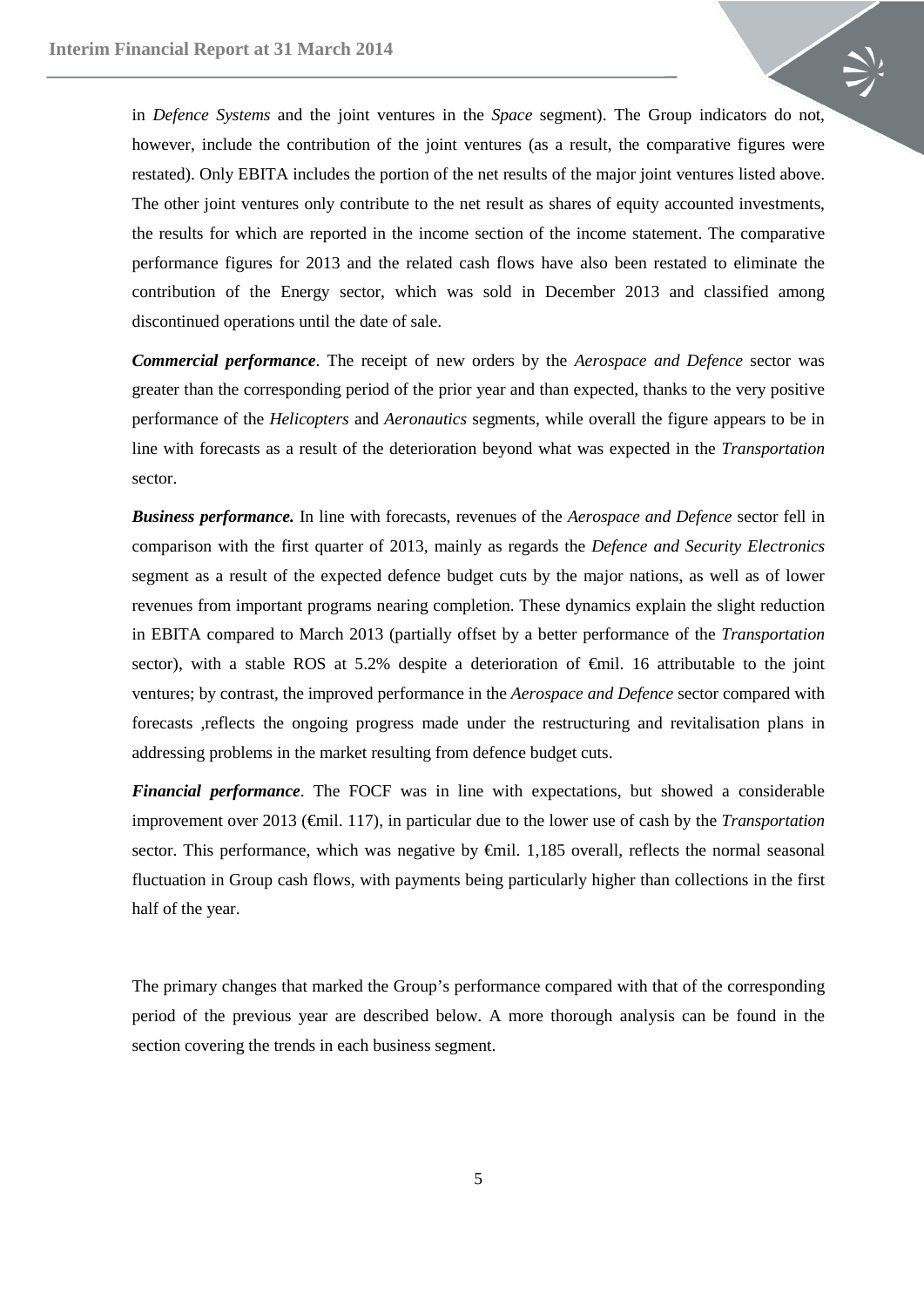| 31 March 2014               | <b>Aerospace and</b><br><b>Defence</b> | <b>Transportation</b> | <b>Eliminations</b>        | <b>Total</b><br>Continuing<br><b>Operations</b> |
|-----------------------------|----------------------------------------|-----------------------|----------------------------|-------------------------------------------------|
| New orders<br>Order backlog | 2,668<br>28,713                        | 229<br>8,234          | $\left( 1\right)$<br>(215) | 2,896<br>36,732                                 |
| Revenues                    | 2,495                                  | 471                   | (20)                       | 2,946                                           |
| <b>EBITA</b>                | 147                                    | 6                     |                            | 153                                             |
| ROS %                       | 5.9%                                   | 1.3%                  | <i>n.a.</i>                | 5.2%                                            |

| 31 March 2013                               | Aerospace and<br><b>Defence</b> | <b>Transportation</b> | <i>Eliminations</i> | <b>Total</b><br>Continuing<br><b>Operations</b> |
|---------------------------------------------|---------------------------------|-----------------------|---------------------|-------------------------------------------------|
| New orders<br>Order backlog (at 31 December | 2,471                           | 145                   | (3)                 | 2,613                                           |
| 2013)                                       | 28,565                          | 8,494                 | (228)               | 36,831                                          |
| Revenues                                    | 2,691                           | 443                   | (35)                | 3,099                                           |
| <b>EBITA</b>                                | 165                             | (4)                   |                     | 161                                             |
| ROS %                                       | 6.1%                            | $(0.9\%)$             | n.a.                | 5.2%                                            |

| <b>Change</b> | Aerospace and<br><b>Defence</b> | <b>Transportation</b> | <b>Eliminations</b> | <b>Total</b><br>Continuing<br><b>Operations</b> |
|---------------|---------------------------------|-----------------------|---------------------|-------------------------------------------------|
| New Orders    | 8.0%                            | 57.9%                 |                     | 10.8%                                           |
|               |                                 |                       | n.a.                |                                                 |
| Order backlog | 0.5%                            | $(3.1\%)$             | n.a.                | $(0.3\%)$                                       |
| Revenues      | $(7.3\%)$                       | 6.3%                  | n.a.                | $(4.9\%)$                                       |
| <b>EBITA</b>  | $(10.9\%)$                      | n.a.                  | n.a.                | $(5.0\%)$                                       |
| ROS %         | (0.2) p.p.                      | 2.2 p.p.              | n.a.                | 0.0 p.p.                                        |

**New orders** were higher than in the corresponding period of 2013, due mainly to new orders in the *Helicopters* segment (up  $\theta$ mil. 608), largely for the contracts for the upgrading of the fleet of 25 AW101 Merlin helicopters in the context of the Merlin Life Sustainment programme (MLSP) and for the five-year maintenance and support on the fleet of Apache AH Mkl helicopters, both for the British Ministry of Defence. These new orders led to an increase in *Aerospace and Defence* (up €mil. 197 over 2013), despite the expected decline in *Aeronautics* (€mil. 336), that in first quarter of 2013 benefitted from an order of 50 series on the B787 programme. The better results reported by the *Transportation* sector (€mil. 84) were also important.

The **order backlog** was essentially in line with 31 December 2013, with a book-to-bill close to 1 (0.98). The order backlog, considered in terms of its workability, ensures over two and a half years of production for the Group.

\* \* \* \* \* \* \* \*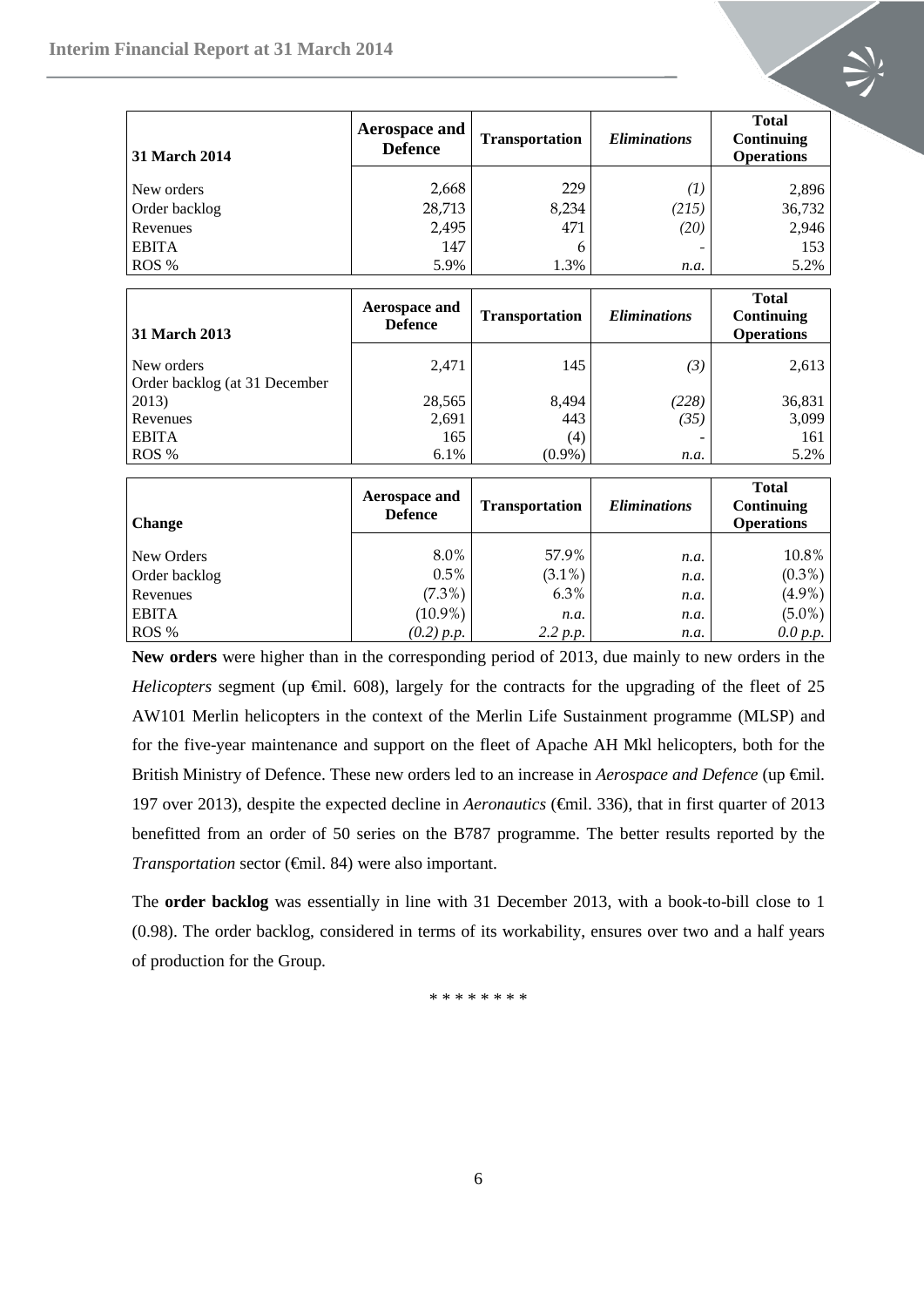

| <b>Reclassified Income Statement</b>                                 |             | <b>For the three months</b><br>ended at 31 March |         | Change | $\frac{0}{0}$<br>change |  |
|----------------------------------------------------------------------|-------------|--------------------------------------------------|---------|--------|-------------------------|--|
|                                                                      | <b>Note</b> | 2014                                             | 2013    |        |                         |  |
| $\epsilon$ <i>millions</i>                                           |             |                                                  |         |        |                         |  |
| Revenues                                                             |             | 2,946                                            | 3,099   | (153)  | $(4.9\%)$               |  |
| Purchases and personnel expenses                                     | (*)         | (2,724)                                          | (2,822) |        |                         |  |
| Amortisation and depreciation                                        | (**)        | (117)                                            | (128)   |        |                         |  |
| Other net operating income/(expense)                                 | (***)       | 48                                               | (4)     |        |                         |  |
| Equity-accounted strategic JVs                                       |             |                                                  | 16      |        |                         |  |
| <b>EBITA</b>                                                         |             | 153                                              | 161     | (8)    | $(5.0\%)$               |  |
| Restructuring costs<br>Amortisation of intangible assets acquired as |             | (22)                                             | (10)    |        |                         |  |
| part of business combinations                                        |             | (20)                                             | (21)    |        |                         |  |
| <b>EBIT</b>                                                          |             | 111                                              | 130     | (19)   | $(14.6\%)$              |  |
| Net financial income/(expense)                                       | ****        | (98)                                             | (102)   |        |                         |  |
| Income taxes                                                         |             | (25)                                             | (26)    |        |                         |  |
| Profit (loss) from discontinued operations                           |             |                                                  | 4       |        |                         |  |
| <b>NET PROFIT (LOSS)</b>                                             |             | (12)                                             | 6       | (18)   | n.a.                    |  |

*Notes to the reconciliation between the reclassified income statement and the statutory income statement:* 

*(\*) "Purchases and Personnel expense" net of restructuring costs and non-recurring income/(costs).*

*(\*\*) "Amortisation and depreciation" net of the portion referable to intangible assets acquired as part of business combinations.*

*(\*\*\*) Includes "Impairment" and "Other operating income/(expense)", net of restructuring costs and non-recurring income/(costs).*

*(\*\*\*\*) Includes "Financial income/(expense)" and "Share of profits (losses) on equity-accounted investees".*

**Revenues** at 31 March 2014 fell compared with 2013 due to the mentioned cuts in defence budgets in Europe and, especially, in the US, which led to a €mil. 203 reduction in revenues in *Defence and Security Electronics,* only partly offset by higher revenues in *Aeronautics* (€mil. 86), mainly due to growth in the production rate for the Boeing 787 programme.

**EBITA** showed a slight decrease compared with first quarter of 2013, attributable to the mentioned decline in volumes and the deterioration in the results of the joint ventures (€mil. 16), mainly attributable to MBDA. This reduction is partially offset by the improved EBITA in the *Transportation* sector (€mil. 10).

In addition to the mentioned decline in EBITA, the **net loss** is the result of higher restructuring costs (€mil. 12), mainly attributable to the *Defence and Security Electronics* segment, which explains the net result for the period.

\* \* \* \* \* \* \* \*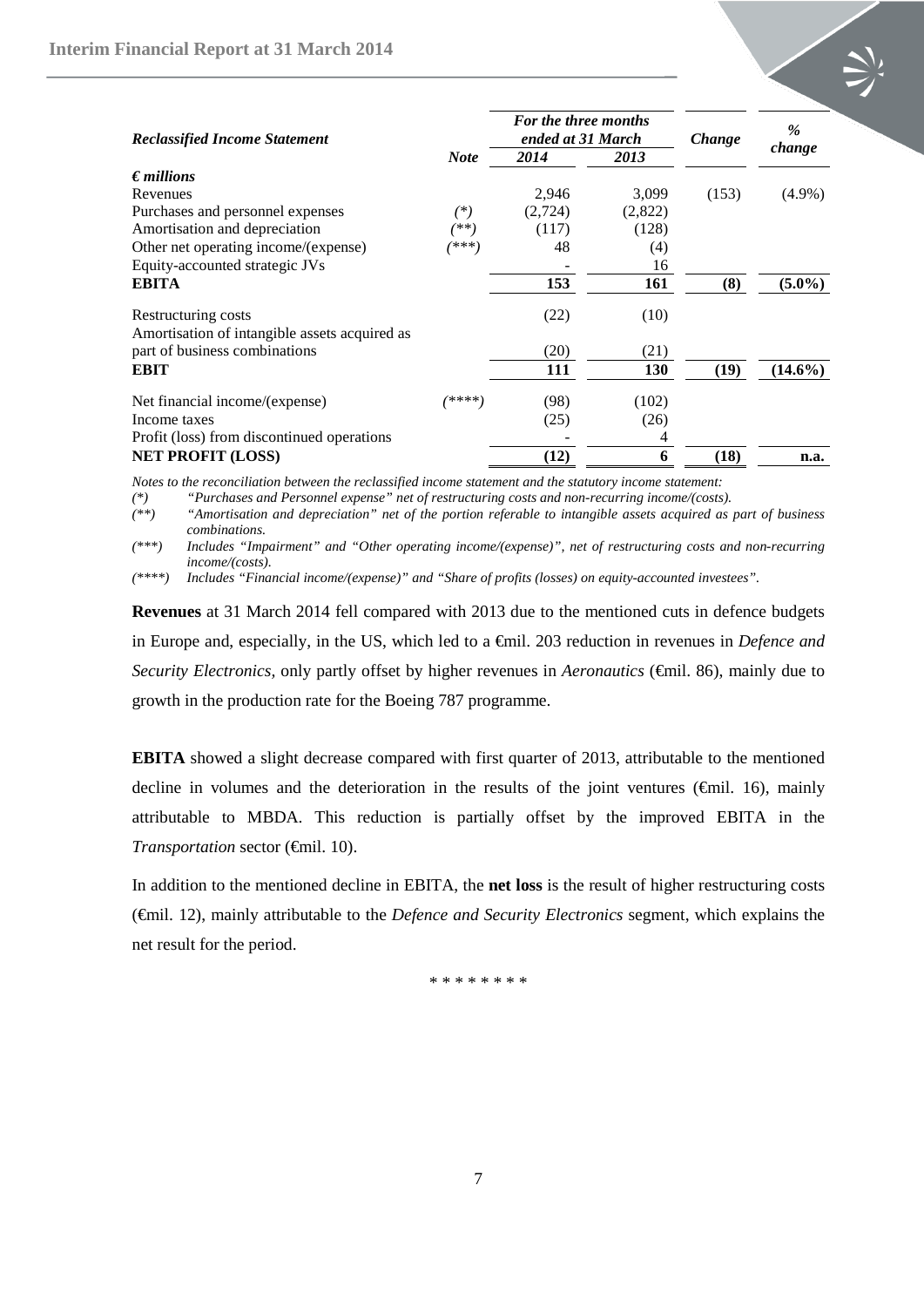

#### *Reclassified statement of financial position*

|                                                 | <b>Note</b> | 31 March<br>2014 | 31<br><b>December</b><br>2013 | Change | $\frac{0}{0}$<br>change |
|-------------------------------------------------|-------------|------------------|-------------------------------|--------|-------------------------|
| $\epsilon$ <i>million</i>                       |             |                  |                               |        |                         |
| Non-current assets                              |             | 12,196           | 12,172                        |        |                         |
| Non-current liabilities                         | $(*)$       | (3,100)          | (3,152)                       |        |                         |
| <b>Net fixed assets</b>                         |             | 9,096            | 9,020                         | 76     | $0.8\%$                 |
| Inventories                                     |             | 4,979            | 4,754                         |        |                         |
| Trade receivables                               | (**)        | 7,069            | 7,254                         |        |                         |
| Trade payables                                  | (***)       | (10, 959)        | (11,524)                      |        |                         |
| <b>Working capital</b>                          |             | 1,089            | 484                           |        |                         |
| Provisions for short-term risks and charges     |             | (713)            | (1,007)                       |        |                         |
| Other net current assets (liabilities)          | /****)      | (755)            | (916)                         |        |                         |
| Net working capital                             |             | (379)            | (1,439)                       | 1,060  | 73.7%                   |
| Net invested capital                            |             | 8,717            | 7,581                         | 1,136  | 15.0%                   |
| Equity attributable to the Owners of the        |             |                  |                               |        |                         |
| Parent                                          |             | 3,350            | 3,381                         |        |                         |
| attributable<br>Equity<br>Non-Controlling<br>to |             |                  |                               |        |                         |
| <b>Interests</b>                                |             | 306              | 298                           |        |                         |
| <b>Equity</b>                                   |             | 3,656            | 3,679                         | (23)   | $(0.6\%)$               |
| Net financial debt/(cash)                       |             | 5,061            | 3,902                         | 1,159  | 29.7%                   |

*Notes to the reconciliation between the reclassified and the statutory statements of financial position:*<br>(\*) Includes all non-current liabilities net of "Non-current loans and borrowings".

*(\*) Includes all non-current liabilities net of "Non-current loans and borrowings".*

*(\*\*) Includes the item "Contract work in progress" adjusted to take into account the effects of the settlement agreement related to the Fyra contract*

*(\*\*\*) Includes "Advances from customers"*

*(\*\*\*\*) Includes "Other current assets" (excluding hedging derivatives in respect of debt items), net of "Other current liabilities" (excluding hedging derivatives in respect of debt items) and "Income tax payables".*

**Net capital invested** rose compared with 31 December 2013, due to the increase in net working capital as a result of the seasonal fluctuation in cash flows. More specifically, the movement in **FOCF** breaks down as follows: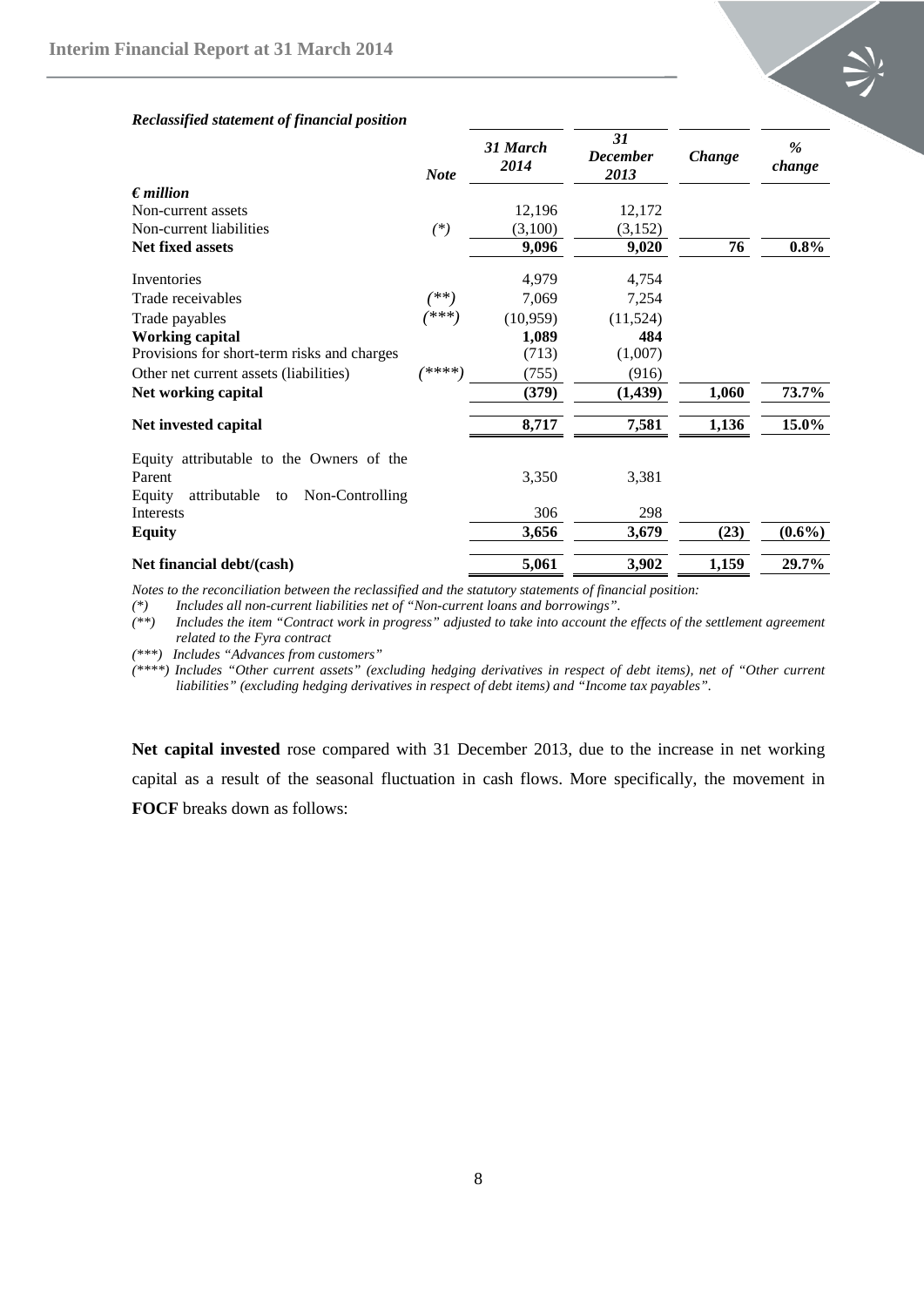|                                                      | For the three months<br>ended at 31 March |         | <b>Change</b> | $\%$    |
|------------------------------------------------------|-------------------------------------------|---------|---------------|---------|
|                                                      | 2014                                      | 2013    |               | change  |
| Cash and cash equivalents at 1 January               | 1,455                                     | 1,874   |               |         |
| <b>Funds From Operations (FFO)</b>                   | (72)                                      | 31      | (103)         | n.a.    |
| Changes in working capital                           | (896)                                     | (1,138) |               |         |
| Cash flow from ordinary investing activities         | (217)                                     | (195)   |               |         |
| <b>Free Operating Cash Flow (FOCF)</b>               | (1, 185)                                  | (1,302) | 117           | $9.0\%$ |
| Strategic operations                                 |                                           |         |               |         |
| Change in other investing activities $(*)$           | (9)                                       | (2)     |               |         |
| Share capital increases                              |                                           |         |               |         |
| Net change in borrowings                             | 370                                       | 648     |               |         |
| Dividends paid                                       |                                           |         |               |         |
| Net increase/(decrease) in cash and cash equivalents | (824)                                     | (656)   |               |         |
| Exchange rate gains/losses and other movements       | 2                                         | (6)     |               |         |
| Cash and cash equivalents at 31 March                | 633                                       | 1,212   |               |         |

*(\*) Includes "Other investing activities", net of dividends received*

The Group's **net financial debt** (loans and borrowings greater than loans and receivables and cash and cash equivalents) was higher than at 31 December 2013 due to the following changes:



Group net financial debt breaks down as follows: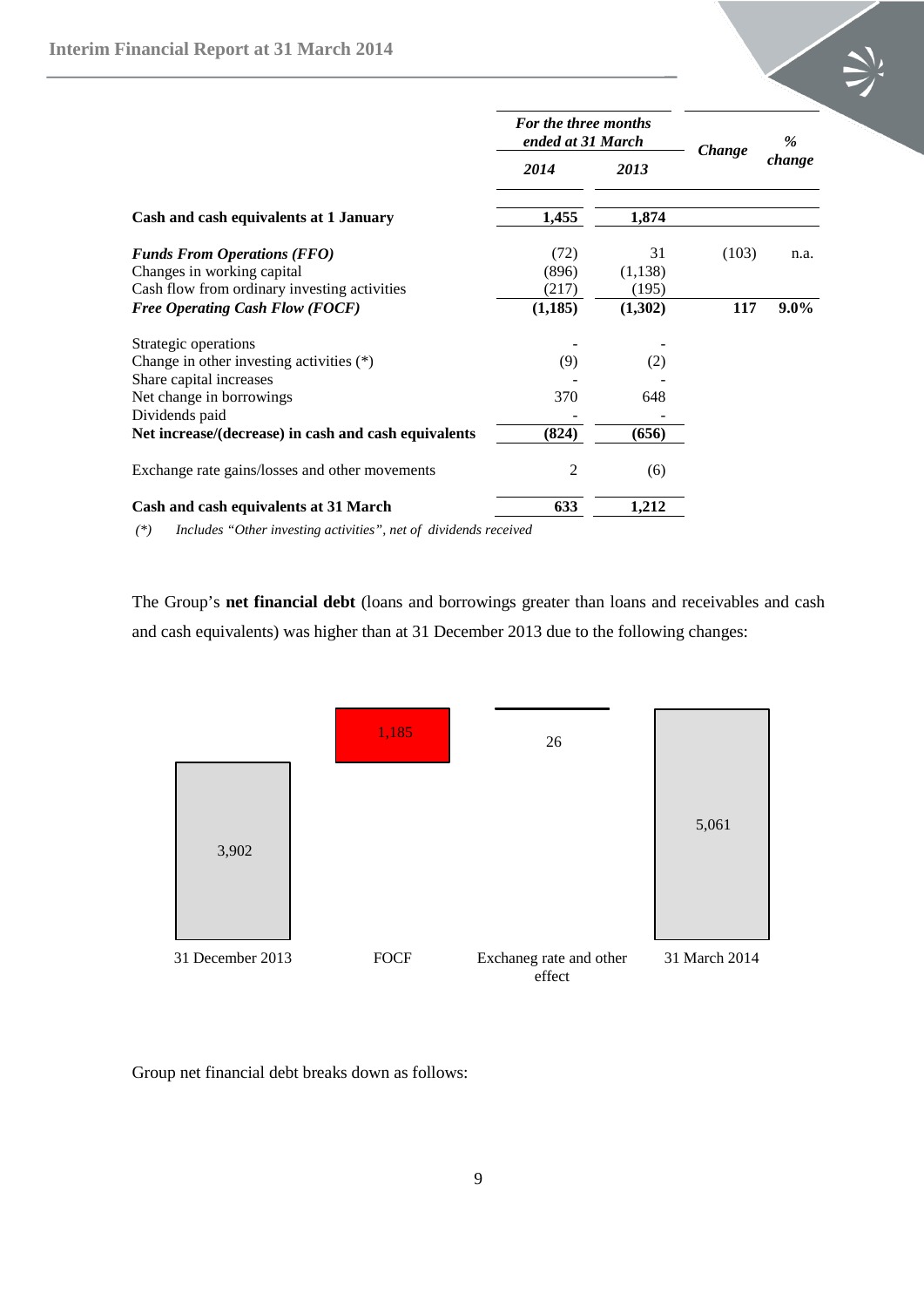

| $\epsilon$ million                                  | 31 March<br>2014 | of which<br>current | 31<br><b>December</b><br>2013 | of which<br>current |
|-----------------------------------------------------|------------------|---------------------|-------------------------------|---------------------|
| <b>Bonds</b>                                        | 4,537            | 60                  | 4,305                         | 83                  |
| Bank debt                                           | 657              | 259                 | 544                           | 135                 |
| Cash and cash equivalents                           | (633)            | (633)               | (1, 455)                      | (1, 455)            |
| Net bank debt and bonds                             | 4,561            |                     | 3,394                         |                     |
| Fair value of residual stake in Ansaldo Energia     | (118)            |                     | (117)                         |                     |
| Current loans and receivables from related parties  | (146)            | (146)               | (125)                         | (125)               |
| Other current loans and receivables                 | (62)             | (62)                | (61)                          | (61)                |
| <b>Current loans and receivables and securities</b> | (326)            |                     | (303)                         |                     |
| Hedging derivatives in respect of debt items        | (5)              | (5)                 | (9)                           | (9)                 |
| Effect of transactions involving Fyra contract      | 86               | 86                  | 86                            | 86                  |
| Related-party loans and borrowings                  | 665              | 652                 | 629                           | 616                 |
| Other loans and borrowings                          | 80               | 52                  | 105                           | 77                  |
| Group net financial debt                            | 5,061            |                     | 3,902                         |                     |

*The reconciliation with the net financial position required by CONSOB Communication no. DEM/6064293 of 28 July 2006 is provided in Note 12 to the financial statements.* 

The Group assigned receivables without recourse during the period for a total carrying value of approximately €mil. 123 (€mil. 78 at 31 March 2013).

To meet the financing needs for ordinary Group activities, Finmeccanica obtained a revolving credit facility with a pool of Italian and international banks in September 2010 for €mil. 2,400 (final maturity in September 2015), which, at 31 March 2014, was unused. Finmeccanica also has additional unconfirmed short-term lines of credit of €mil. 585, which were used in the amount of €mil. 89 at 31 March 2014, as well as unconfirmed, unsecured lines of credit of approximately €mil. 2,047.

#### \* \* \* \* \* \* \* \*

The key performance indicators for the *Aerospace and Defence* sector are shown below.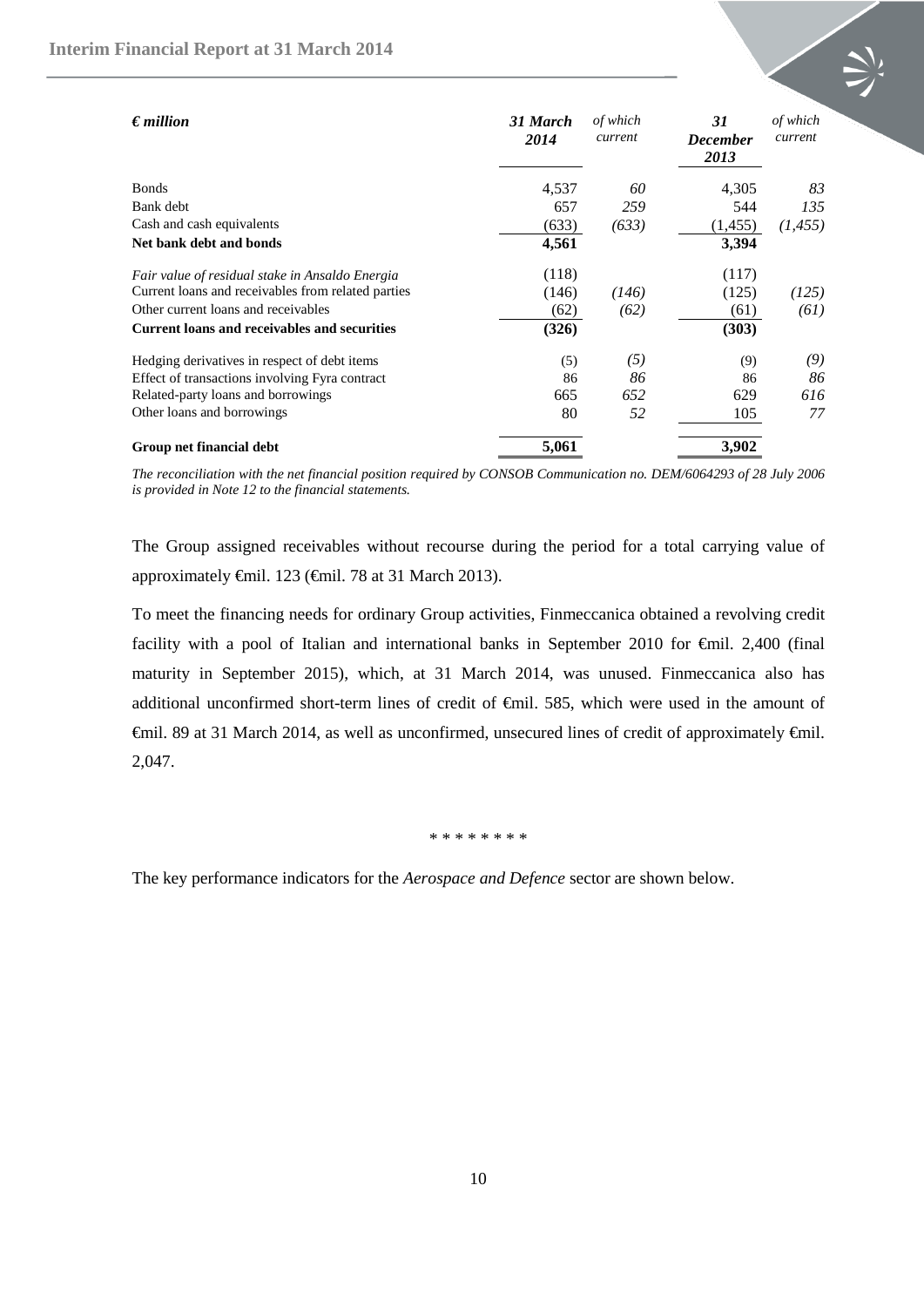

| March 2014                         | <b>New orders</b> | Order<br>backlog      | <b>Revenues</b> | <b>EBITA</b>   | ROS %         |
|------------------------------------|-------------------|-----------------------|-----------------|----------------|---------------|
| Helicopters                        | 1,514             | 12,457                | 903             | 112            | 12.4%         |
| Defence and Security Electronics   | 731               | 8,277                 | 914             | 16             | 1.8%          |
| Aeronautics                        | 432               | 7,478                 | 651             | 28             | 4.3%          |
| Space                              |                   |                       |                 | $\overline{7}$ | n.a.          |
| Defence Systems                    | 33                | 1,251                 | 103             | 3              | 2.9%          |
| Eliminations/Other                 | (42)              | (750)                 | (76)            | (19)           | n.a.          |
| <b>Total Aerospace and Defence</b> | 2,668             | 28,713                | 2,495           | 147            | 5.9%          |
|                                    |                   | Order                 |                 |                |               |
|                                    | <b>New orders</b> | backlog at<br>31 Dec. | <b>Revenues</b> | <b>EBITA</b>   | $ROS\%$       |
| <b>March 2013</b>                  |                   | 2013                  |                 |                |               |
| Helicopters                        | 906               | 11,834                | 948             | 112            | 11.8%         |
| Defence and Security Electronics   | 744               | 8,485                 | 1,117           | 27             | 2.4%          |
| Aeronautics                        | 768               | 7,716                 | 565             | 25             | 4.4%          |
| Space                              |                   |                       |                 | 4              | n.a.          |
| Defence Systems                    | 85                | 1,320                 | 124             | 21             | 16.9%         |
| Eliminations/Other                 | (32)              | (790)                 | (63)            | (24)           | n.a.          |
| <b>Total Aerospace and Defence</b> | 2,471             | 28,565                | 2,691           | 165            | 6.1%          |
|                                    |                   | Order                 |                 |                |               |
|                                    | <b>New orders</b> | backlog at<br>31 Dec. | <b>Revenues</b> | <b>EBITA</b>   | ROS %         |
| <b>Change</b>                      |                   | 2013                  |                 |                |               |
| Helicopters                        | 67.1%             | 5.3%                  | (4.7%)          | n.a.           | $0.6$ p.p.    |
| Defence and Security Electronics   | $(1.7\%)$         | $(2.5\%)$             | $(18.2\%)$      | $(40.7\%)$     | $(0.7)$ p.p.  |
| Aeronautics                        | $(43.8\%)$        | $(3.1\%)$             | 15.2%           | 12.0%          | $(0.1)$ p.p.  |
| Space                              |                   |                       |                 | 75.0%          | n.a.          |
| Defence Systems                    | $(61.2\%)$        | $(5.2\%)$             | $(16.9\%)$      | $(85.7\%)$     | $(14.0)$ p.p. |
| Eliminations/Other                 | $(31.2\%)$        | 5.1%                  | $(20.6\%)$      | 20.8%          | n.a.          |
| <b>Total Aerospace and Defence</b> | 8.0%              | 0.5%                  | $(7.3\%)$       | $(10.9\%)$     | (0.2) p.p.    |

#### **Helicopters**

The first quarter of 2014 saw confirmation of the outstanding commercial performance that characterised 2013, with new orders rising by 67% over the first quarter of the previous year, attributable to two important contracts signed with the UK Ministry of Defence: the contract to upgrade the fleet of 25 AW101 Merlin helicopters under the Merlin Life Sustainment Programme (MLSP) and the contract to provide maintenance and support for the fleet of Apache AH Mk1 helicopters for five years.

*New orders*. The significant increase over the first quarter of 2013, during which there was the contract for eight AW159 Lynx Wildcat helicopters from the South Korean Navy, was due to the two new orders mentioned above.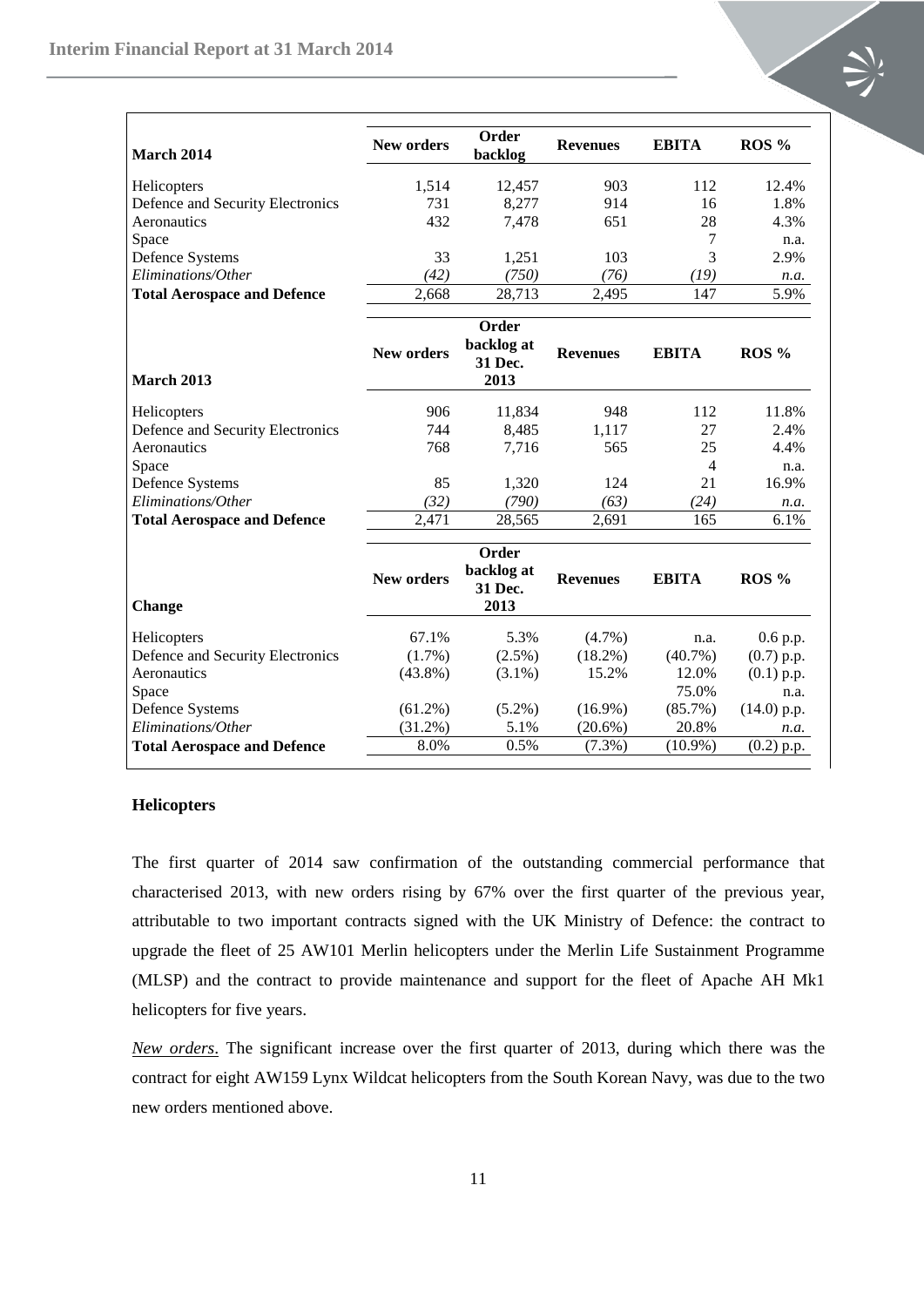*Revenues*. During the period, there were a number of slowdowns and delays in specific orders for certain programmes, leading to revenues being below expectations and lower than those reported in 2013. However, profitability was excellent.

*EBITA*. This was in line, despite the lower production volumes, because of the higher profitability, benefitting in particular from a favourable mix of Product Support activities.

#### **Defence and Security Electronics**

The following table sets out the key performance indicators for DRS and SES, discussed separately in the following section:

|                                 | New orders | <b>Revenues</b> | <b>EBITA</b> | ROS% |
|---------------------------------|------------|-----------------|--------------|------|
| SES $(\epsilon)$ March 2014     | 443        | 626             | h            | 1.0% |
| SES $(\text{Gmil.})$ March 2013 | 476        | 720             | 6            | 0.8% |
| DRS (\$mil.) March 2014         | 395        | 395             | 13           | 3.3% |
| DRS (\$mil.) March 2013         | 364        | 524             | 27           | 5.2% |

**SES** – During the first quarter, initiatives related to the restructuring and integration plan launched last year, which progressed more quickly than forecast in the budget continued.

*New orders*. These were down compared with the same period of 2013, during which an important contract to supply Defensive Aids Sub System (DASS) and Captor combat radar for Eurofighter Typhoon aircraft to Oman was signed.

*Revenues*. The decline is attributable to the *Airborne and Space Systems* business area as a result of delays in the start of work on new orders, as well as the concurrent decline in the contribution of important programmes being wrapped up (EFA in particular).

*EBITA*. The benefits generated by the restructuring plan offset the effect of lower volumes of revenues and the deterioration in profitability as a result of revising the estimates for certain programmes (particularly in the *Air Traffic Control* business area) in the latter part of 2013.

**DRS** – In line with forecasts, there was a decline in production volumes in the first quarter as compared with 2013 as a result of cuts to the US defence budget. At the same time, the company took action to rationalise production and support structures.

*New orders.* There was a slight increase over 2013, essentially in line with forecasts. The most significant new orders during the period include an initial order under the recently-signed 10-year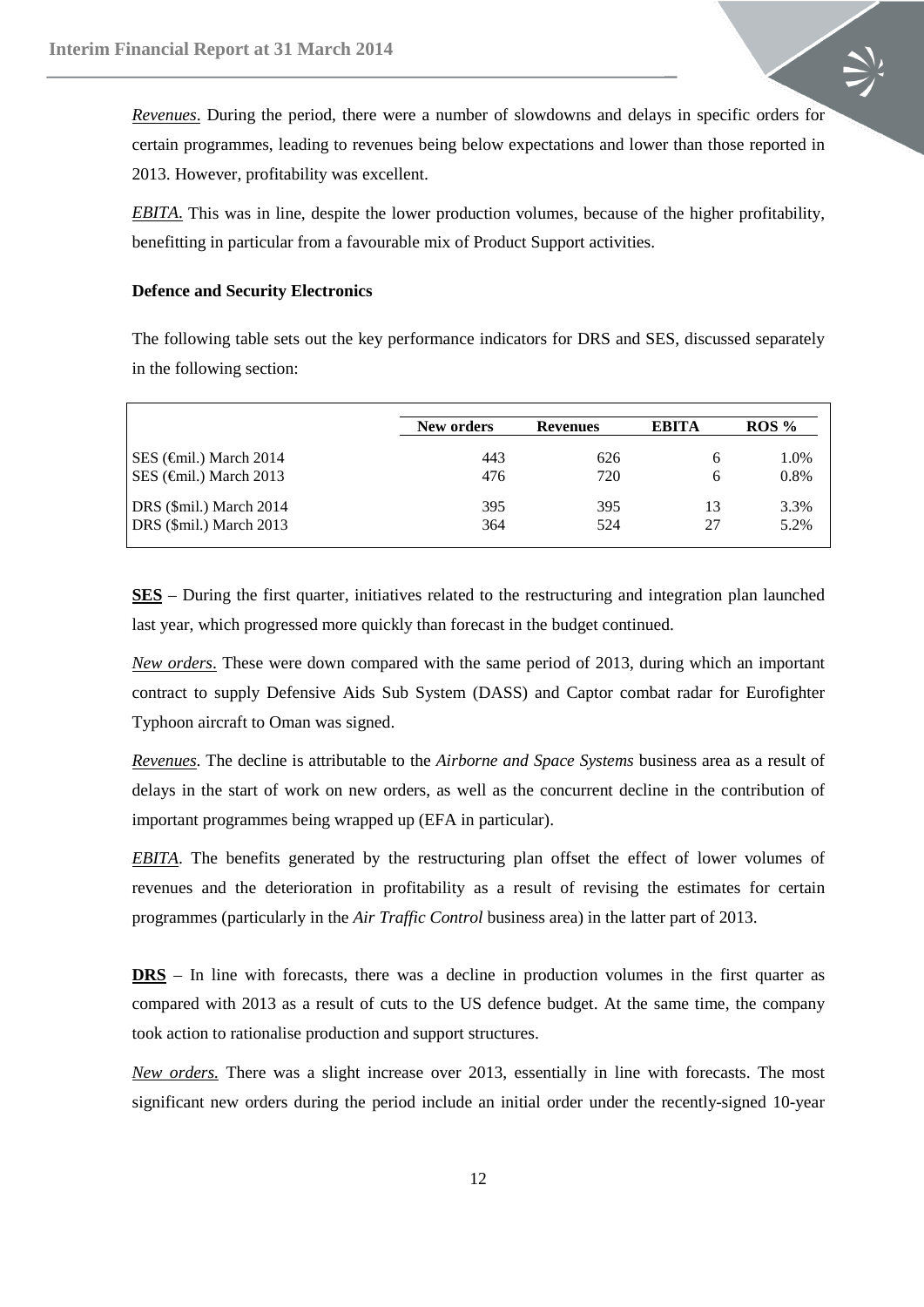programme for overhauling and providing logistics support for Tunner systems for loading and moving air cargo.

*Revenues.* There was a decrease, due mainly to fewer deliveries of products in the C4ISR (Command, Control, Communications, Computers, Intelligence, Surveillance and Reconnaissance) line.

*EBITA* . This was down largely as a result of lower production volumes, partly offset by significant cost reductions connected with efficiency-enhancement measurements.

#### **Aeronautics**

From a commercial standpoint, during the first quarter of 2014 a new contract worth €mil. 280 was reached with the Polish Ministry of National Defence for eight M346 aircraft and related logistic support and flight simulator training systems.

Furthermore, there was a significant increase in revenues during the first quarter, exceeding both forecasts and the figure reported for 2013, spurred by the rise in production rates for the B787 programmes, for which deliveries equivalent to 24 fuselage sections and 21 horizontal stabilisers (14 fuselages and 18 stabilisers delivered in the first quarter of 2013) were made. The increased volumes of activity led to a production rate of 10 units per month and the delivery of 9 fuselage sections in March. Over the next few months, improvement actions will be aimed at solidifying the production rates achieved.

*New orders***.** The decline is due to fewer new orders in the *civil* segment, especially relating to the B787 programme, which received new orders for 50 units in the first quarter of 2013, and for aerostructures. In the *military* segment, there was an increase in new orders for training aircraft, offset by the decline in orders for defence and transport aircraft.

*Revenues*. These were up due to higher revenues in the *civil* segment generated by the increase in activity for the B787 and the ATR programmes, with deliveries of 20 fuselages compared with 16 in the first quarter of 2013. The increase in revenues for defence aircraft in the *military* segment offset the decline in activity on transport aircraft and special versions of aircrafts.

*EBITA* **.** There was an improvement due to higher margins in the *military* segment, which benefitted, in particular, from higher volumes for defence aircraft.

#### **Space**

In the first quarter of 2014, the Athena Fidus was launched. It is a satellite system for broadband communication services for military and civilian government use, developed by the Italian Space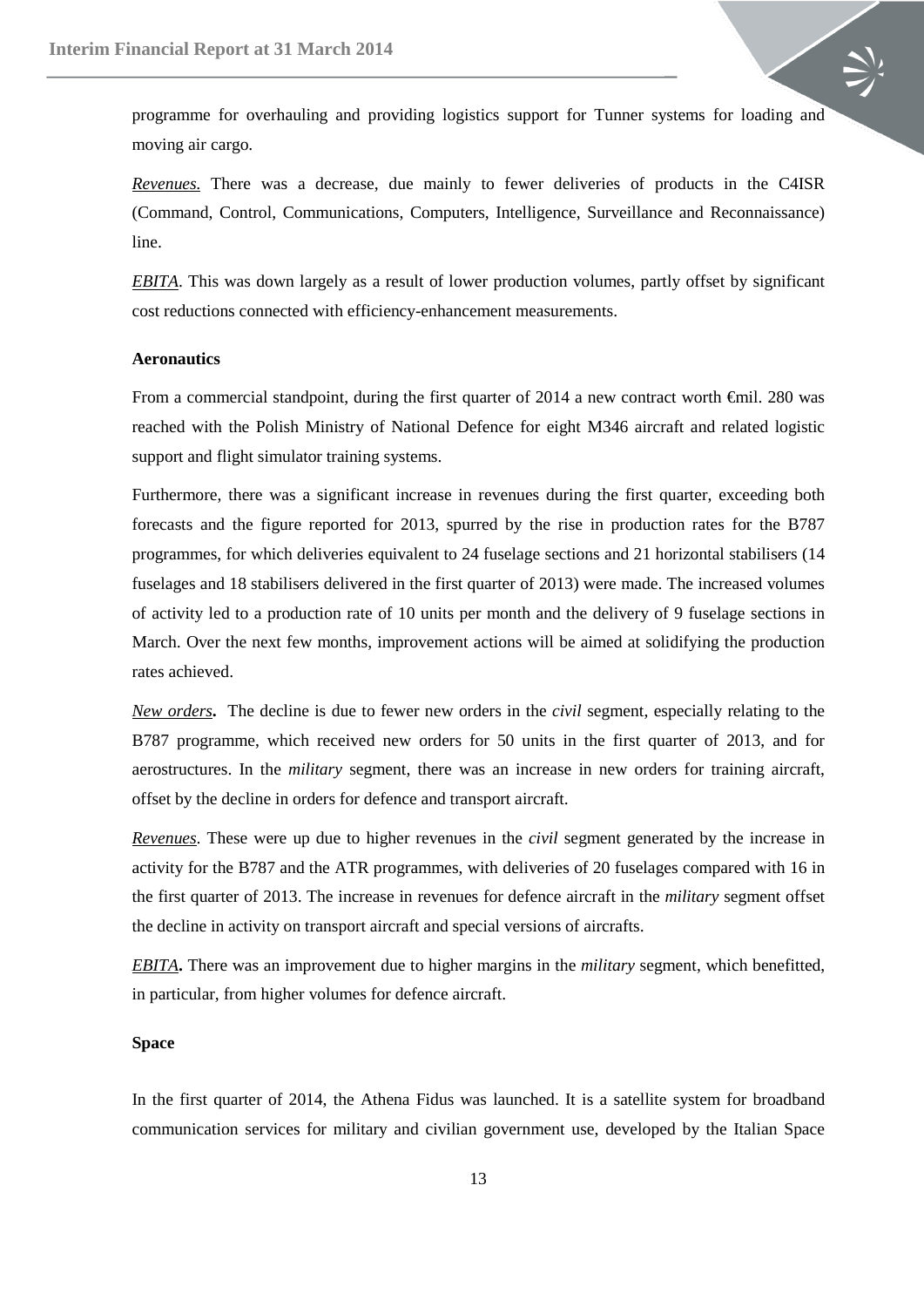Agency (ASI) and by the Centre National d'Etudes Spatiales (CNES) under the frame of cooperation agreements signed by the two Agencies and the Italian and French Ministries of Defence.

Excluding the revenues generated by that launch, production volumes and EBITA were equivalent to the figures reported in 2013.

The profit for the period improved as the result of the negative effect of exchange rate losses on the figures posted for the first quarter of 2013.

#### **Defence Systems**

The first quarter of 2014 reported a general decline compared with the same period of 2013, in line with expectations, due to fewer new orders and lower revenues, in addition to a rather marked deterioration in profitability, largely reflecting the completion of major, profitable programmes in the *missile systems* segment.

*New orders*. The decrease affected the *land, sea and air weapons systems* segment and the *underwater systems* segment. New orders during the period included a contract for light torpedoes from a navy in the Mediterranean area.

*Revenues*. These fell in both the *land, sea and air weapons systems* segment and the *underwater systems* segment, which saw the gradual completion of a number of orders.

*EBITA*. There was a decrease attributable mainly to the *missile systems* segment, while the other two segments saw more contained declines due to their lower volumes of revenues.

With regard to *missile systems,* as forecast while preparing the budget, there was a drop in revenues and EBITA during the quarter as compared with the same period of 2013 due to the completion of deliveries for an important, highly profitable programme in the Middle East.

The key performance indicators for the *Transportation s*ector are shown below: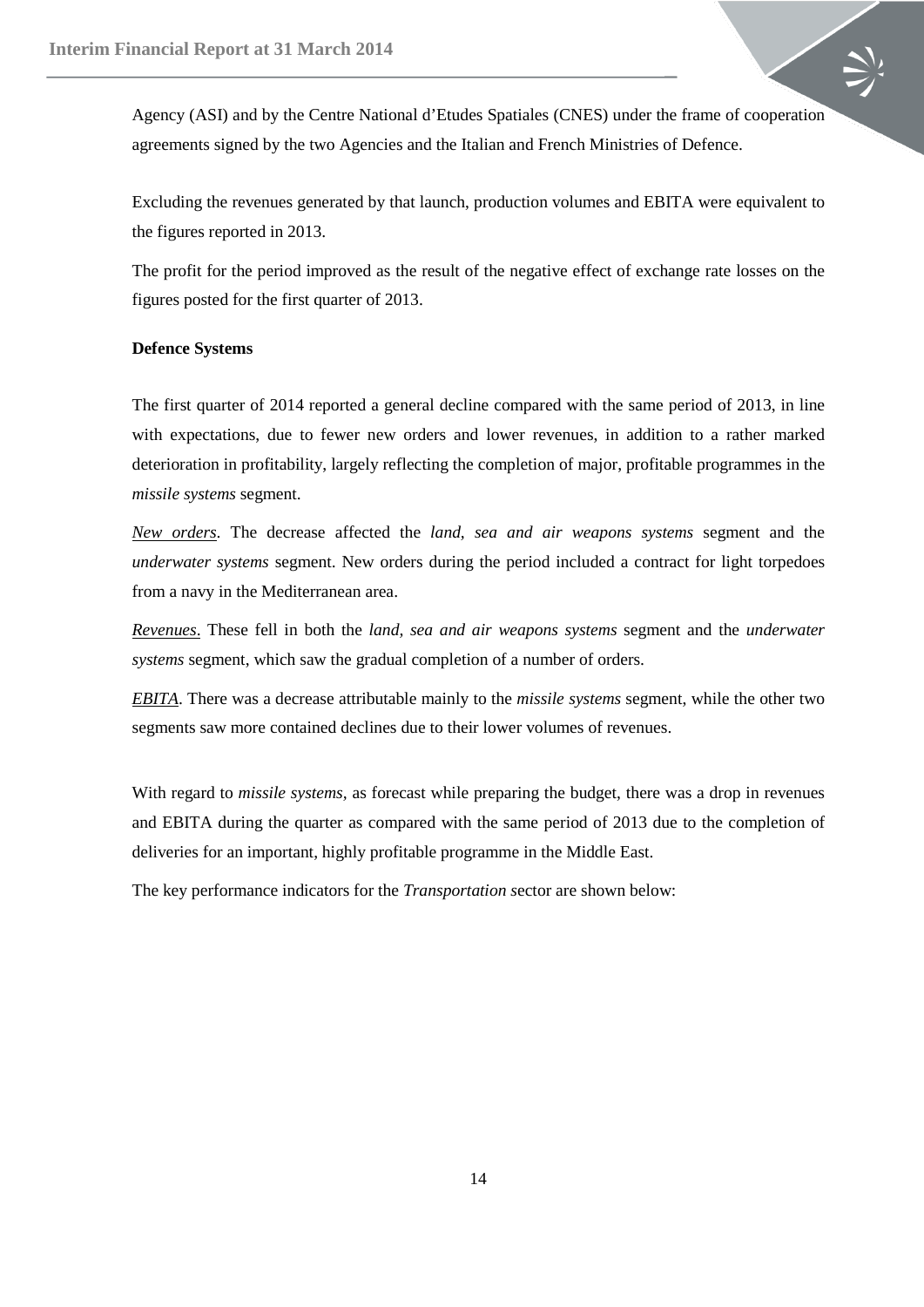

| March 2014                  | <b>New orders</b>           | Order<br>backlog                       | <b>Revenues</b> | <b>EBITA</b> | $ROS\%$   |
|-----------------------------|-----------------------------|----------------------------------------|-----------------|--------------|-----------|
| Transportation              | 222                         | 7,981                                  | 434             | 6            | 1.4%      |
| Eliminations/Other          |                             | 253                                    | 37              |              | 0.0%      |
| <b>Total Transportation</b> | 229                         | 8,234                                  | 471             | 6            | 1.3%      |
| <b>March 2013</b>           | <b>New</b><br><b>Orders</b> | Order<br>backlog at<br>31 Dec.<br>2013 | <b>Revenues</b> | <b>EBITA</b> | $ROS\%$   |
| Transportation              | 141                         | 8,213                                  | 393             | (4)          | $(1.0\%)$ |
| Eliminations/Other          | 4                           | 281                                    | 50              |              | $0.0\%$   |
| <b>Total Transportation</b> | 145                         | 8,494                                  | 443             | (4)          | $(0.9\%)$ |
| <b>Change</b>               | <b>New</b><br><b>Orders</b> | Order<br>backlog at<br>31 Dec.<br>2013 | <b>Revenues</b> | <b>EBITA</b> | $ROS\%$   |
| Transportation              | 57.4%                       | $(2.8\%)$                              | 10.4%           | n.a          | 2.4 p.p.  |
| Eliminations/Other          | 75.0%                       | $(10.0\%)$                             | $(26.0\%)$      | $0.0\%$      | n.a.      |
| <b>Total Transportation</b> | 57.9%                       | $(3.1\%)$                              | 6.3%            | $0.0\%$      | 2.2 p.p.  |

#### **Transportation**

The results for the quarter, while better than for the same period of 2013, continue to be affected by the performance of AnsaldoBreda that, in addition to reporting poor business results, confirms the difficulties experienced by the company in achieving the expected targets, especially those for raising production volumes.

*New orders*. There was an increase over the first quarter of 2013 in both new orders received by AnsaldoBreda, including the exercise of the option for additional regional service trains by a Ferrovie Nord Milano group company and the equipment order for the Sirio tram in China, and new orders received by Ansaldo STS. Furthermore, AnsaldoBreda and Ansaldo STS were awarded the contract for the driverless metro in Lima, Peru, worth \$bil. 1.2, which was not included among new orders for the period.

*Revenues*. There was an increase across all segments.

*EBITA*. There was an increase attributable mainly to AnsaldoBreda, which, in addition to enjoying higher revenues, in the first quarter of 2013, reported the receipt of contractual penalties on certain programmes.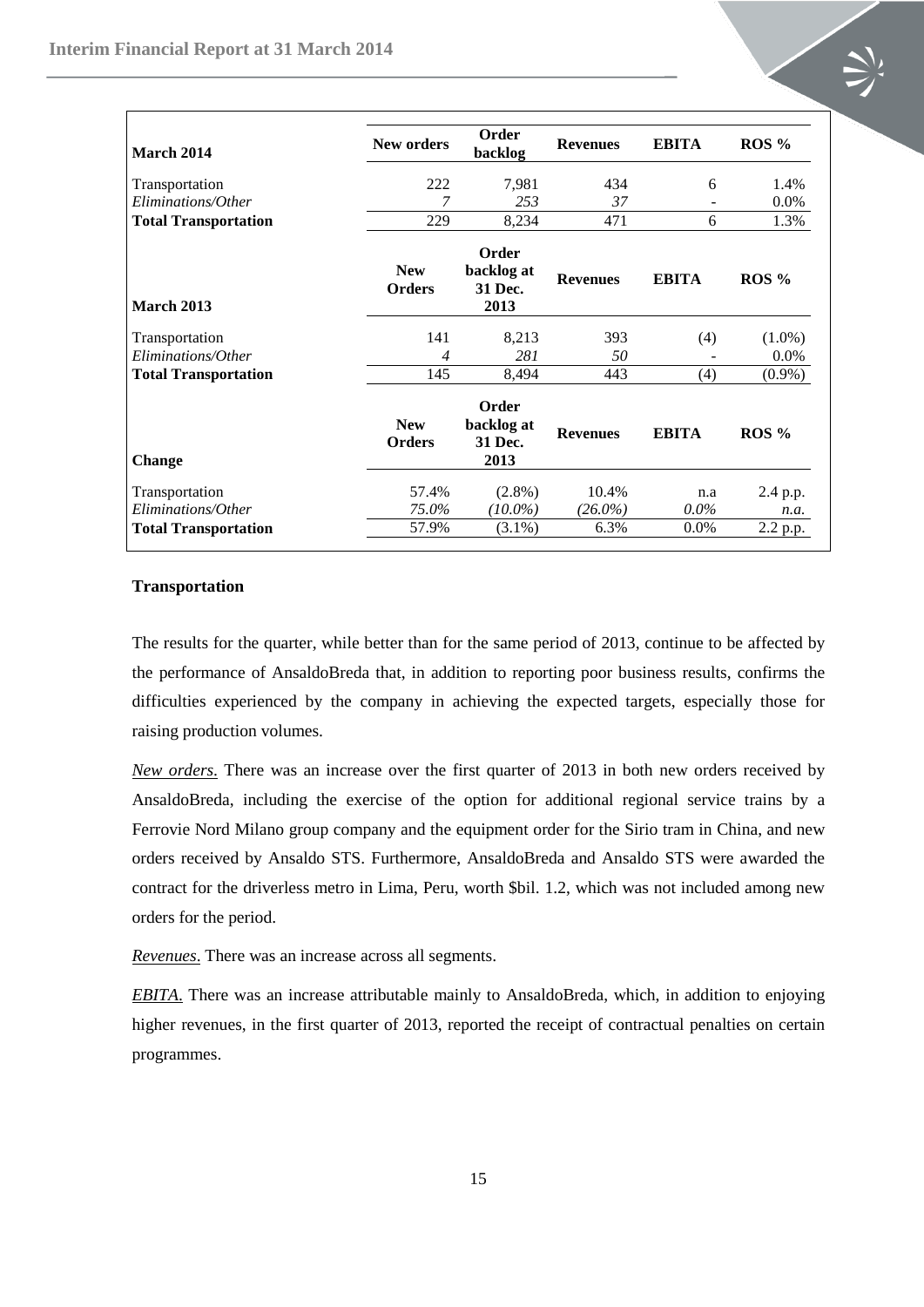

#### \* \* \* \* \* \* \* \*

|                          | March 2014 | March 2013 $(*)$ | <b>Change</b> | $2013$ (*) |
|--------------------------|------------|------------------|---------------|------------|
| Net invested capital     | 8,717      | 8,880            | $(1.8\%)$     | 7,581      |
| <i>ROI</i>               | 7.5%       | 7.8%             | $(0.3)$ p.p.  | 13.5%      |
| <b>ROE</b>               | $(1.3\%)$  | 0.7%             | $(2.0)$ p.p.  | 2.0%       |
| EVA                      | (51)       | (59)             | 13.1%         | 76         |
| FFO.                     | (72)       | 31               | n.a.          | 925        |
| Research and development |            |                  |               |            |
| expenses                 | 317        | 327              | $(3.1\%)$     | 1,545      |
| Workforce (no.)          | 56,003     | 58,132           | $(3.7\%)$     | 56,282     |
| Net interest             | (72)       | (74)             | 2.7%          | (284)      |

#### <span id="page-15-0"></span>**Other performance indicators**

*(\*) Figures restated following the adoption of IFRS11 related to continuing operations only (excluding Ansaldo Energia).* 

*Reference should be made to the section entitled "Non-GAAP alternative performance indicators" for definitions thereof.*

The break down by segment and geographically is as follows:

|                                  | 31 March 2014 | 31 December 2013 |
|----------------------------------|---------------|------------------|
| <b>Helicopters</b>               | 13.117        | 13.121           |
| Defence and Security Electronics | 22.585        | 22.851           |
| Aeronautics                      | 11.201        | 11.157           |
| Defence Systems                  | 1.517         | 1.531            |
| Transportation                   | 6.458         | 6.540            |
| Other                            | 1.125         | 1.082            |
|                                  | 56.003        | 56.282           |

\* \* \* \* \* \* \* \*

# **"Non-GAAP" alternative performance indicators**

Finmeccanica's Management assesses the Group's performance and that of its business segments based on a number of indicators that are not envisaged by the IFRSs. Specifically, EBITA is used as the primary indicator of profitability, since it allows us to analyse the Group's marginality by eliminating the impact of the volatility associated with non-recurring items or items unrelated to ordinary operations.

As required by CESR/05-178b Recommendation, below is a description of the components of each of these indicators:

New orders: this includes contracts signed with customers during the period that satisfy the contractual requirements for being recorded in the order book.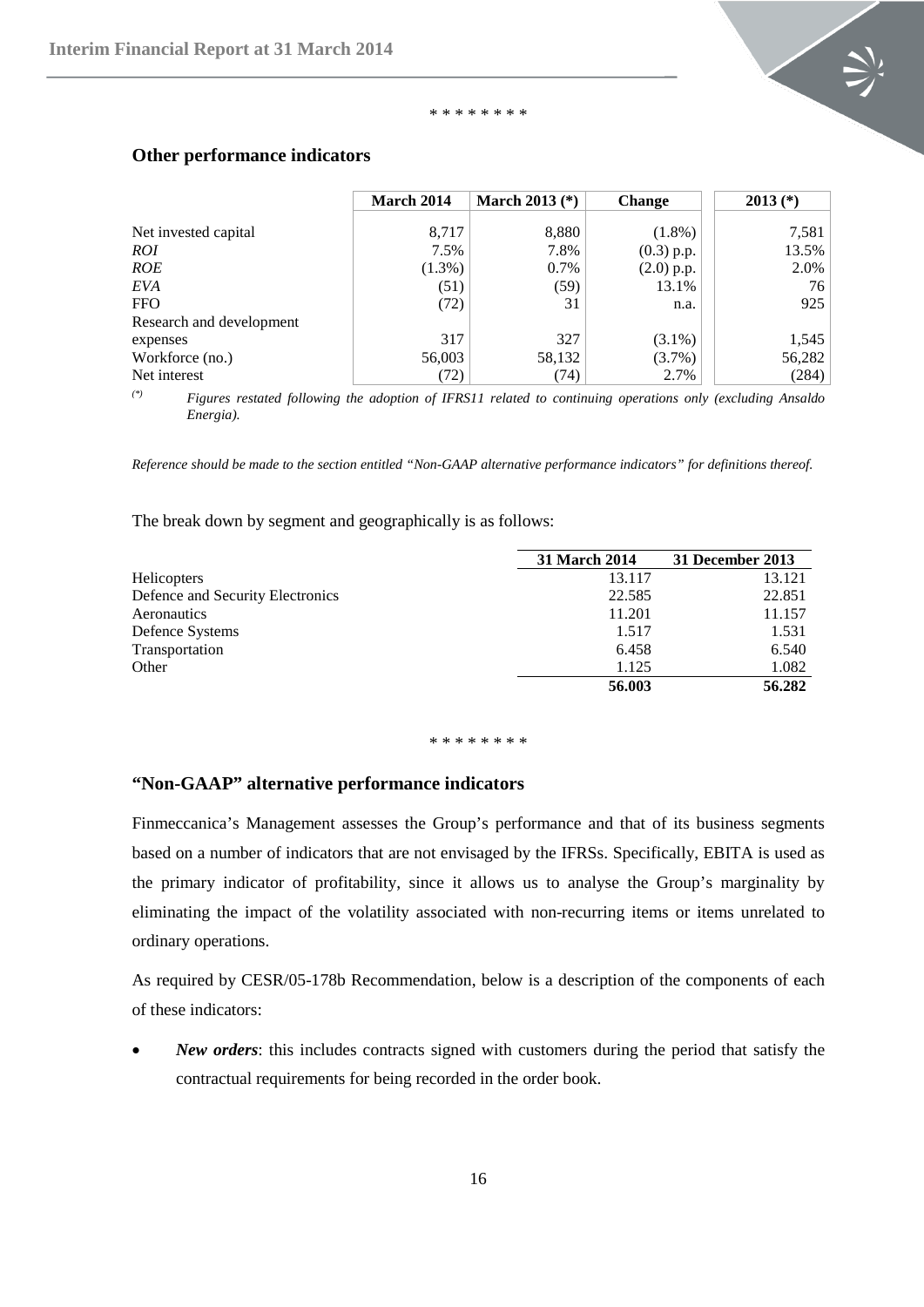- *Order backlog*: this figure is the sum of the order backlog for the preceding period and new orders, less invoiced orders (income statement) during the reference period (excluding the change in contract work in progress).
- *EBITA*: it is arrived at by eliminating from EBIT (defined as earnings before "*financial income and expense*", "*share of profit (loss) of equity-accounted investees*", "*income taxes*" and "*result from discontinued operations*") the following items:
	- any impairment in goodwill;
	- amortisation and impairment, if any, of the portion of the purchase price allocated to intangible assets as part of business combinations, as required by IFRS 3;
	- restructuring costs that are a part of defined and significant plans. This item includes personnel costs as well as any and all other costs deriving from the reorganisation (e.g. impairment of assets, costs for the closure of sites, relocation costs, etc.);
	- other exceptional costs or income, i.e. connected to particularly significant events that are not related to the ordinary performance of the business.

EBITA also includes the Group's share of profit in the results of its strategic joint ventures (ATR, MBDA, Thales Alenia Space and Telespazio), reported in the "share of profits (losses) of equity-accounted investees".

EBITA is then used to calculate return on sales (ROS) and return on investment (ROI)*.*

A reconciliation of Earning before interest and taxes and EBITA is shown below (the reconciliation by segment is reported in Note 5):

| $\epsilon$ <i>million</i>                                      | For the 3 months ending 31 March |      |  |  |
|----------------------------------------------------------------|----------------------------------|------|--|--|
|                                                                | 2014                             | 2013 |  |  |
| Earning before interest and taxes                              | 111                              | 114  |  |  |
| Results of the strategic joint ventures                        |                                  | 16   |  |  |
| Amortisation of intangible assets acquired as part of business |                                  |      |  |  |
| combinations                                                   | 20                               |      |  |  |
| Restructuring costs                                            | 22                               |      |  |  |
| ERITA                                                          | 153                              |      |  |  |

- *Return on Sales (ROS)*: this is calculated as the ratio of EBITA to revenue.
- *Group Net Debt*: this includes cash, financial receivables and current securities, net of (current and non-current) loans and borrowings and of the fair value of derivatives covering financial debt items (previously not included into the indicator). Moreover, this item includes the measurement of the residual interest in Ansaldo Energia, which is classified under non-current assets in consideration – and assuming the exercise as well as in light of the creditworthiness of the other party – of the put&call rights based on which this amount will be paid by Fondo Strategico Italiano to Finmeccanica. Another factor which worsens the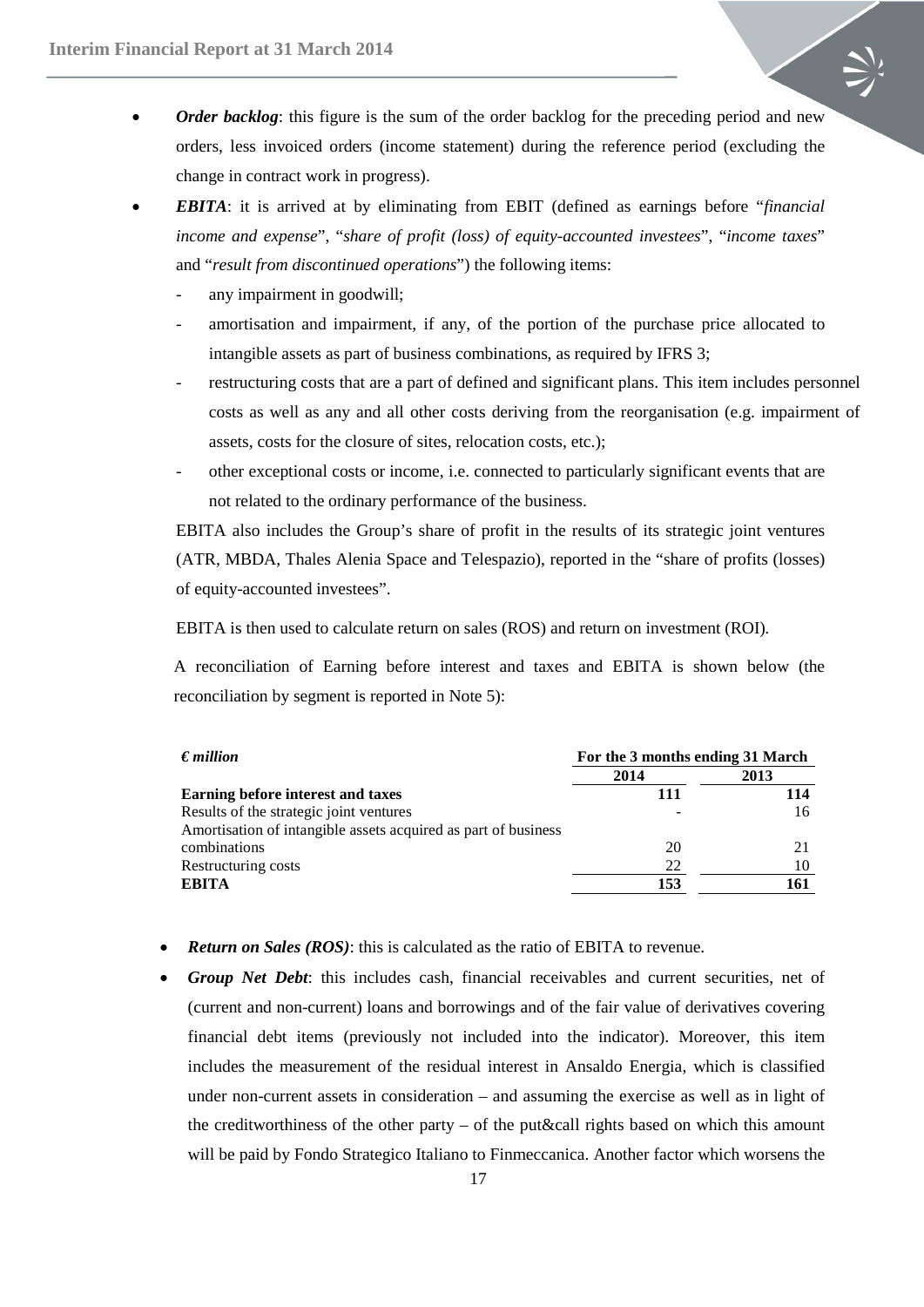net debt is the effect of the settlement agreement regarding AnsaldoBreda's Fyra contract with the Dutch railways. The reconciliation with the net financial position required by the Consob communication no. DEM/6064293 of 28 July 2006 is reported in Note 12.

- *Free Operating Cash Flow (FOCF)*: this is the sum of the cash flows generated by (used in) operating activities and the cash flows generated by (used in) ordinary investment activity (property, plant and equipment and intangible assets) and dividends.
- *Net Capital Invested*: this is the algebraic sum of non-current assets, non-current liabilities and net working capital (this includes trade receivables and payables, contract work in progress and progress payments and advances from customers, current risks and other current assets and liabilities).
- *Return on Investments (ROI)*: this is calculated as the ratio of EBITA to the average net capital invested in the two comparative periods.
- **Return on Equity (ROE):** this is calculated as the ratio of the net result for the financial period to the average value of equity in the two comparative periods.
- *Economic Value Added (EVA)*: this is the difference between EBITA net of income taxes and the cost (comparing like-for-like in terms of consolidated companies) of the average invested capital in the two comparative periods and measured on the basis of the operating weighted average cost of capital (WACC for EVA purposes).
- *Funds From Operations (FFO)*: this is cash flow generated by (used in) operating activities net of changes in working capital. The FFO also includes dividends received from unconsolidated companies.
- *Research and Development expenditure*: the Group classifies under R&D all internal and external costs incurred relating to projects aimed at obtaining or employing new technologies, knowledge, materials, products and processes. These costs may be partly or entirely reimbursed by customers, funded by public institutions through grants or other incentives under law or, lastly, be borne by the Group. From an accounting standpoint, R&D expense can be recognised in different manners as indicated below:
	- if they are reimbursed by the customer pursuant to an existing contract, they are recognised as "work in progress";
	- if they relate to research activities, that is, the activity is at a stage at which it cannot be demonstrated that the activity will generate future economic benefits, they are expensed as incurred;
	- finally, if they relate to a development activity for which the Group can demonstrate the technical feasibility, the capability and the intention to see the project through to the end, as well as the existence of a potential market such to generate future economic benefits,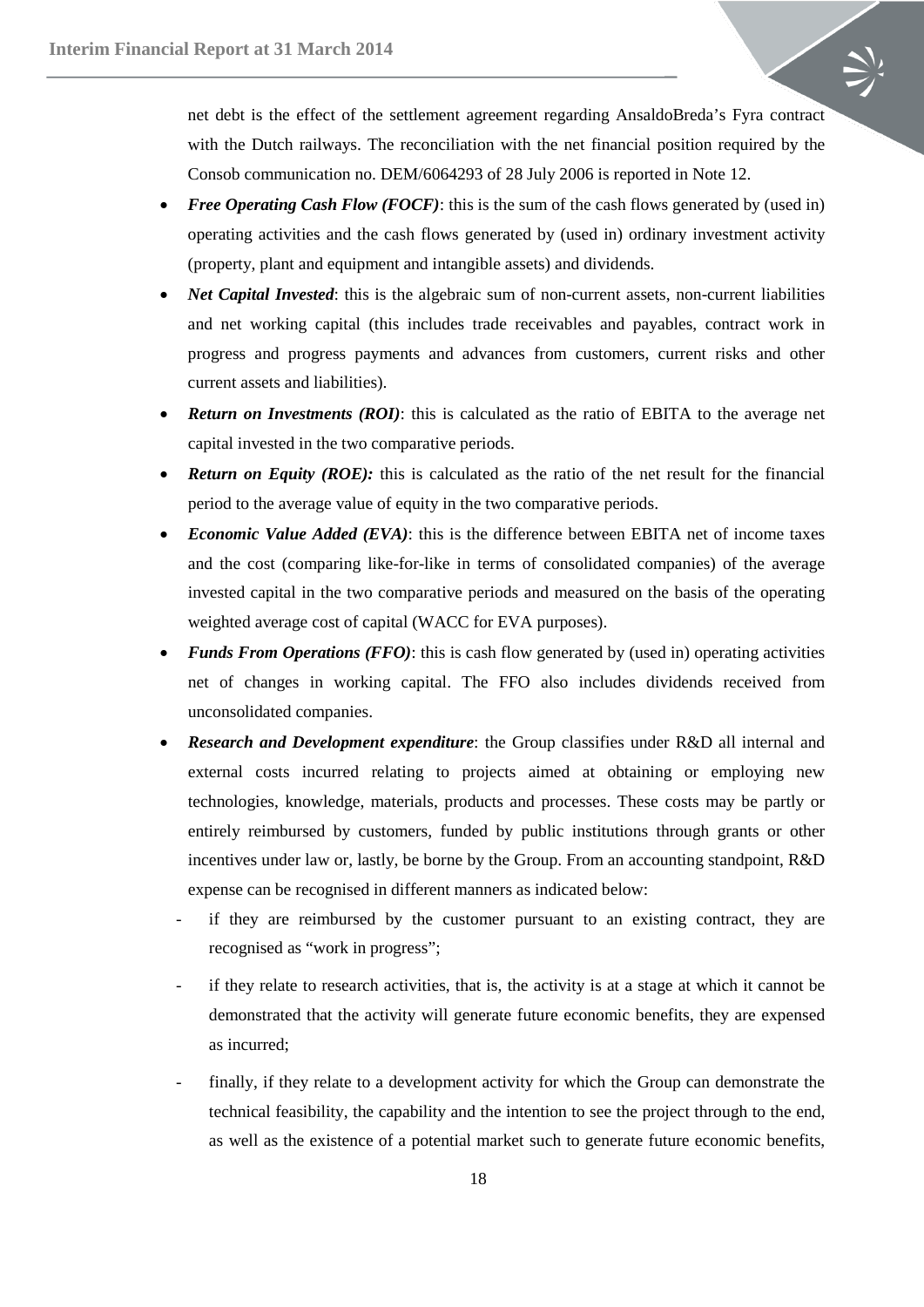they are capitalised under "Intangible assets". In the case in which a grant is given towards these expenses, the carrying value of the intangible assets is reduced by the amount received or to be received.

- *Workforce*: the number of employees recorded in the register on the last day of the period.
- *Net interest:* this is calculated as the sum of the items "Interest" and "Commissions on loans" (see "Financial income and expense" of the Notes).

\* \* \* \* \* \* \* \*

## <span id="page-18-0"></span>*Outlook*

Based upon the results reported by the Group at 31 March 2014 and the information provided herein, we confirm the outlook for the entire year as presented in the 2013 Annual Report.

\* \* \* \* \* \* \* \*

#### <span id="page-18-1"></span>**Industrial and financial transactions**

The Group was not involved in any *industrial transactions* during the period.

As to *financial transactions*, in January 2014, the subsidiary Finmeccanica Finance SA seized a favourable opportunity in the capital market to place an additional  $\theta$ mil. 250 on the  $\theta$ mil. 700 bond issue carried out in December 2013. The new bonds, placed solely with Italian and international institutional investors, carry the same conditions as those placed in December 2013. The issue price was equal to 99.564%, higher than that of the 2013 December issue.

All the bond issues of Finmeccanica Finance and Meccanica Holdings are irrevocably and unconditionally secured by Finmeccanica, and are given a medium/long-term financial credit rating by the three international rating agencies: Moody's Investors Service (Moody's), Standard and Poor's and Fitch.

At the date of presentation of this report, Finmeccanica's credit ratings were as follows:

| Agency               | Date of most recent rating | <b>Current</b>  |                | <b>Previous position</b> |                |  |
|----------------------|----------------------------|-----------------|----------------|--------------------------|----------------|--|
|                      |                            | Credit Rating   | <i>Outlook</i> | Credit Rating            | <i>Outlook</i> |  |
| Moody's              | September 2013             | Ba1             | negative       | Baa3                     | negative       |  |
| Standard &<br>Poor's | January 2013               | $BB+$           | stable         | BBB-                     | negative       |  |
| Fitch                | July 2013                  | $BB+$           | negative       | BBB-                     | negative       |  |
|                      |                            | * * * * * * * * |                |                          |                |  |

#### **Information pursuant to Articles 70 and 71 of the Consob Issuers' Regulation**

With a Board of Directors resolution of 23 January 2013, the Company adopted the simplification regime under Articles 70/8 and 71/1-*bis* of the Issuers' Regulation adopted with Consob Resolution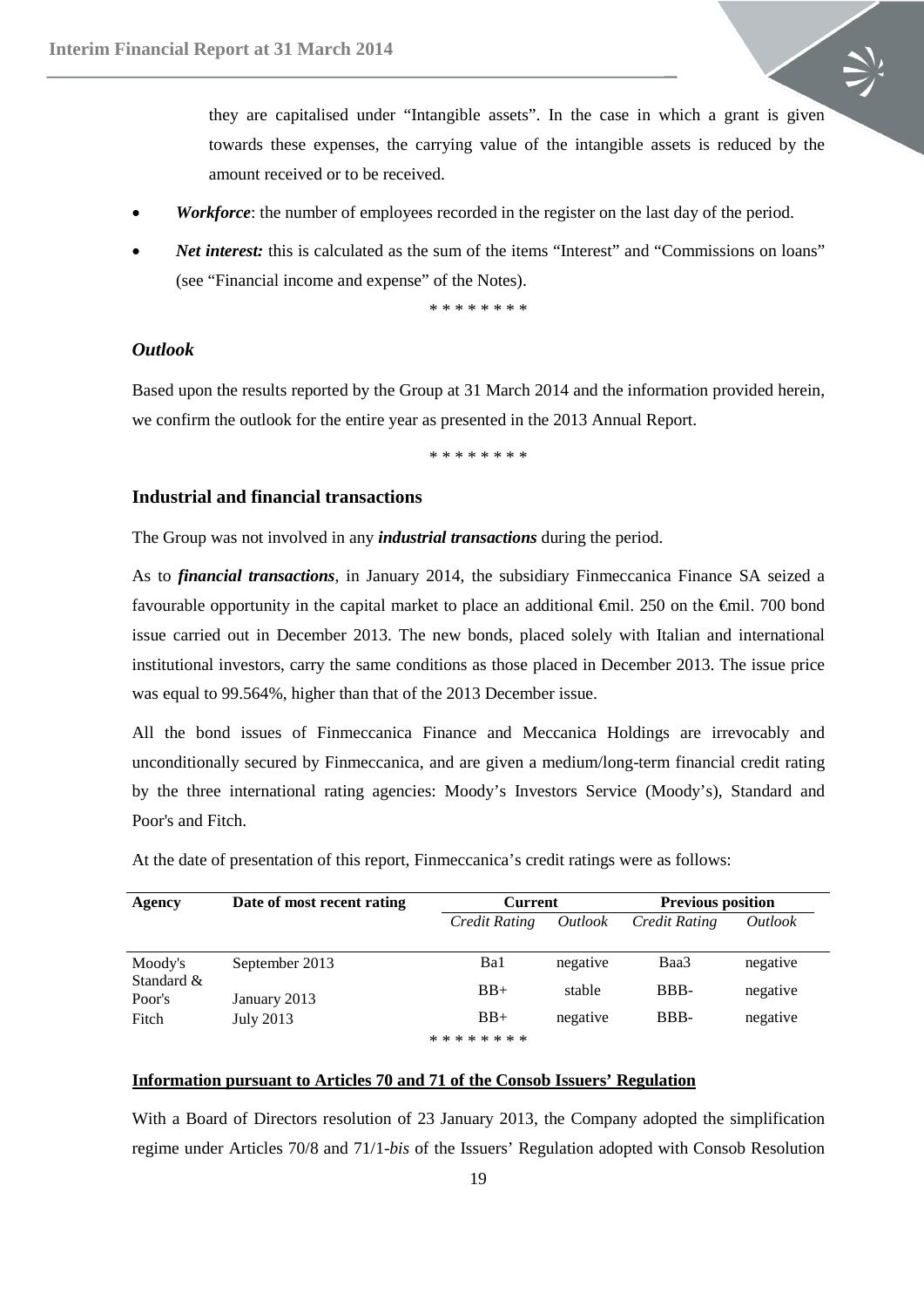no. 11971/1999, as subsequently amended. By this resolution, the Company chose to opt out of the obligation to issue the documents required by law when significant transactions (such as mergers, spin-offs, capital increases by means of contribution in kind, acquisitions or disposals) occur.

 $\sum$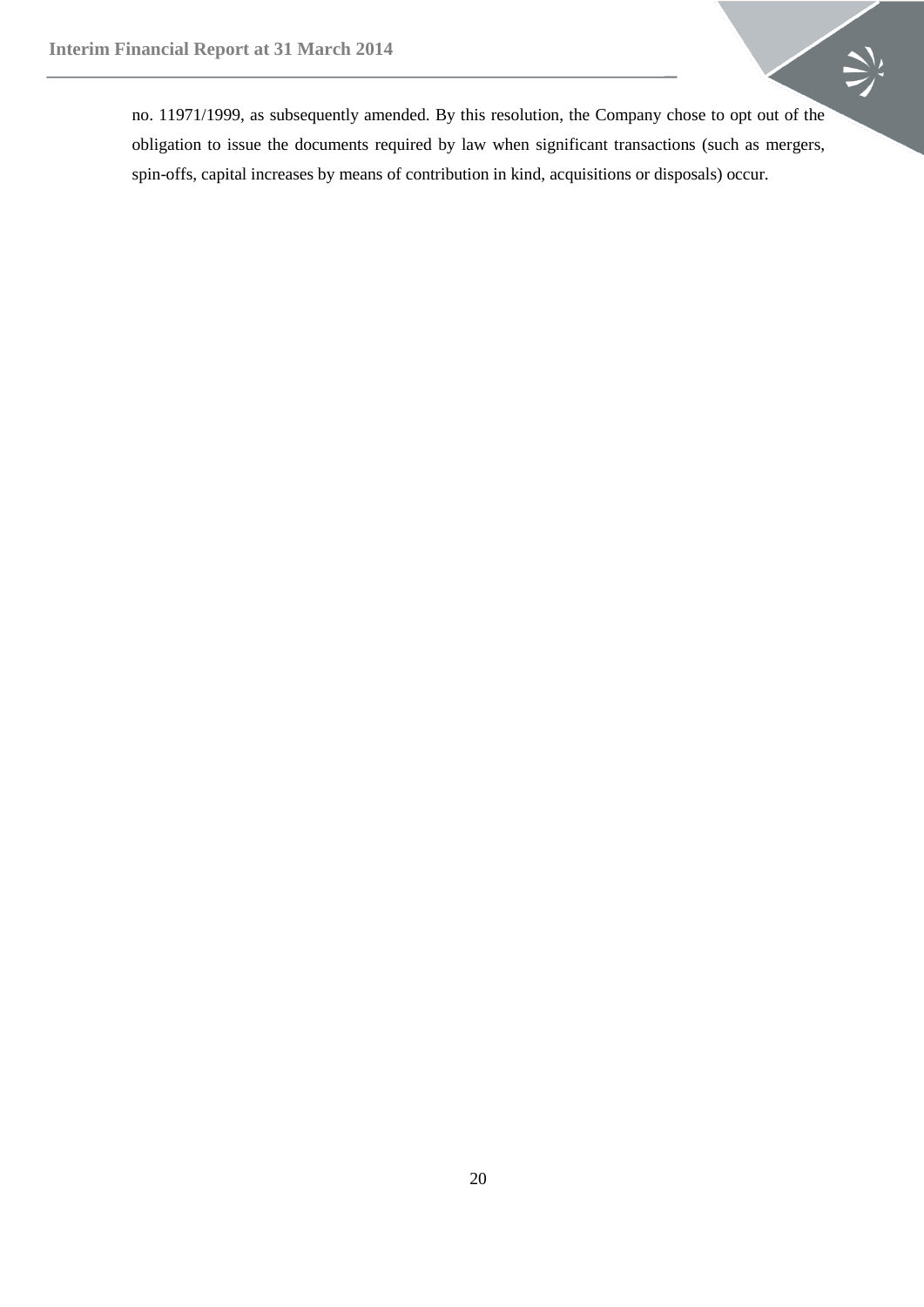

<span id="page-20-0"></span>**Condensed consolidated interim financial statements at 31 March 2014**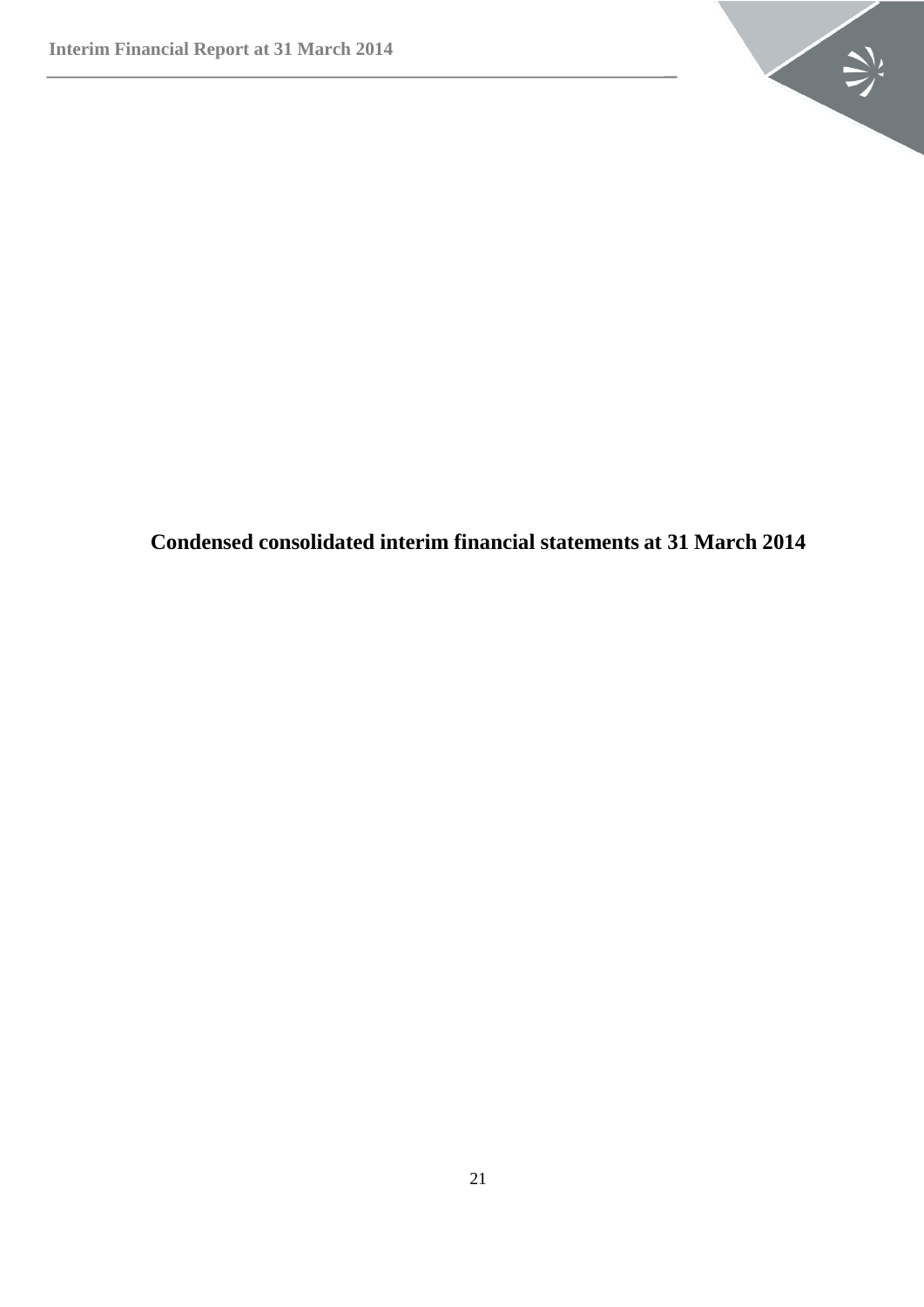

# <span id="page-21-0"></span>**Condensed consolidated income statement**

|                                                                             |    | For the three months ended 31 March |                                     |         |                                     |  |
|-----------------------------------------------------------------------------|----|-------------------------------------|-------------------------------------|---------|-------------------------------------|--|
| $(\epsilon$ <i>million</i> )                                                |    | 2014                                | of which with<br>related<br>parties | 2013    | of which<br>with related<br>parties |  |
| Revenue                                                                     | 17 | 2,946                               | 514                                 | 3,099   | 410                                 |  |
| Purchases and personnel expense                                             | 19 | (2,786)                             | (34)                                | (2,857) | (62)                                |  |
| Amortisation, depreciation and impairment losses                            | 20 | (138)                               |                                     | (151)   |                                     |  |
| Other operating income (expenses)                                           | 18 | 89                                  | 1                                   | 23      | 1                                   |  |
| Profit (loss) before taxes and interests                                    |    | 111                                 |                                     | 114     |                                     |  |
| Financial income (expense)<br>Share of profits (losses) of equity-accounted | 21 | (95)                                | (1)                                 | (89)    |                                     |  |
| investees                                                                   |    | (3)                                 |                                     | 3       |                                     |  |
| Operating profit (loss) before income and<br>discontinued operations        |    | 13                                  |                                     | 28      |                                     |  |
| Income taxes                                                                |    | (25)                                |                                     | (26)    |                                     |  |
| Loss (profit) from discontinued operations                                  |    |                                     |                                     |         |                                     |  |
| Net profit (loss):                                                          |    | (12)                                |                                     | 6       |                                     |  |
| - of which owners of the parent<br>- of which non-controlling interests     |    | (21)<br>9                           |                                     | 6       |                                     |  |
| <b>Earnings per share</b>                                                   | 22 | (0.036)                             |                                     | 0.000   |                                     |  |
| Basic and diluted: continuing operations                                    | 22 | (0.036)                             |                                     | (0.007) |                                     |  |
| Basic and diluted: discontinued operations                                  | 22 | 0.000                               |                                     | 0.007   |                                     |  |

*Comparative figures restated following the adoption of IFRS 11, which led to the deconsolidation of the Group's joint ventures and the classification of Ansaldo Energia among Discontinued Operations (see Note 4).*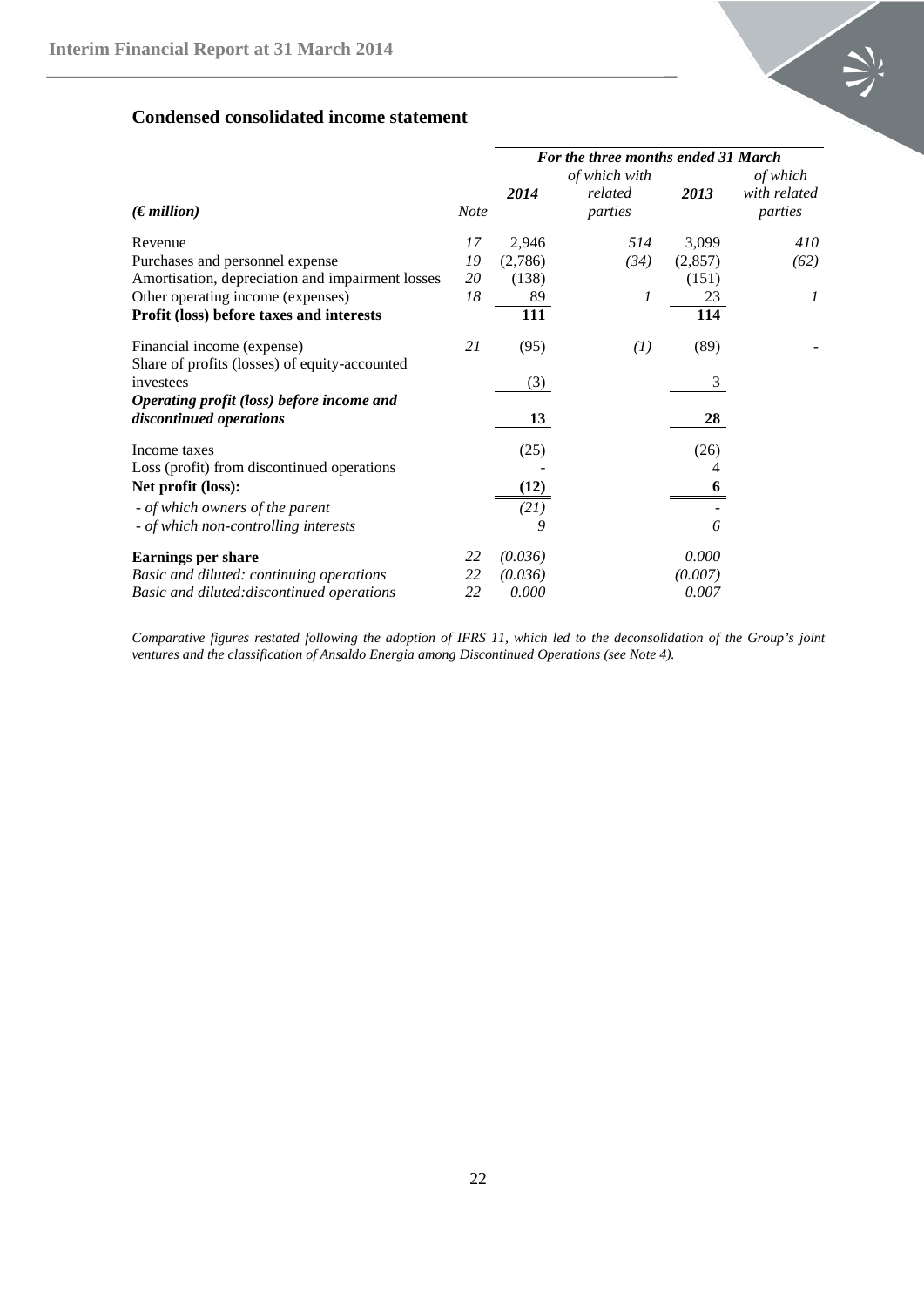

# <span id="page-22-0"></span>**Condensed consolidated statement of comprehensive income**

|                                                                                                                                                                 |      | For the three months ended 31 March |                   |            |                       |
|-----------------------------------------------------------------------------------------------------------------------------------------------------------------|------|-------------------------------------|-------------------|------------|-----------------------|
| (Emillion)                                                                                                                                                      | Note | 2014                                |                   | 2013       |                       |
| Profit (loss) for the period                                                                                                                                    |      |                                     | (12)              |            | 6                     |
| Other comprehensive income (expense):<br>Comprehensive income/expense which will not be<br>subsequently reclassified among the profit (loss) for the<br>period: |      |                                     |                   |            |                       |
| - Revaluation of defined-benefit plans:<br>revaluation<br>. exchange rate gains (losses)                                                                        | 11   | (24)                                | (24)              | (7)<br>(1) | (8)                   |
| - Tax effect                                                                                                                                                    | 11   |                                     | 3<br>(21)         |            | 3<br>$\overline{(5)}$ |
| Comprehensive income/expense which will or might be<br>subsequently reclassified among the profit (loss) for the<br>period:<br>- Changes in cash flow hedges:   | 11   |                                     | (10)              |            | (59)                  |
| . change generated in the period<br>. transferred to the profit (loss) for the period<br>. exchange rate gains (losses)                                         |      | (14)<br>4                           |                   | (66)<br>7  |                       |
| - Translation differences<br>. change generated in the period<br>. transferred to the profit (loss) for the period                                              | 11   | 13                                  | 13                | (30)       | (30)                  |
| - Tax effect                                                                                                                                                    | 11   |                                     |                   |            | 13<br>(76)            |
| Current portion of "Other comprehensive income<br>(expense)", equity-accounted investees                                                                        |      |                                     | 10                |            | (4)<br>(85)           |
| Total comprehensive income (expense), net of tax:                                                                                                               |      |                                     | (10)              |            | (77)                  |
| Total comprehensive income (expense), attributable to:<br>- Owners of the parent<br>- Non-controlling interests                                                 |      |                                     | (22)<br>(30)<br>8 |            | (79)<br>(89)<br>10    |
| Net profit (loss) attributable to the owners of the parent<br>company:<br>- for continuing operations<br>- for discontinued operations                          |      |                                     | (30)<br>(30)      |            | (89)<br>(94)<br>5     |

*Comparative figures restated following the adoption of IFRS 11, which led to the deconsolidation of the Group's joint ventures and the classification of Ansaldo Energia among Discontinued Operations (see Note 4).*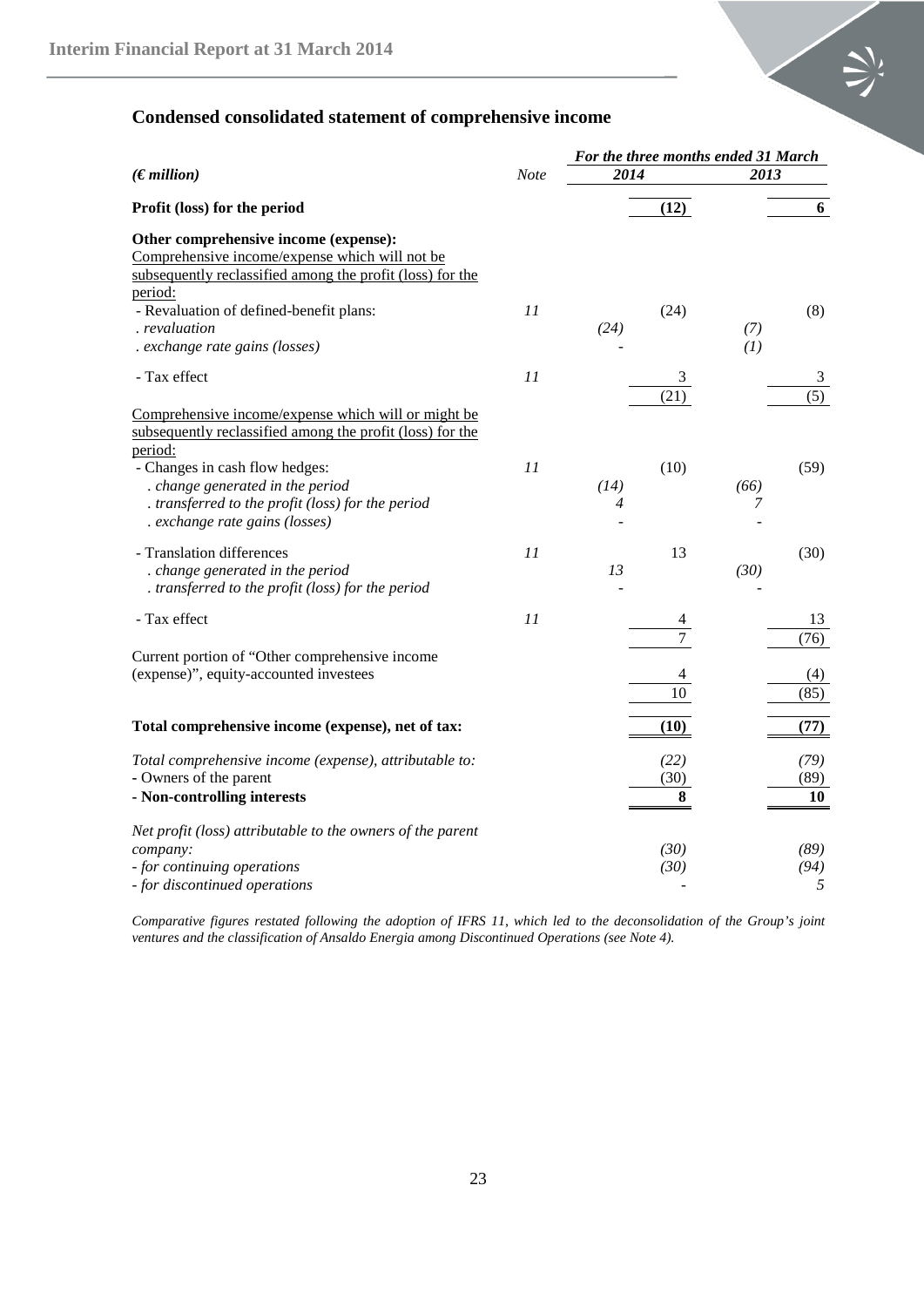

# <span id="page-23-0"></span>**Condensed consolidated statement of financial position**

|                                                  |         |                    | of which |                 | of which |  |
|--------------------------------------------------|---------|--------------------|----------|-----------------|----------|--|
|                                                  |         |                    | with     | 31              | with     |  |
|                                                  |         | 31 March           | related  | <b>December</b> | related  |  |
| (Emillion)                                       | Note    | 2014               | parties  | 2013            | parties  |  |
| Intangible assets                                | 6       | 6,358              |          | 6,292           |          |  |
| Property, plant and equipment                    | 7       | 2,932              |          | 2,944           |          |  |
| Deferred tax assets                              |         | 1,095              |          | 1,094           |          |  |
| Other non current assets                         | 8       | 1,929              | 293      | 1,959           | 292      |  |
| Non-current assets                               |         | 12,314             |          | 12,289          |          |  |
| Inventories                                      |         | 4,979              |          | 4,754           |          |  |
| Trade receivables, including contract work in    |         |                    |          |                 |          |  |
| progress                                         | 9       | 6,983              | 989      | 7,168           | 921      |  |
| Loans and receivables                            | 12      | 208                | 146      | 186             | 125      |  |
| Other current assets                             | 10      | 1,020              | 17       | 838             | 11       |  |
| Cash and cash equivalents                        | 12      | 633                |          | 1,455           |          |  |
| Current assets                                   |         | 13,823             |          | 14,401          |          |  |
| <b>Total</b> assets                              |         | 26,137             |          | 26,690          |          |  |
|                                                  |         |                    |          |                 |          |  |
| Share capital                                    | $_{II}$ | 2,525              |          | 2,525           |          |  |
| Other reserves                                   |         | 825                |          | 856             |          |  |
| Equity attributable to the owners of the parent  |         | $\overline{3,350}$ |          | 3,381           |          |  |
| Equity attributable to non-controlling interests |         | 306                |          | 298             |          |  |
| Total equity                                     |         | 3,656              |          | 3,679           |          |  |
|                                                  |         |                    |          |                 |          |  |
| Loans and borrowings                             | 12      | 4,916              | 13       | 4,673           | 13       |  |
| Employee benefits                                | 14      | 691                |          | 703             |          |  |
| Provisions for risks and charges                 | 13      | 1,253              |          | 1,288           |          |  |
| Deferred tax liabilities                         |         | 267                |          | 282             |          |  |
| Other non-current liabilities                    | 15      | 889                |          | 879             |          |  |
| Non-current liabilities                          |         | 8,016              |          | 7,825           |          |  |
| Trade payables, including net progress payments  |         |                    |          |                 |          |  |
| and advances from customers                      | 16      | 10,959             | 168      | 11,524          | 190      |  |
| Loans and borrowings                             | 12      | 1,023              | 652      | 910             | 616      |  |
| Income tax payables                              |         | 73                 |          | 77              |          |  |
| Provisions for risks and charges                 | 13      | 713                |          | 1,007           |          |  |
| Other current liabilities                        | 15      | 1,697              | 51       | 1,668           | 107      |  |
| <b>Current liabilities</b>                       |         | 14,465             |          | 15,186          |          |  |
| Total liabilities                                |         | 22,481             |          | 23,011          |          |  |
| Total liabilities and equity                     |         | 26,137             |          | 26,690          |          |  |

*Comparative figures restated following the adoption of IFRS 11, which led to the deconsolidation of the Group's joint ventures.*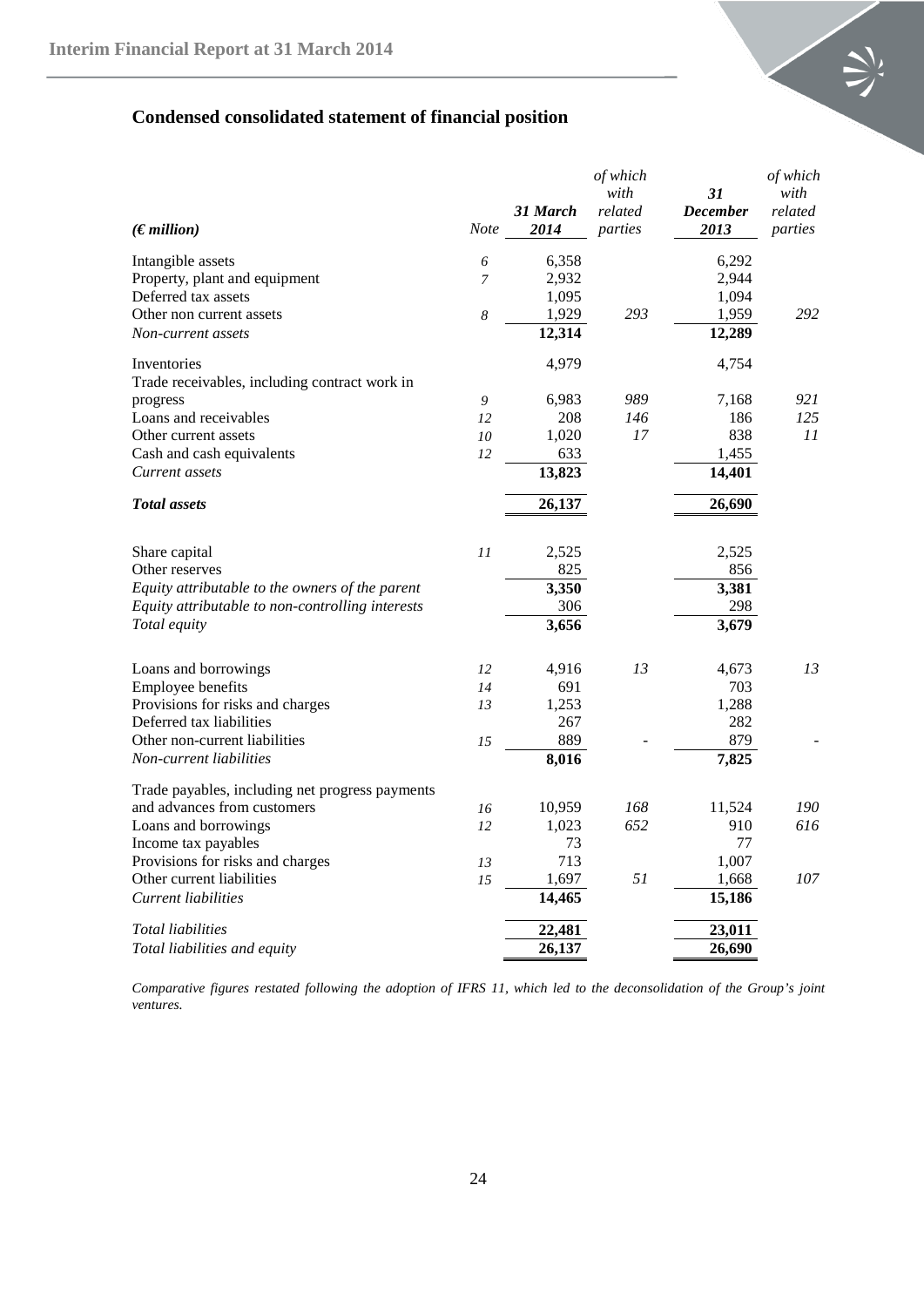

# <span id="page-24-0"></span>**Condensed consolidated statement of cash flows**

| (Emillion)                                                                                | For the three months ended 31 March |         |                    |                |                    |  |
|-------------------------------------------------------------------------------------------|-------------------------------------|---------|--------------------|----------------|--------------------|--|
|                                                                                           |                                     |         | of which<br>with   |                | of which<br>with   |  |
|                                                                                           | <b>Note</b>                         | 2014    | related<br>parties | 2013           | related<br>parties |  |
|                                                                                           |                                     |         |                    |                |                    |  |
| Cash flows from operating activities:                                                     |                                     |         |                    |                |                    |  |
| Gross cash flows from operating activities                                                | 23                                  | 232     |                    | 307            |                    |  |
| Change in working capital                                                                 | 23                                  | (896)   | (70)               | (1,138)        | $\overline{4}$     |  |
| Change in other operating assets and liabilities, taxes,                                  |                                     |         |                    |                |                    |  |
| financial expense and provisions for risks and charges                                    |                                     | (354)   | (64)               | (319)          | (25)               |  |
| Cash flows generated (used) from/in operating                                             |                                     |         |                    |                |                    |  |
| activities                                                                                |                                     | (1,018) |                    | (1,150)        |                    |  |
| Cash flows from investing activities:<br>Investments in property, plant and equipment and |                                     |         |                    |                |                    |  |
| intangible assets                                                                         |                                     | (217)   |                    | (197)          |                    |  |
| Sales of property, plant and equipment and intangible                                     |                                     |         |                    |                |                    |  |
| assets                                                                                    |                                     |         |                    | $\overline{c}$ |                    |  |
| Other investing activities                                                                |                                     | 41      |                    | 41             | 1                  |  |
| Cash flows generated (used) from/in investing                                             |                                     |         |                    |                |                    |  |
| activities                                                                                |                                     | (176)   |                    | (154)          |                    |  |
| <b>Cash flows from financing activities:</b>                                              |                                     |         |                    |                |                    |  |
| Bond issue                                                                                |                                     | 250     |                    |                |                    |  |
| Net change in other loans and borrowings                                                  |                                     | 120     | 15                 | 648            | (100)              |  |
| Cash flows generated (used) from/in financing                                             |                                     |         |                    |                |                    |  |
| activities                                                                                |                                     | 370     |                    | 648            |                    |  |
| Cash and cash equivalents at 1 January                                                    |                                     | 1,455   |                    | 1,874          |                    |  |
| Net increase/(decrease) in cash and cash equivalents                                      |                                     | (824)   |                    | (656)          |                    |  |
| Exchange rate differences and other changes                                               |                                     |         |                    | (6)            |                    |  |
| Cash and cash equivalents at 31 March                                                     |                                     | 633     |                    | 1,212          |                    |  |

*Comparative figures restated following the adoption of IFRS 11, which led to the deconsolidation of the Group's joint ventures and the classification of Ansaldo Energia among Discontinued Operations (see Note 5).*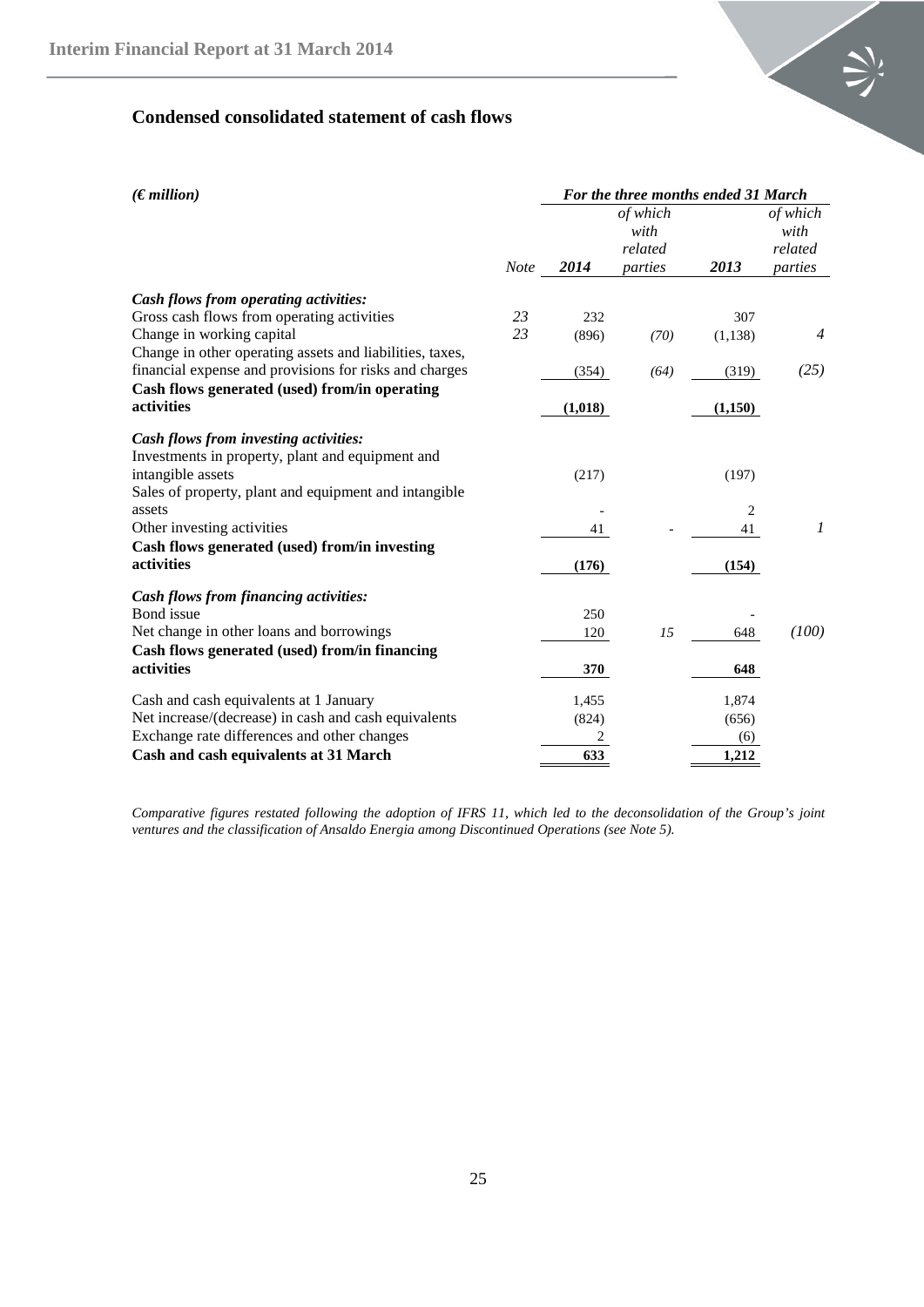

# <span id="page-25-0"></span>**Condensed consolidated statement of changes in equity**

| $(\epsilon$ million)                                                                                              | <b>Share</b><br>capital | <b>Retained</b><br>earnings and<br>consolidation<br>reserve | Cash<br>flow<br>hedge<br>reserve | <b>Revaluatio</b><br>n reserve of<br>defined-<br>benefit<br>plans | <b>Translation</b><br>reserve | <b>Equity</b><br>attributabl<br>e to owners<br>of the<br>parent | Non-<br>controllin<br>g interests | <b>Total</b><br>equity |
|-------------------------------------------------------------------------------------------------------------------|-------------------------|-------------------------------------------------------------|----------------------------------|-------------------------------------------------------------------|-------------------------------|-----------------------------------------------------------------|-----------------------------------|------------------------|
| 1 January 2013                                                                                                    | 2,525                   | 1,474                                                       | 18                               | (218)                                                             | (401)                         | 3,398                                                           | 305                               | 3,703                  |
| Application of IAS 19<br>revised                                                                                  |                         | (6)                                                         |                                  | 16                                                                |                               | 10                                                              |                                   | 10                     |
| 1 January 2013<br>restated                                                                                        | 2,525                   | 1,468                                                       | 18                               | (202)                                                             | (401)                         | 3,408                                                           | 305                               | 3,713                  |
| Profit (loss) for the<br>period                                                                                   |                         |                                                             |                                  |                                                                   |                               |                                                                 | 6                                 | 6                      |
| Other comprehensive<br>income (expense)                                                                           |                         |                                                             | (54)                             | (4)                                                               | (31)                          | (89)                                                            | 4                                 | (85)                   |
| <b>Total comprehensive</b><br>income (expense)<br>Dividends resolved                                              |                         |                                                             | (54)                             | (4)                                                               | (31)                          | (89)<br>$\frac{1}{2}$                                           | 10<br>$\sim$                      | (79)                   |
| <b>Total transactions</b><br>with owners of the<br>parent, recognised<br>directly in equity                       |                         |                                                             |                                  |                                                                   |                               |                                                                 |                                   |                        |
| Other changes                                                                                                     |                         | $\overline{7}$                                              |                                  |                                                                   | (1)                           | 6                                                               |                                   | 6                      |
| <b>31 March 2013</b>                                                                                              | 2,525                   | 1,475                                                       | (36)                             | (206)                                                             | (433)                         | 3,325                                                           | 315                               | 3,640                  |
| 1 January 2014                                                                                                    | 2,525                   | 1,502                                                       | 47                               | (181)                                                             | (512)                         | 3,381                                                           | 298                               | 3,679                  |
| Profit (loss) for the<br>period<br>Other comprehensive                                                            |                         | (21)                                                        |                                  |                                                                   |                               | (21)                                                            | 9                                 | (12)                   |
| income (expense)                                                                                                  |                         |                                                             | (7)                              | (21)                                                              | 19                            | (9)                                                             | (1)                               | (10)                   |
| <b>Total comprehensive</b><br>income (expense)                                                                    |                         | (21)                                                        | (7)                              | (21)                                                              | 19                            | (30)                                                            | 8                                 | (22)                   |
| Dividends resolved<br><b>Total transactions</b><br>with owners of the<br>parent, recognised<br>directly in equity |                         |                                                             |                                  |                                                                   |                               |                                                                 |                                   |                        |
| Other changes                                                                                                     |                         |                                                             |                                  | (1)                                                               |                               | (1)                                                             |                                   | (1)                    |
| 31 March 2014                                                                                                     | 2,525                   | 1,481                                                       | 40                               | (203)                                                             | (493)                         | 3,350                                                           | 306                               | 3,656                  |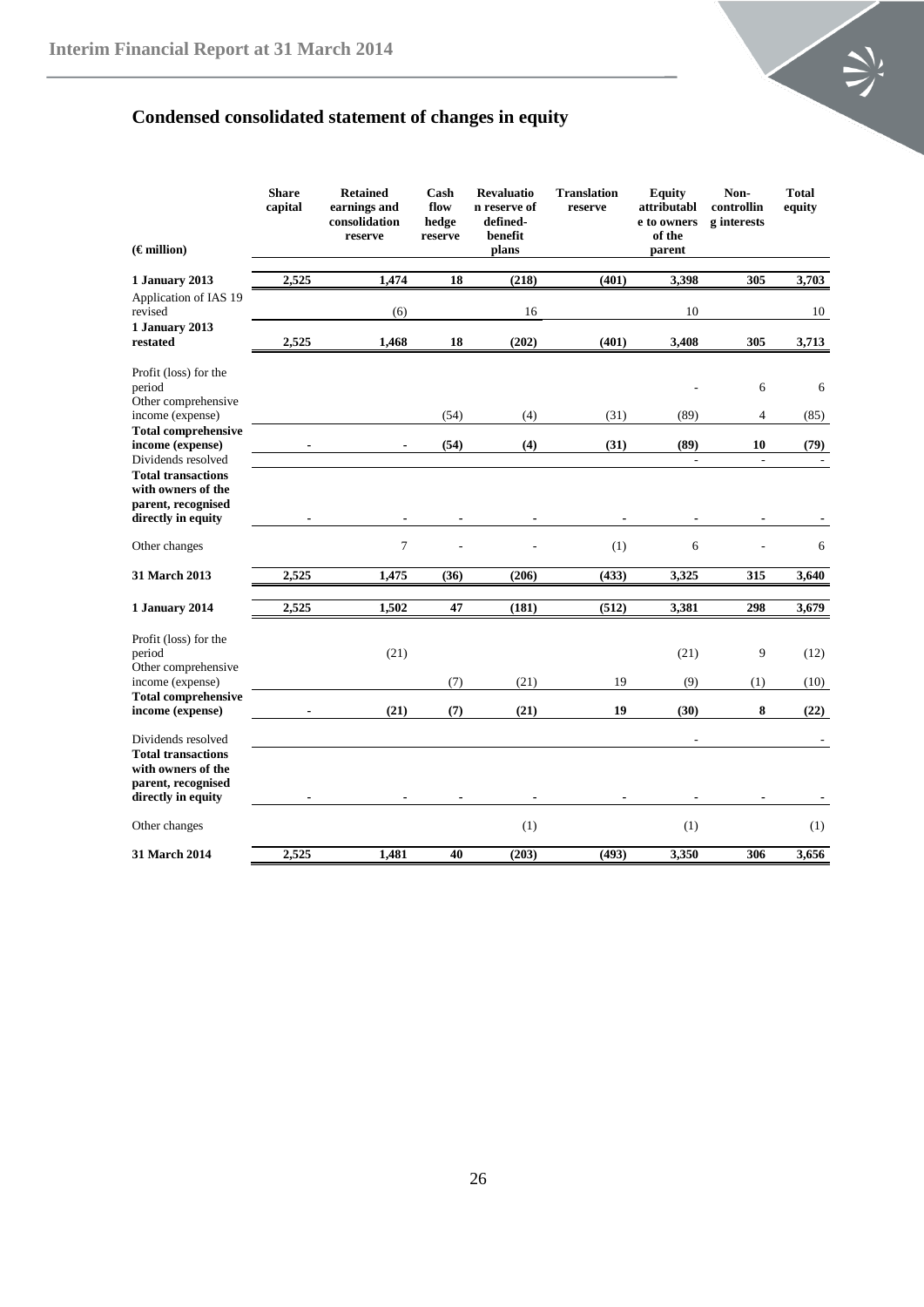#### <span id="page-26-0"></span>**Explanatory notes**



#### <span id="page-26-1"></span>**1. GENERAL INFORMATION**

Finmeccanica is a company limited by shares based in Rome (Italy), at Piazza Monte Grappa 4, and is listed on the Italian Stock Exchange (FTSE MIB).

The Finmeccanica Group is a major Italian high technology organisation. Finmeccanica Spa, the holding company responsible for guiding and controlling industrial and strategic operations, coordinates its subsidiaries (the Finmeccanica Group or, simply, the Group), which are especially concentrated in the fields of Helicopters, Defence and Security Electronics, Aeronautics, Space, Defence Systems and Transportation.

## <span id="page-26-2"></span>**2. FORM, CONTENT AND APPLICABLE ACCOUNTING STANDARDS**

The interim financial report of the Finmeccanica Group at 31 March 2014 was prepared in accordance with Article 154-ter, paragraph 5 of Legislative Decree 58/98 (Consolidated Law on Financial Intermediation), as subsequently amended.

These notes are presented in condensed form and do not include all disclosures required for annual financial statements, as they refer only to those items that are essential to understand the Group's financial position, results of operations and cash flows given their amount, breakdown or changes therein. This interim financial report should, therefore, be read in conjunction with the 2013 annual consolidated financial statements.

The statement of financial position and income statement are likewise presented in a condensed format compared to the annual financial statements. The notes to the items combined in the interim consolidated financial statements schedules include a reconciliation with annual consolidated financial statements schedules.

The accounting policies used for this interim financial report are unchanged from those of the 2013 annual consolidated financial statements (except for those specifically applicable to interim financial reports) and the interim financial report at 31 March 2013, with the exceptions reported in Note 4. The new standards applicable from 1 January 2014 did not materially impact this interim financial report; except for IFRS 11; the effects of the application of IFRS 11 on the comparative information are reported in Note 4.

The exchange rates for the major currencies used in preparing these condensed interim financial statements are shown below: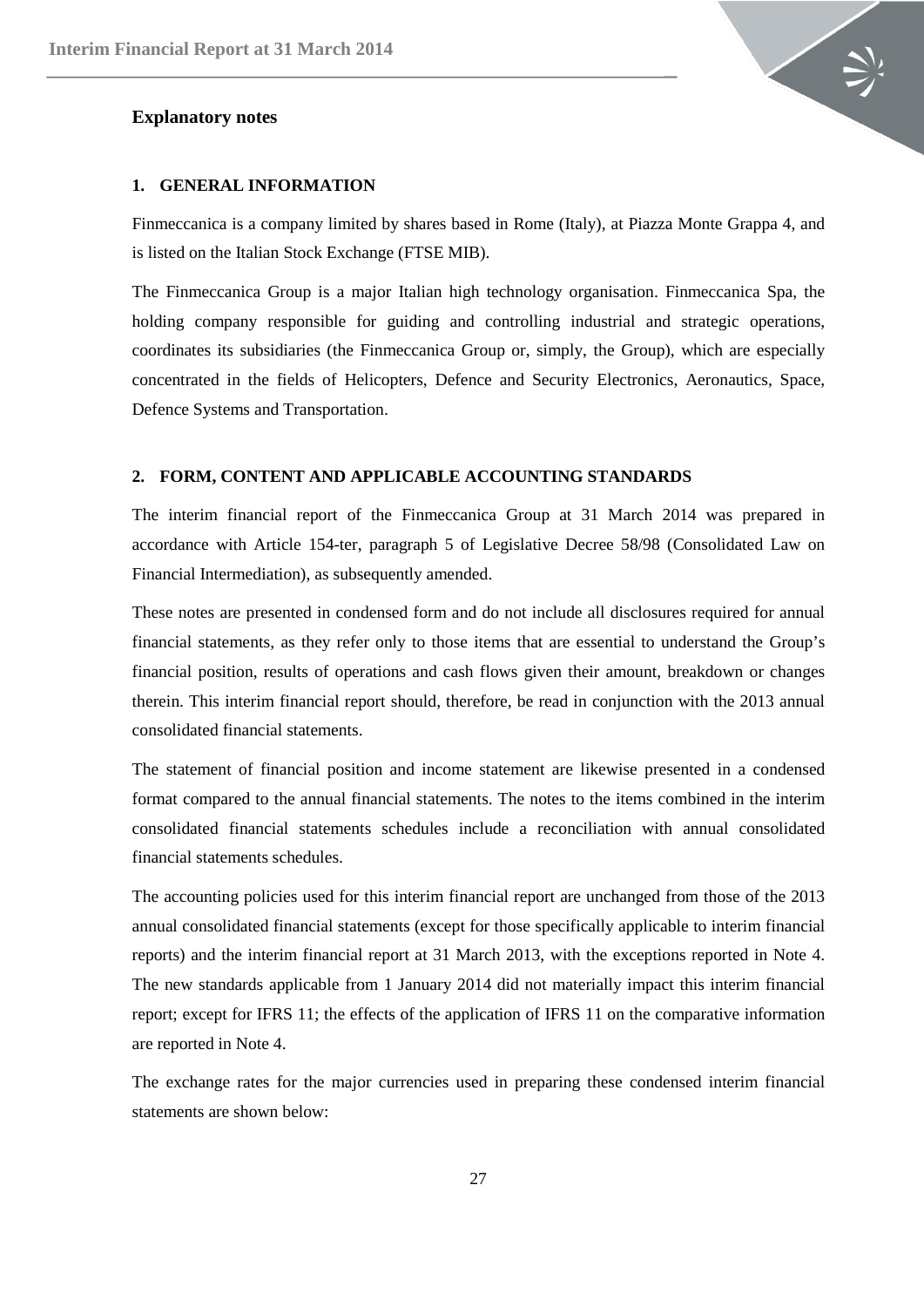

The interim financial statements at 31 March 2014 of the Finmeccanica Group were approved by the Board of Directors on 6 May 2014 and published on the same day.

Amounts are shown in millions of euros unless stated otherwise.

This interim financial report was not subject to any statutory review.

#### <span id="page-27-0"></span>**3. BUSINESS SEASONALITY**

#### **Cash flows relating to operations**

The Group's key business segments feature a high concentration of cash flows from customers in the last few months of the year. This has an impact on interim cash flows and the variability of the Group's debt over the various interim periods, which improves substantially in the last few months of the calendar years.

#### <span id="page-27-1"></span>**4. EFFECTS OF CHANGES IN ACCOUNTING POLICIES ADOPTED**

Starting from 1 January 2014 the Group has adopted the following new accounting standards:

- IAS 27 *Revised* (separate financial statements): the standard has been revised, with the approval of IFRS 10, which limits the scope of its application to the separate financial statements;
- IAS 28 *Revised* (Investments in Associates and Joint Ventures) : the standard has been revised and outlines how to apply, with certain limited exceptions, the equity method;
- IAS 32 *Amendment* (Financial Instruments Presentation): the standard provides guidance on when financial assets and liabilities can be offset;
- IFRS 10 (Consolidated financial statements): This standard provides guidance on whether or not to include an entity in the consolidated financial statements, clarifying the concept of control and its application in case of actual control, potential voting rights, complex investment structures, etc..;
- IFRS 11 (Joint Arrangements): the standard has eliminated the possibility of consolidating the joint arrangements classified as joint ventures under the proportionate method in conformity with IFRS 11, whilst the consolidated financial statements include the joint operator's relevant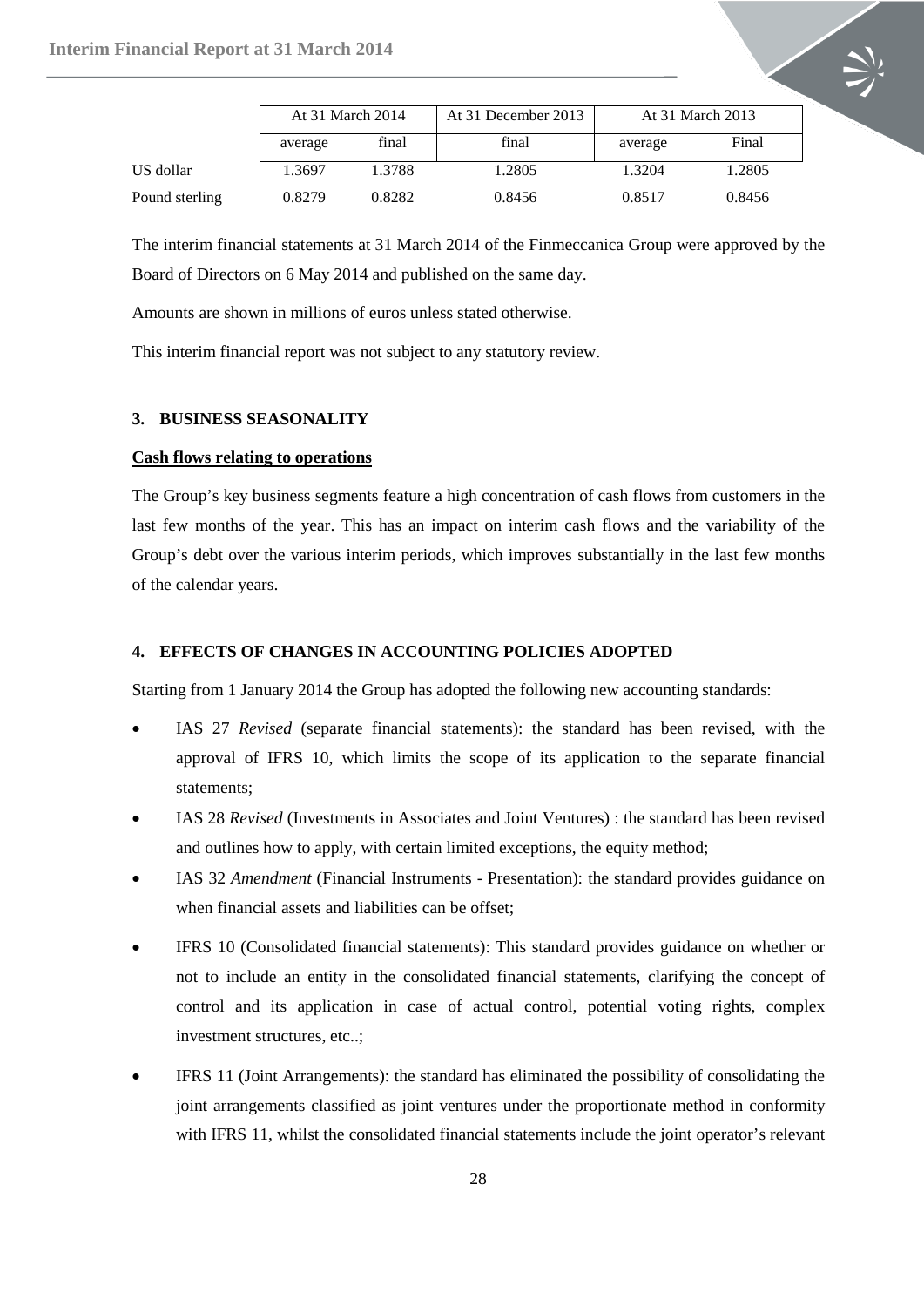

share of costs, revenue, assets and liabilities in the joint operations;

- IFRS 12 (Disclosure of Interests in Other Entities): the standard requires a wide range of disclosures in the explanatory notes regarding any interests an entity may hold in other entities, including associates, joint ventures, special purpose vehicles, and other unconsolidated structured entities;
- IAS 36 (Recoverable Amount Disclosures for Non-Financial Assets): the standard requires disclosures in the explanatory notes about the recoverable amount of impaired assets, in the event that the same has been determined based on fair value less sales costs and costs of disposal.

The income statement at 31 March 2013 and the statement of financial position at 31 December 2013 have been adjusted following the application of IFRS 11 and the reclassification of Ansaldo Energia under Discontinued Operations (IFRS 5). The effects of these amendments are summarized in the table below (values expressed in millions of euros):

|                                                                            | For the three<br>months ended<br>31 March 2013 | <b>Effect of IFRS</b><br>11 and IFRS 5 | For the three<br>months ended<br>31 March |
|----------------------------------------------------------------------------|------------------------------------------------|----------------------------------------|-------------------------------------------|
| <b>Condensed consolidated income statement</b>                             |                                                |                                        | 2013(restated)                            |
| Revenue                                                                    | 3,700                                          | (601)                                  | 3,099                                     |
| Purchase and personnel expense                                             | (3,411)                                        | 554                                    | (2,857)                                   |
| Amortisation, depreciation and impairment losses                           | (176)                                          | 25                                     | (151)                                     |
| Other net operating income/(expenses)                                      | 36                                             | (13)                                   | 23                                        |
| Earning before interest and taxes                                          | 149                                            | (35)                                   | 114                                       |
| Financial income/(expense)                                                 | (96)                                           |                                        | (89)                                      |
| Share of profits/(losses) of equity-accounted investees                    | (12)                                           | 15                                     | 3                                         |
| Operating profit (loss) before income taxes and discontinued<br>operations | 41                                             | (13)                                   | 28                                        |
| Income taxes                                                               | (35)                                           | 9                                      | (26)                                      |
| Profit (loss) from discontinued operations                                 |                                                | 4                                      |                                           |
| Net profit/(loss) for the period                                           | 6                                              |                                        | 6                                         |

| <b>Consolidated statement of financial position</b>    | 31-Dec-2013 | <b>Effect of IFRS</b><br>11 and IFRS 5 | 31-Dec-2013<br>(restated) |
|--------------------------------------------------------|-------------|----------------------------------------|---------------------------|
| Intangible assets                                      | 7,154       | (862)                                  | 6,292                     |
| Property, plant and equipment                          | 3,259       | (315)                                  | 2,944                     |
| Deferred tax assets                                    | 1,207       | (113)                                  | 1,094                     |
| Other non-current assets                               | 998         | 961                                    | 1,959                     |
| Non-current assets                                     | 12,618      | (329)                                  | 12,289                    |
| Inventories                                            | 5,128       | (374)                                  | 4,754                     |
| Trade receivables, including contract work in progress | 7.986       | (818)                                  | 7,168                     |
| Loans and receivables                                  | 617         | (431)                                  | 186                       |
| Other current assets                                   | 1,158       | (320)                                  | 838                       |
| Cash and cash equivalents                              | 1,527       | (72)                                   | 1,455                     |
| Current assets                                         | 16,416      | (2,015)                                | 14,401                    |
| <b>Total</b> assets                                    | 29,034      | (2,344)                                | 26,690                    |
| <b>Total Equity</b>                                    | 3,679       |                                        | 3,679                     |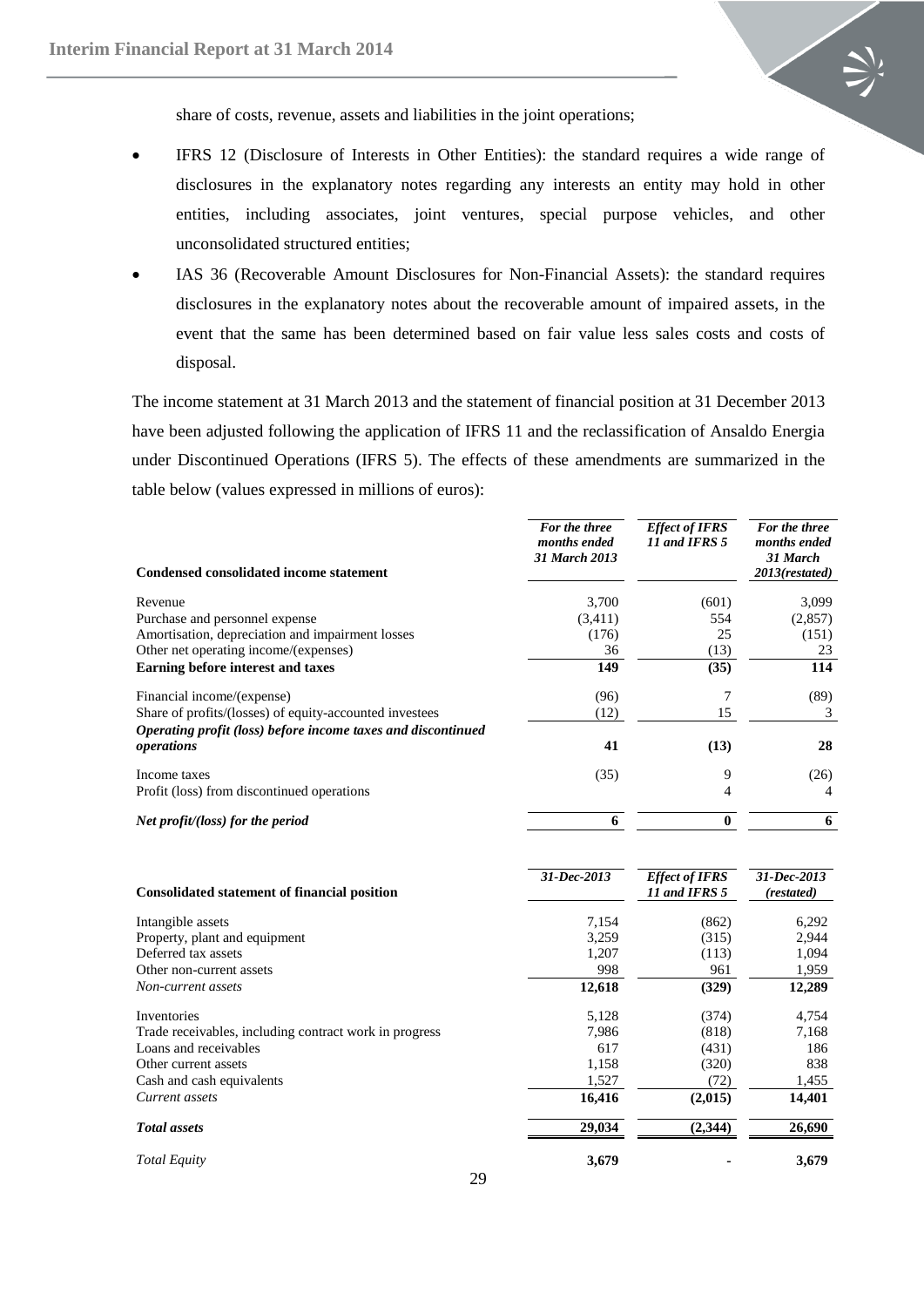

| Non-current loans and borrowings                                  | 4.704  | (31)    | 4,673  |
|-------------------------------------------------------------------|--------|---------|--------|
| Employee benefits                                                 | 957    | (254)   | 703    |
| Provisions for non-current risks and charges                      | 1,350  | (62)    | 1,288  |
| Deferred tax liabilities                                          | 316    | (34)    | 282    |
| Other non-current liabilities                                     | 906    | (27)    | 879    |
| Total non-current liabilities                                     | 8,233  | (408)   | 7,825  |
| Trade payables, including net progress payments and advances from |        |         |        |
| customers                                                         | 13,298 | (1,774) | 11,524 |
| Current loans and borrowings                                      | 796    | 114     | 910    |
| Income tax payables                                               | 86     | (9)     | 77     |
| Provisions for current risks and charges                          | 1,072  | (65)    | 1,007  |
| Other current liabilities                                         | 1,870  | (202)   | 1,668  |
| Total current liabilities                                         | 17,122 | (1,936) | 15,186 |
| <b>Total liabilities</b>                                          | 25,355 | (2,344) | 23,011 |
| <i>Total liabilities and equity</i>                               | 29,034 | (2,344) | 26,690 |

## <span id="page-29-0"></span>**5. SEGMENT REPORTING**

In accordance with the compliance model followed, management has adopted operating segments that correspond to the business sectors in which the Group operates: Helicopters, Defence and Security Electronics, Aeronautics, Space, Defence Systems, Transportation and Other Activities.

For a more detailed analysis of the main programmes, outlooks and operating indicators for each segment, see the Report on Operations.

The Group assesses the performance of its operating segments and the allocation of its financial resources on the basis of revenue and EBITA (see also the section "Non-GAAP alternative performance indicators" in the Report on Operations).

The results for each segment at 31 March 2014, as compared with those of the same period of the previous year, are as follows:

|                            | <b>Helicop</b><br>ters | <b>Defence</b><br>and | <b>Aeronautics</b> | <b>Space</b> | <b>Defence</b><br><b>Systems</b> | <b>Transport</b><br>ation | Other<br>activities | Eliminat<br>ions | Total |
|----------------------------|------------------------|-----------------------|--------------------|--------------|----------------------------------|---------------------------|---------------------|------------------|-------|
| For<br>three months<br>the |                        | <b>Security</b>       |                    |              |                                  |                           |                     |                  |       |
| ended 31 March 2014        |                        | <b>Electronics</b>    |                    |              |                                  |                           |                     |                  |       |
| Revenues                   | 903                    | 914                   | 651                |              | 103                              | 434                       | 67                  | (126)            | 2,946 |
| Inter-segment revenues (*) | (1)                    | (82)                  | (1)                |              | (2)                              |                           | (40)                | 126              |       |
| Third party revenue        | 902                    | 832                   | 650                |              | 101                              | 434                       | 27                  | ٠                | 2,946 |
| <b>EBITA</b>               | 112                    | 16                    | 28                 | 7            | 3                                | 6                         | (19)                |                  | 153   |
| Investments                | 66                     | 29                    | 65                 |              | $\overline{2}$                   | 4                         | 12                  |                  | 178   |
|                            | <b>Helicop</b>         | <b>Defence</b>        | <b>Aeronautics</b> | <b>Space</b> | <b>Defence</b>                   | <b>Transport</b>          | Other               | <b>Eliminat</b>  | Total |
|                            | ters                   | and                   |                    |              | <b>Systems</b>                   | ation                     | activities          | ions             |       |
| For<br>the three months    |                        | <b>Security</b>       |                    |              |                                  |                           |                     |                  |       |
| ended 31 March 2013        |                        | <b>Electronics</b>    |                    |              |                                  |                           |                     |                  |       |
| Revenues                   | 948                    | 1,117                 | 565                |              | 124                              | 393                       | 70                  | (118)            | 3,099 |
| Inter-segment revenues (*) | (1)                    | (74)                  | (2)                |              | (4)                              |                           | (37)                | 118              |       |
| Third party revenue        | 947                    | 1,043                 | 563                |              | 120                              | 393                       | 33                  | $\qquad \qquad$  | 3,099 |
| <b>EBITA</b>               | 112                    | 27                    | 25                 | 4            | 21                               | (4)                       | (24)                | ٠                | 161   |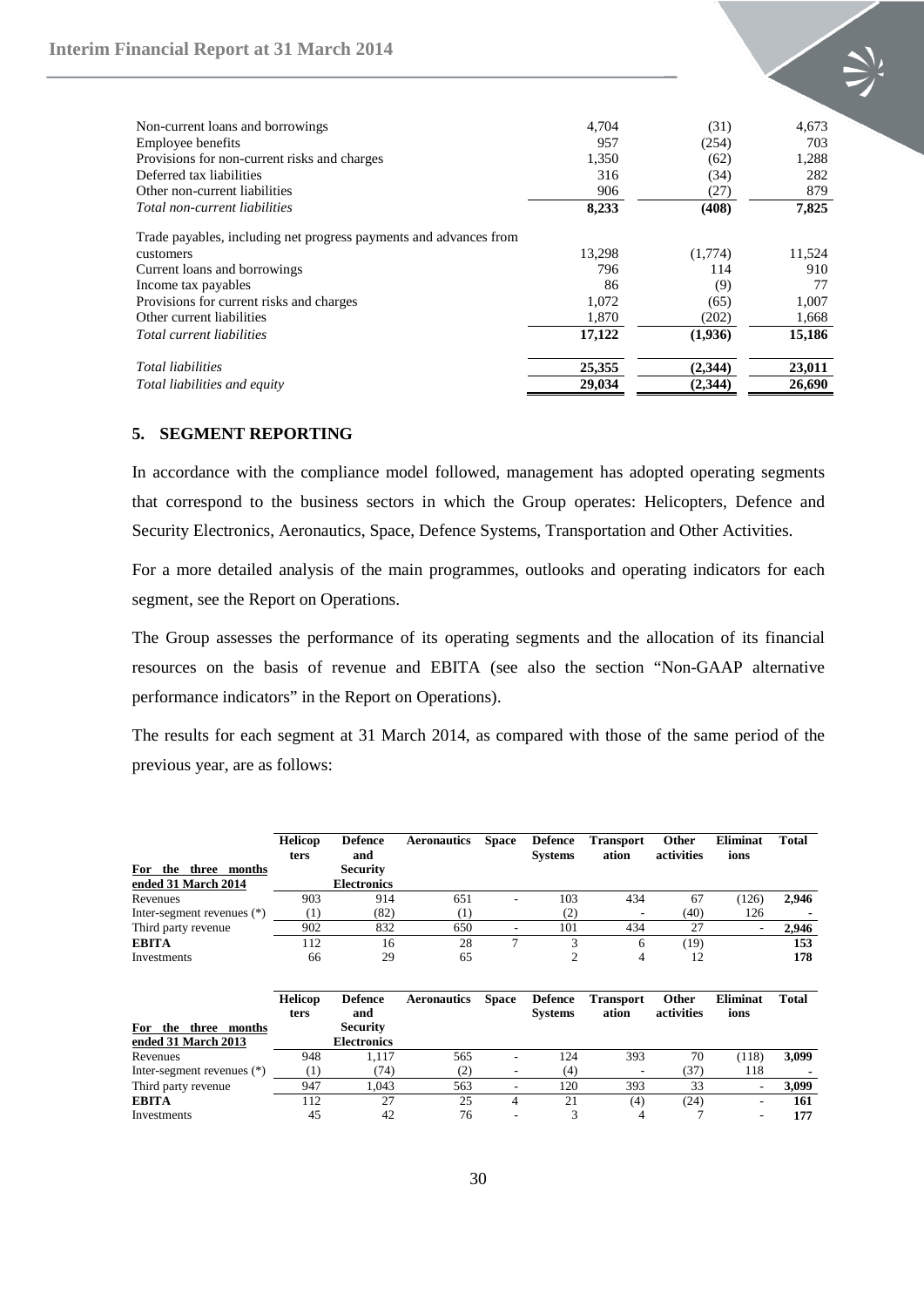

*(\*) Inter-segment revenues include revenues among Group consolidated undertakings belonging to various business sectors.*

The reconciliation between Profit before taxes and interest and EBITA for the periods compared is as

follows:

| For the three months ended 31<br><b>March 2014</b>                   | Helicop<br>ters | <b>Security</b><br><b>Electronics</b> | Defence and Aeronautics Space Defence Transportat |    | <b>Systems</b> | ion | Other<br>activities | <b>Total</b> |
|----------------------------------------------------------------------|-----------------|---------------------------------------|---------------------------------------------------|----|----------------|-----|---------------------|--------------|
| <b>EBITA</b>                                                         | 112             | 16                                    | 28                                                | 7  | 3              | 6   | (19)                | 153          |
| Net results<br>of<br>joint<br>strategic                              |                 |                                       |                                                   |    |                |     |                     |              |
| ventures                                                             |                 |                                       | (4)                                               |    | (3)            |     |                     |              |
| Amortisation of intangible assets<br>business<br>acquired as part of |                 |                                       |                                                   |    |                |     |                     |              |
| combinations                                                         | (2)             | (18)                                  |                                                   |    |                |     |                     | (20)         |
| Restructuring costs                                                  |                 | (14)                                  | (6)                                               |    |                | (2) |                     | (22)         |
| Profit (Loss) before taxes and<br>interests                          | 110             | (16)                                  | 18                                                | 14 |                | 4   | (19)                | 111          |

| For the three months ended 31<br><b>March 2013</b> | Helicop<br>ters | <b>Security</b><br><b>Electronics</b> | Defence and Aeronautics Space Defence Transportat |     | <b>Systems</b> | ion              | Other<br>activities | <b>Total</b> |
|----------------------------------------------------|-----------------|---------------------------------------|---------------------------------------------------|-----|----------------|------------------|---------------------|--------------|
| <b>EBITA</b>                                       | 112             | 27                                    | 25                                                | 4   | 21             | (4)              | (24)                | 161          |
| strategic joint<br>Net results<br>of               |                 |                                       |                                                   |     |                |                  |                     |              |
| ventures                                           |                 |                                       | (3)                                               | (4) | (9)            |                  |                     | (16)         |
| Amortisation of intangible assets                  |                 |                                       |                                                   |     |                |                  |                     |              |
| acquired as part of<br>business                    |                 |                                       |                                                   |     |                |                  |                     |              |
| combinations                                       | (2)             | (19)                                  |                                                   |     |                |                  |                     | (21)         |
| Restructuring costs                                |                 | (9)                                   |                                                   |     |                | $\left(1\right)$ |                     | (10)         |
| Profit (Loss) before taxes and                     |                 |                                       |                                                   |     |                |                  |                     |              |
| interests                                          | 110             | (1)                                   | 22                                                | ۰   | 12             | (5)              | (24)                | 114          |

## <span id="page-30-0"></span>**6. INTANGIBLE ASSETS**

Key changes were related to amortisation (Note 20) of €mil. 54 and investments of €mil. 109, as broken down below:

|                                |                  | <b>Balance</b>      | Investments in the three<br>months at |                  |  |
|--------------------------------|------------------|---------------------|---------------------------------------|------------------|--|
|                                | 31 March<br>2014 | 31 December<br>2013 | 31 March<br>2014                      | 31 March<br>2013 |  |
| Goodwill                       | 3,564            | 3,556               |                                       |                  |  |
| Development costs              | 444              | 430                 | 19                                    | 24               |  |
| Non-recurring costs            | 1,230            | 1,167               | 72                                    | 50               |  |
| Concessions, licences and      |                  |                     |                                       |                  |  |
| trademarks                     | 289              | 291                 |                                       |                  |  |
| Acquired through business      |                  |                     |                                       |                  |  |
| combinations                   | 656              | 675                 |                                       |                  |  |
| Other intangible assets        | 175              | 173                 | 17                                    | 10               |  |
| <b>Total intangible assets</b> | 6,358            | 6,292               | 109                                   | 84               |  |

Commitments are in place for the purchase of intangible assets for €mil. 10 (€mil. 16 at 31 December 2013).

#### <span id="page-30-1"></span>**7. PROPERTY, PLANT AND EQUIPMENT**

The key changes regarded depreciation of  $\oplus$ mil. 83 (Note 20) and investments of  $\oplus$ mil. 69, as broken down below: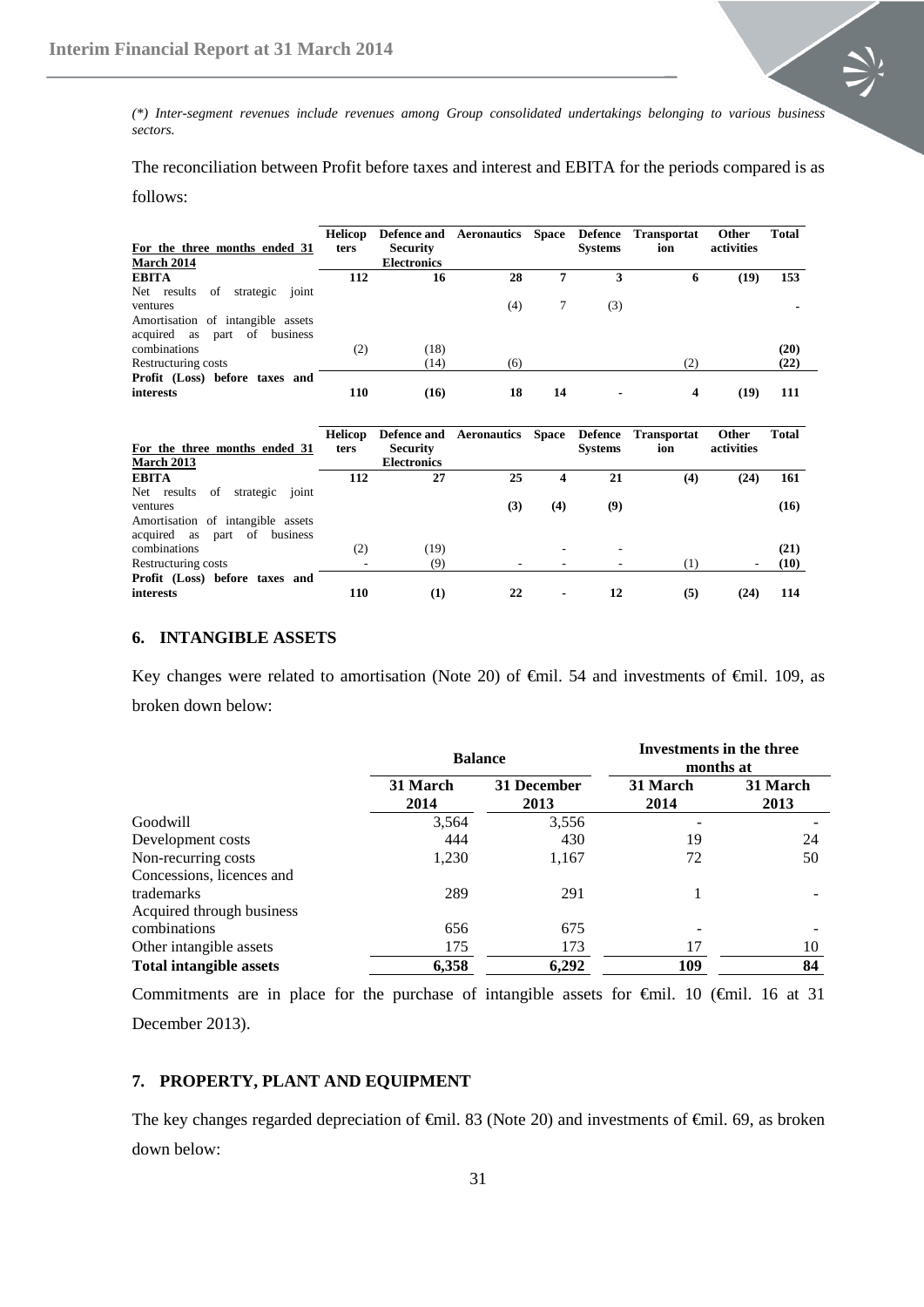

|                                        |                  |                     | mvestments in the till ee months |                  |  |  |
|----------------------------------------|------------------|---------------------|----------------------------------|------------------|--|--|
|                                        |                  | <b>Balance</b>      | at                               |                  |  |  |
|                                        | 31 March<br>2014 | 31 December<br>2013 | 31 March<br>2014                 | 31 March<br>2013 |  |  |
| Land and buildings                     | 1,126            | 1,104               |                                  |                  |  |  |
| Plant and machinery                    | 430              | 433                 |                                  |                  |  |  |
| Equipment                              | 819              | 827                 | 10                               | 24               |  |  |
| Other                                  | 557              | 580                 | 56                               | 62               |  |  |
| Total property, plant and<br>equipment | 2,932            | 2,944               | 69                               | 93               |  |  |

There are also commitments to purchase property, plant and equipment for €mil. 160 (€mil. 145 at

31 December 2013).

#### <span id="page-31-0"></span>**8. OTHER NON CURRENT ASSETS**

|                                                                    |                      | 31 December |
|--------------------------------------------------------------------|----------------------|-------------|
|                                                                    | <b>31 March 2014</b> | 2013        |
| Financing to third parties                                         | 33                   | 30          |
| Deferred grants under Law no. 808/85                               | 41                   | 41          |
| Defined benefit plan assets, net                                   | 116                  | 120         |
| Related party receivables (Note 24)                                | 293                  | 292         |
| Other                                                              | 35                   | 33          |
| <b>Non-current receivables</b>                                     | 518                  | 516         |
| Prepayments (non-current portion)                                  | 9                    |             |
| Equity investments                                                 | 1.112                | 1,161       |
| Non-recurring costs pending under Law no. 808/1985                 | 172                  | 158         |
| Fair value of the residual portion in portfolio of Ansaldo Energia | 118                  | 117         |
| <b>Non-current assets</b>                                          | 1,411                | 1,443       |
| <b>Total other non-current assets</b>                              | 1.929                | 1,959       |

Equity investments mainly include investments in the Group's joint ventures, accounted for using the equity method starting from 2014 following the adoption of the new IFRS 11.

The table below shows the fair value hierarchy of Group financial assets and liabilities measured at fair value. The fair value of derivative instruments (classified under other current assets and liabilities) and current securities is determined on the basis of measurement techniques which consider directly observable market inputs (so-called "Level 2"), in particular, the foreign exchange rate and the interest rate (spot and forward rates). Vice versa, the fair value of the hybrid financial instruments in BCV Investments SCA (classified under other non-current assets) and the payable to Bell Helicopter (classified under other current and non-current liabilities) is determined on the basis of measurement techniques which do not consider directly observable market inputs (the so-called "Level 3").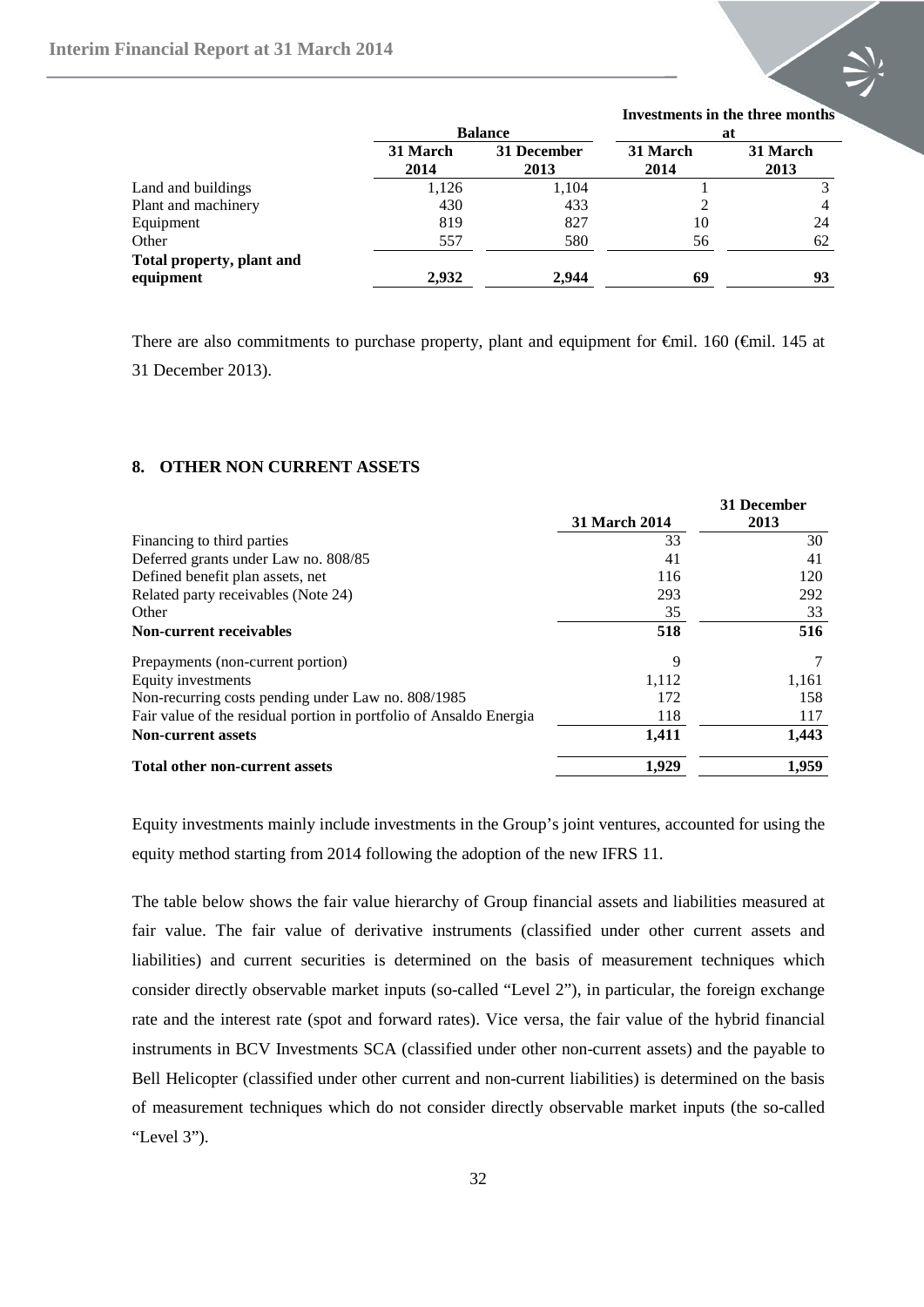

|                         |         | <b>31 March 2014</b> |       |                | 31 December 2013 |       |  |  |
|-------------------------|---------|----------------------|-------|----------------|------------------|-------|--|--|
|                         | Level 2 | Level 3              | Total | <b>Level 2</b> | Level 3          | Total |  |  |
| non-current assets      |         | 390                  | 390   |                | 389              | 389   |  |  |
| current assets          | 198     |                      | 198   | 111            |                  | 111   |  |  |
| non-current liabilities |         | 171                  | 171   |                | 168              | 168   |  |  |
| current liabilities     | 162     | 24                   | 186   | 52             | 24               | 76    |  |  |

## <span id="page-32-0"></span>**9. TRADE RECEIVBLES (INCLUDING CONTRACT WORK IN PROGRESS)**

|                                                       | 31 March 2014 | 31 December 2013 |
|-------------------------------------------------------|---------------|------------------|
| Trade receivables                                     | 3.077         | 3.459            |
| Current receivables from related parties (Note 24)    | 989           | 921              |
| Contract work in progress                             | 2.917         | 2,788            |
| Total trade receivables and contract work in progress | 6.983         | 7,168            |

The primary credit risks related to the Group's business are described in Note 37 to the consolidated financial statements at 31 December 2013.

## <span id="page-32-1"></span>**10. OTHER CURRENT ASSETS**

|                                                | 31 March 2014 | 31 December 2013 |
|------------------------------------------------|---------------|------------------|
| Income tax receivables                         | 154           | 157              |
| Derivative assets                              | 198           | 111              |
| Other current assets                           | 668           | 570              |
| Prepaid expenses – current portion             | 93            | 97               |
| Receivables for grants                         | 96            | 92               |
| Receivables from employees and social security | 79            | 68               |
| Indirect tax receivables                       | 203           | 143              |
| Deferred receivables under Law no. 808/85      |               |                  |
| Other related party receivables (Note 24)      | 17            | 11               |
| Other assets                                   | 175           | 154              |
| <b>Total other current assets</b>              | 1.020         | 838              |

## <span id="page-32-2"></span>**11. EQUITY**

| Share capital             | Number of<br>ordinary<br>shares | Par value | <b>Treasury</b><br>shares | <b>Costs</b><br>incurred net<br>of tax effect | <b>Total</b> |
|---------------------------|---------------------------------|-----------|---------------------------|-----------------------------------------------|--------------|
| <b>Outstanding shares</b> | 578,150,395                     | 2.544     |                           | (19)                                          | 2,525        |
| Treasury shares           | (32, 450)                       |           |                           |                                               |              |
| 31 December 2013          | 578,117,945                     | 2.544     |                           | (19)                                          | 2,525        |
| <b>Outstanding shares</b> | 578,150,395                     | 2.544     |                           | (19)                                          | 2,525        |
| Treasury shares           | (32, 450)                       |           |                           |                                               |              |
| 31 March 2014             | 578,117,945                     | 2.544     |                           | (19)                                          | 2.525        |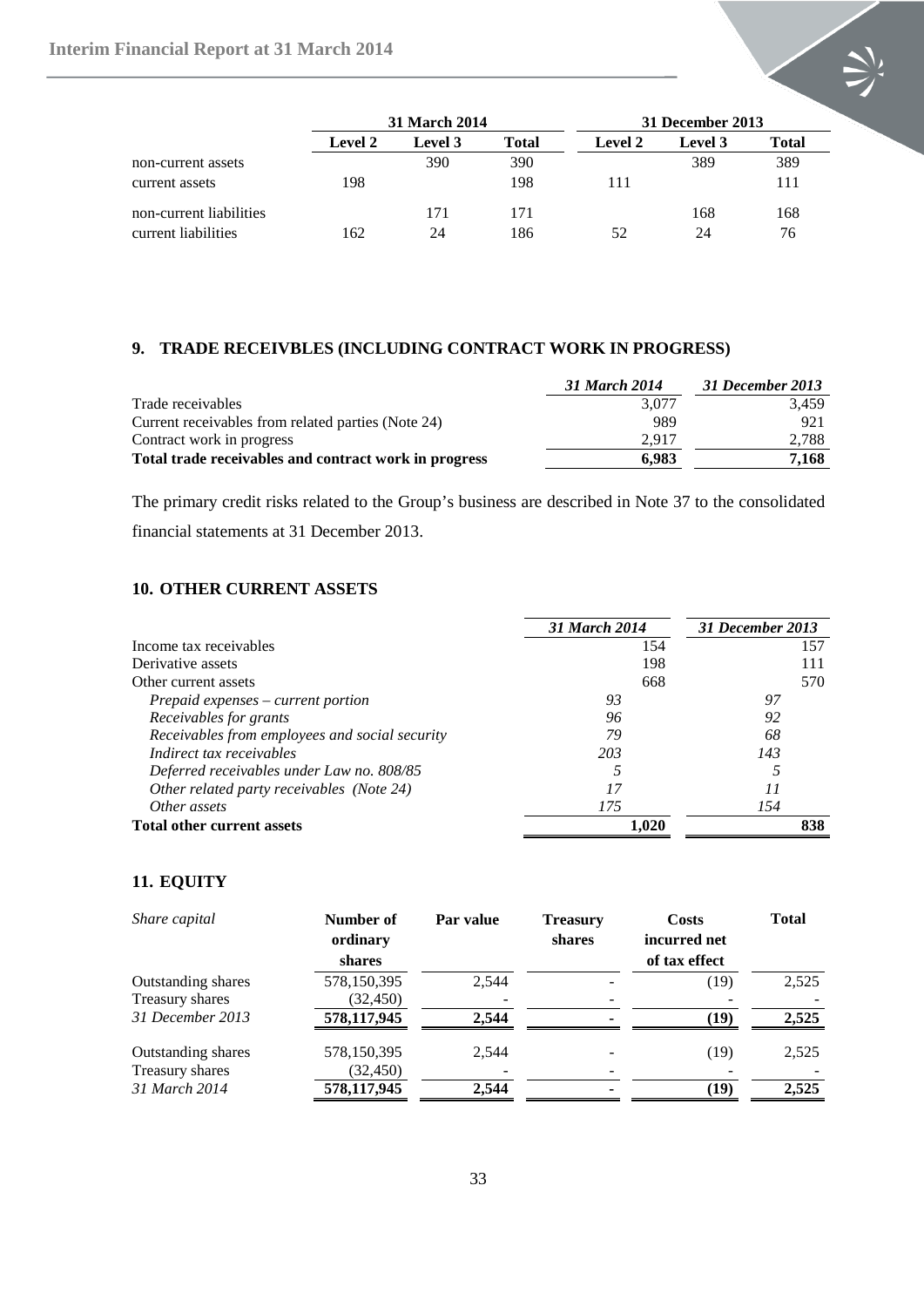At 31 March 2014 the Ministry of Economy and Finance owned around 30.204% of the share capital, Deutsche Bank Trust Company Americas around 3.600% and Libyan Investment Authority (Arab Bkg Corp/Libyan Inves, Man) around 2.010% of the shares. Moreover Fmr LLC owned around 2.113% of the share capital and Grantham, Mayo, Van Otterloo & Co. LLC owned around 2.045% on a discretionary fund management basis.

The statement of changes in other reserves and equity attributable to non-controlling interests is presented in the accounting statements section. Below is a breakdown of the tax effects on the gain and loss items recognised in equity:

|                                             | Group                     |               |                      | Non-controlling interests |               |                      |
|---------------------------------------------|---------------------------|---------------|----------------------|---------------------------|---------------|----------------------|
|                                             | Amount<br>before<br>taxes | Tax<br>effect | <b>Net</b><br>amount | Amount<br>before<br>taxes | Tax<br>effect | <b>Net</b><br>amount |
| <b>For the three months ended 31 March</b>  |                           |               |                      |                           |               |                      |
| 2014                                        |                           |               |                      |                           |               |                      |
| Revaluation of defined-benefit plans        | (24)                      | 3             | (21)                 |                           |               |                      |
| Changes in cash-flow hedges                 | (11)                      | 4             | (7)                  | (2)                       |               | (1)                  |
| Foreign currency translation difference     | 19                        |               | 19                   |                           |               |                      |
| <b>Total</b>                                | (16)                      |               | (9)                  | (2)                       |               |                      |
| For the three months ended 31 March<br>2013 |                           |               |                      |                           |               |                      |
| Revaluation of defined-benefit plans        | (6)                       | 2             | (4)                  |                           |               |                      |
| Changes in cash-flow hedges                 | (71)                      | 17            | (54)                 | (1)                       |               | $\left(1\right)$     |
| Foreign currency translation difference     | (31)                      |               | (31)                 | 5                         |               |                      |
| <b>Total</b>                                | (108)                     | 19            | (89)                 | 4                         |               | 4                    |

#### <span id="page-33-0"></span>**12. LOANS AND BORROWINGS**

|                                              |                 | 31 March 2014  |                 | 31 December 2013 |
|----------------------------------------------|-----------------|----------------|-----------------|------------------|
|                                              | Non-<br>current | <b>Current</b> | Non-<br>current | <b>Current</b>   |
| <b>Bonds</b>                                 | 4.477           | 60             | 4,222           | 83               |
| Bank loans and borrowings                    | 398             | 259            | 410             | 134              |
| Related party loans and borrowings (Note 24) | 13              | 652            | 13              | 616              |
| Other loans and borrowings                   | 28              | 52             | 28              |                  |
| <b>Total loans and borrowings</b>            | 4.916           | 1.023          | 4.673           | 910              |

Current loans and borrowings increased as a result of the use of revolving lines of credit to finance working capital, while bonds rose due to the issue of €mil. 250 in January 2014.

Below is the financial information required under Consob communication DEM/6064293 of 28 July 2006: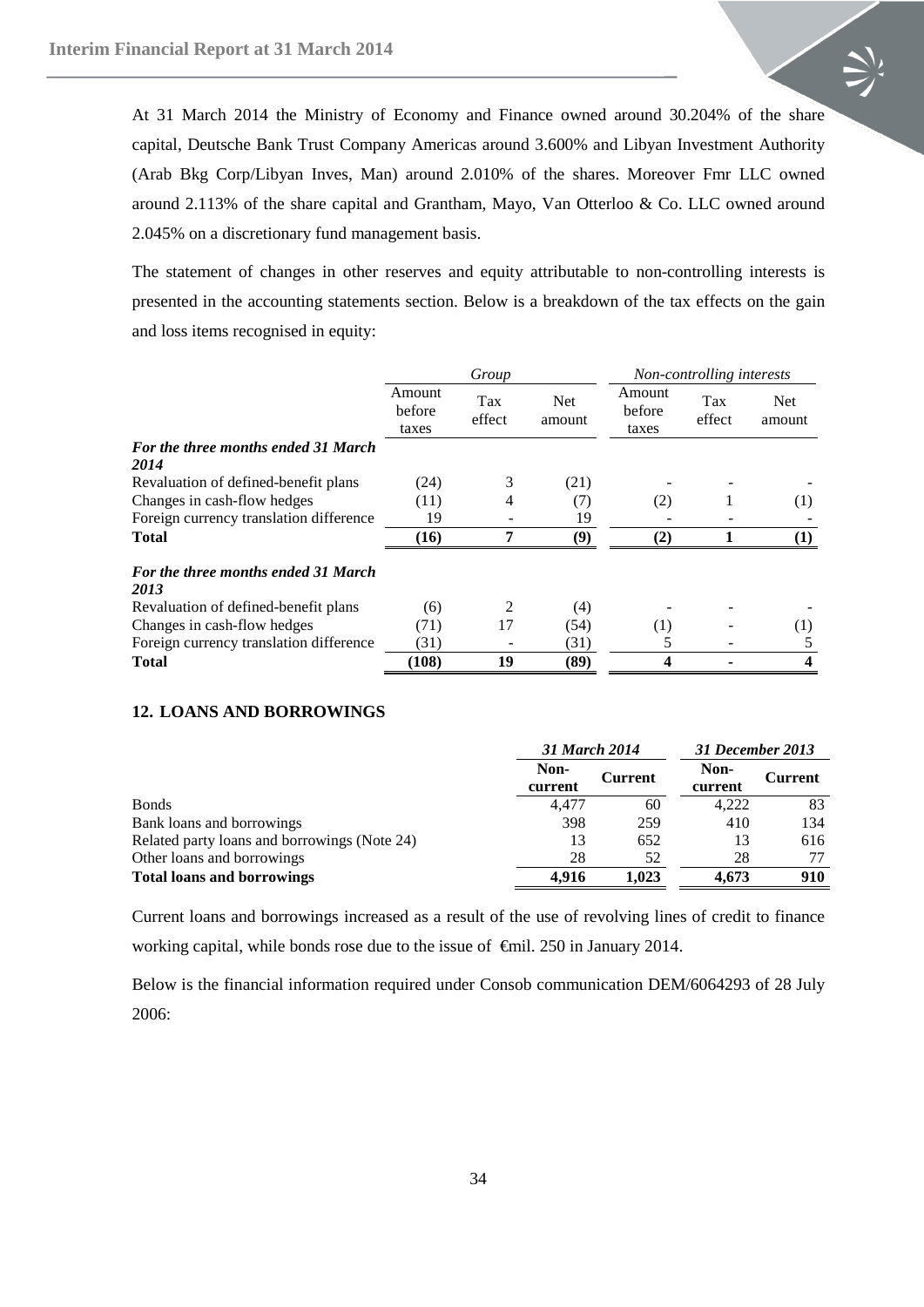|                                                     | 31 March<br>2014 | of which<br>with<br>related<br>parties | 31<br>December<br>2013 | of which<br>with<br>related<br>parties |
|-----------------------------------------------------|------------------|----------------------------------------|------------------------|----------------------------------------|
| <b>Liquidity</b>                                    | (633)            |                                        | (1,455)                |                                        |
| <b>Current loans and receivables</b>                | (208)            | (146)                                  | (186)                  | (125)                                  |
| Current bank loans and borrowings                   | 259              |                                        | 134                    |                                        |
| Current portion of non-current loans and borrowings | 60               |                                        | 83                     |                                        |
| Other current loans and borrowings                  | 704              | 652                                    | 693                    | 616                                    |
| <b>Current financial debt</b>                       | 1,023            |                                        | 910                    |                                        |
| Net current financial debt (funds)                  | 182              |                                        | (731)                  |                                        |
| Non-current bank loans and borrowings               | 398              |                                        | 410                    |                                        |
| Bonds issued                                        | 4,477            |                                        | 4,222                  |                                        |
| Other non-current loans and borrowings              | 41               | 13                                     | 41                     | 13                                     |
| <b>Non-current financial debt</b>                   | 4,916            |                                        | 4,673                  |                                        |
| Net financial debt from continuing operation        | 5,098            |                                        | 3,942                  |                                        |

The reconciliation between Net financial debt and Group Net Debt is as follow:

|                                                 | 31 March<br>2014 | 31<br><b>December</b><br>2013 |
|-------------------------------------------------|------------------|-------------------------------|
| Net financial debt Consob com. no. DEM/6064293  | 5,098            | 3,942                         |
| Fair value of residual stake in Ansaldo Energia | (118)            | (117)                         |
| Hedging derivatives in respect of debt items    | (5)              | (9)                           |
| Effect of transactions involving FYRA contract  | 86               | 86                            |
| <b>Group Net Debt (KPI)</b>                     | 5.061            | 3,902                         |

# <span id="page-34-0"></span>**13. PROVISIONS FOR RISKS AND CONTINGENT LIABILITIES**

|                    |             | 31 March 2014 |             | 31 December 2013 |  |  |
|--------------------|-------------|---------------|-------------|------------------|--|--|
|                    | non-current | current       | non-current | current          |  |  |
| Guarantees given   |             | 16            | 112         | 16               |  |  |
| Restructuring      | 74          | 150           | 73          | 171              |  |  |
| Penalties          | 325         | 30            | 322         | 30               |  |  |
| Product guarantees | 103         | 95            | 104         | 102              |  |  |
| Other              | 630         | 422           | 677         | 688              |  |  |
|                    | 1.253       | 713           | 1.288       | 1,007            |  |  |

With regard to the provisions for disputes, it should be noted that the Group's operations regard industries and markets where many disputes are settled only after a considerable period of time, especially in cases where the customer is a government entity. Pursuant to the accounting standards, provisions have only been made for risks that are probable and for which the amount can be determined. Likewise, based on current knowledge, no specific provisions have been set aside for certain disputes in which the Group is a defendant as these disputes are reasonably expected to be resolved satisfactorily and without significantly impacting the results. Herein we provide updates to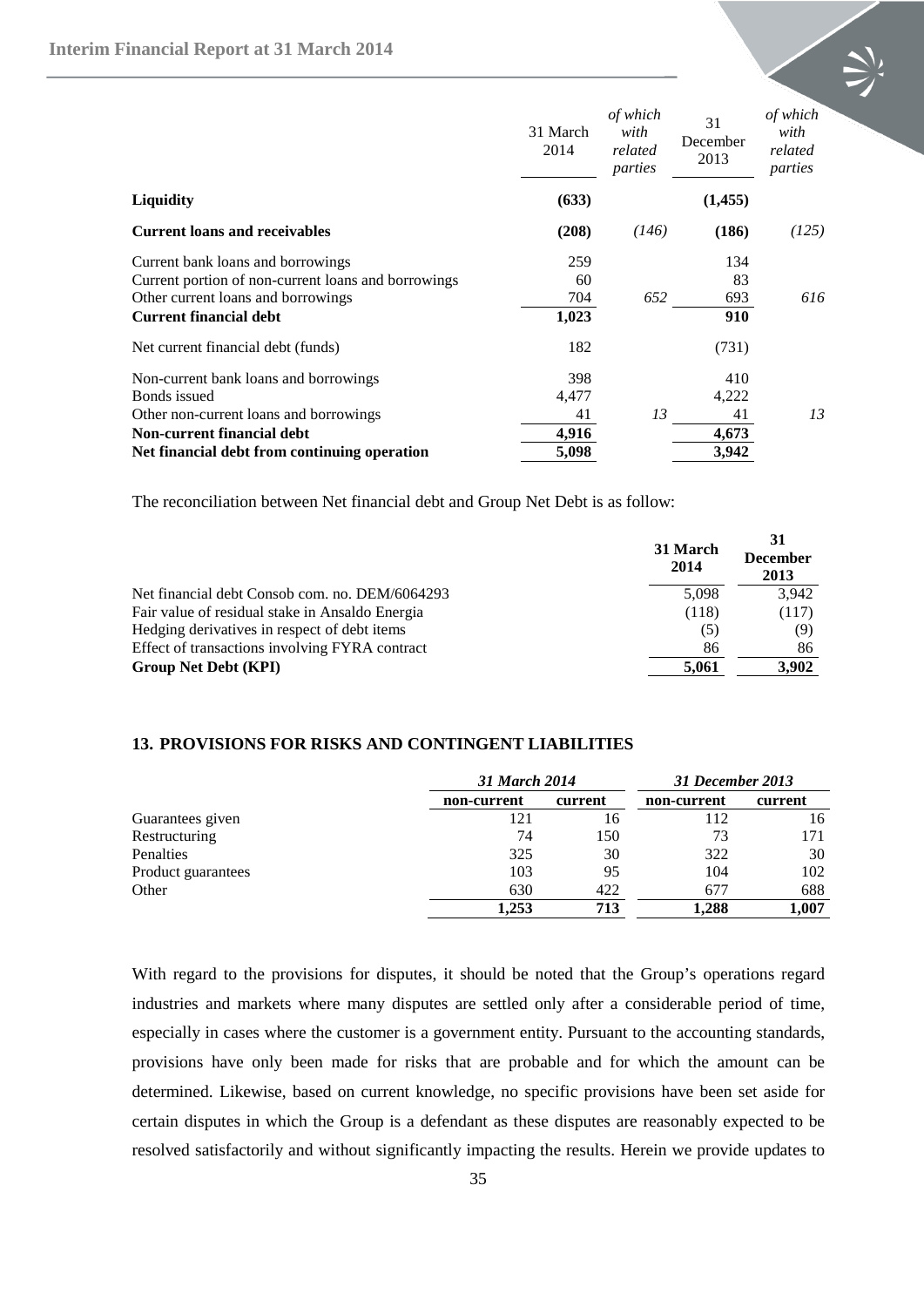the information already provided in the 2013 consolidated financial statements, to which the reader is referred for more details:

• with regard to the dispute initiated by Selex Sistemi Integrati SpA challenging the 2007 IRES and IRAP tax assessment reports issued by the Lazio Regional tax office, in March 2014 the Rome Provincial Tax Commission issued its decision fully accepting the party's claims.

The assessment reports were issued at the conclusion of a general audit on that year, during which the deductibility of certain costs that allegedly did not meet the requirements of Article 110.11 of the Consolidated Tax Act was disallowed, and relate to a specific situation in which the take authority itself approved a specific request for a private letter ruling (*istanza di interpello*) submitted by the company in 2004.

Through the tax assessment reports in question, the tax office had refused to acknowledge costs of about €mil. 5, whose treatment, according to the arguments put forth by the tax authority, should have led to an increase in taxes of approximately €mil. 1.7 (excluding interest), plus penalties of an equal amount;

- with regard to the lawsuit against GMR, at the hearing set to further explore the arguments, which was held last 22 April, the company inferred that a lawsuit had been initiated by Firema Trasporti under receivership before the Court of Naples against, *inter alia*, the former directors of Firema Trasporti S.p.a., Giorgio and Gianfranco Fiore, in order to ascertain their liability and that they be ordered to pay damage in the amount of about €mil 51. Within the context on these proceedings, by the writs of summons dated 16 and 22 April 2014, Giorgio and Gianfranco Fiore started a legal action against AnsaldoBreda stating the latter's liability for the direction and coordination activity exercised by this company, relying upon the arguments already stated in the lawsuit begun by GMR before the Court of Santa Maria Capua Vetere. The same legal action was lodged against Finmeccanica by Giorgio Fiore by a writ of summons dated 24 April 2014. At the hearing of 22 April 2014, GMR requested for the joinder of the two actions and the court adjourned the case to 17 June 2014, allowing the parties to present arguments regarding the joinder of the actions requested by GMR;.
- with regard to the dispute concerning the contract signed in August 2010 between ZST, which had been awarded the contract to build the Sirth - Benghazi railway line in Libya, and the joint venture comprised of Ansaldo STS and Selex ES, following the conclusion of the interim proceedings, ZST instituted arbitration proceedings at the Vienna International Arbitral Centre against Ansaldo STS and Selex ES to obtain reimbursement of the entire amount paid. The arbitration board is currently being formed and the companies have until 26 May 2014 to file an appearance;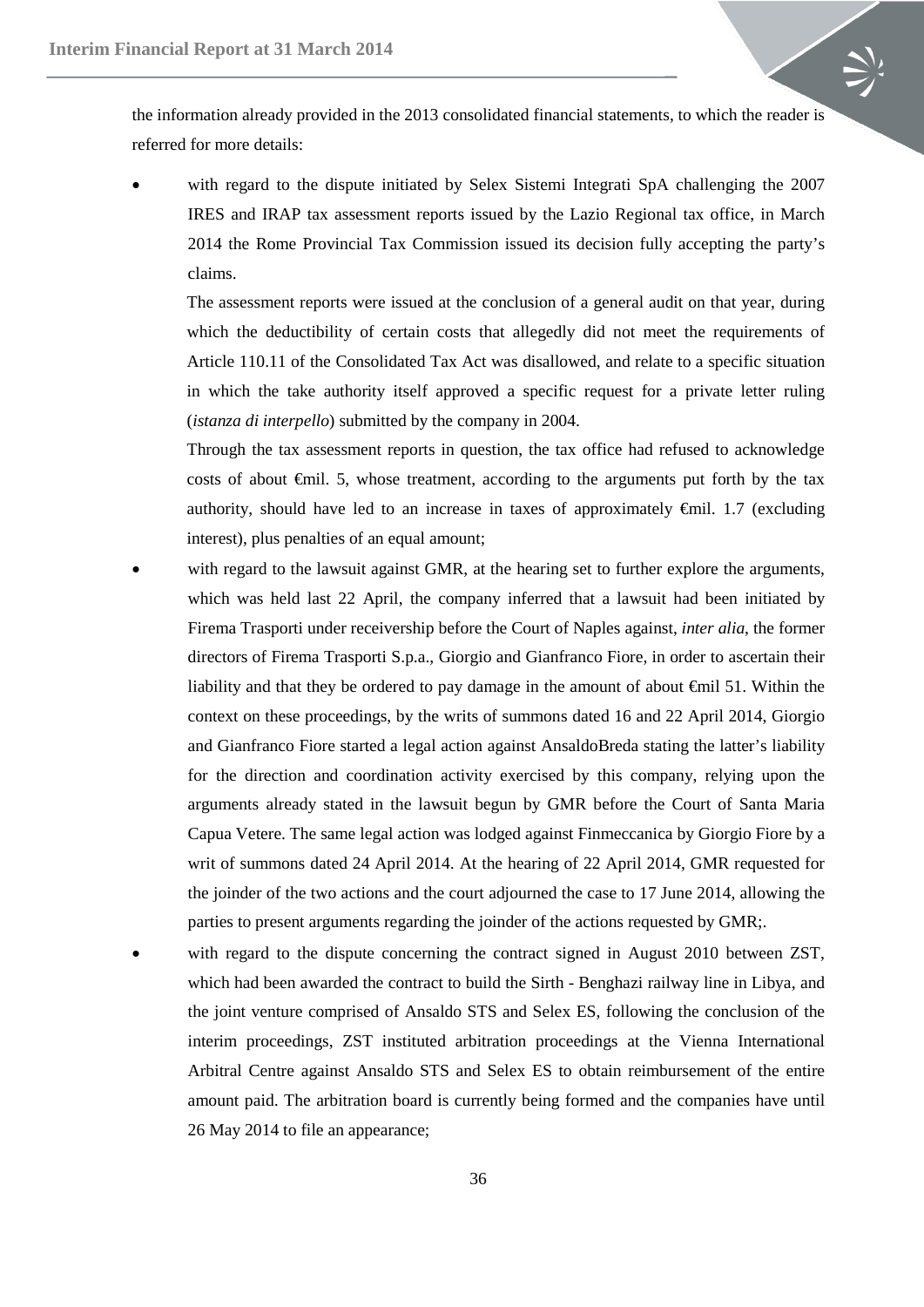- with regard to the dispute concerning the contracts between AnsaldoBreda and the Belgian Railways for three V-250 trains, and with the Dutch Railways for 16 V-250 trains, on 30 April 2014 Finmeccanica reached an agreement also with the Belgian customer NMBS. The agreement states the consensual termination. As part of the agreement both parties will refrain from making financial claims, including supposed damages on both sides. The newly reached solution includes the payment of 2.5 million euros to NMBS/SNCB. The agreement will allow AnsaldoBreda to exploit the possibility of selling trains to other customers;
	- with regard to the motion for an interim order pursuant to Article 700 of the Italian Criminal Code brought by AgustaWestland SpA and AgustaWestland International Ltd before the Court of Milan to enjoin the cashing out of the guarantees and counter-guarantees issued in relation to the contract for the provision of 12 helicopters signed in 2010 between AgustaWestland International Ltd and the Indian Ministry of Defence, on 27 March the Indian Ministry appealed the order of the Court that prohibited the payment of the guarantees for a total of more than €mil. 278. AgustaWestland SpA and AgustaWestland International Ltd have filed their memorandum of appearance asking that the order be affirmed and at the hearing held on 23 April the Court took the issue under advisement.

#### \* \* \* \* \* \* \* \*

Furthermore, it should be noted that the Explanatory Notes accompanying the consolidated financial statements at 31 December 2013 provide information on investigations carried out by the Judicial Authority against Group companies. With respect to the information reported in the abovementioned financial statements, to which the reader is referred for more details, the following update is provided on events that occurred subsequently:

- with regard to the criminal proceedings conducted by the Public Prosecutor's Office at the Court of Rome in relation to the "contract for the supply of a centralised consolidation and management system for the video-surveillance systems at the CEN in Naples", on 26 March 2014 the Judge for Preliminary Investigations (GIP, *Giudice delle Indagini Preliminari*) of the Court of Rome dismissed the case;
- with regard to the criminal proceedings being conducted by the Public Prosecutor's Office of Milan, concerning public financing requested by Selex Galileo SpA (now Selex ES SpA) under the integrated package of concessions for innovation ("P.I.A. Innovazione"), on 7 April 2014 the GIP of the Court of Milan dismissed the case.

\* \* \* \* \* \* \* \*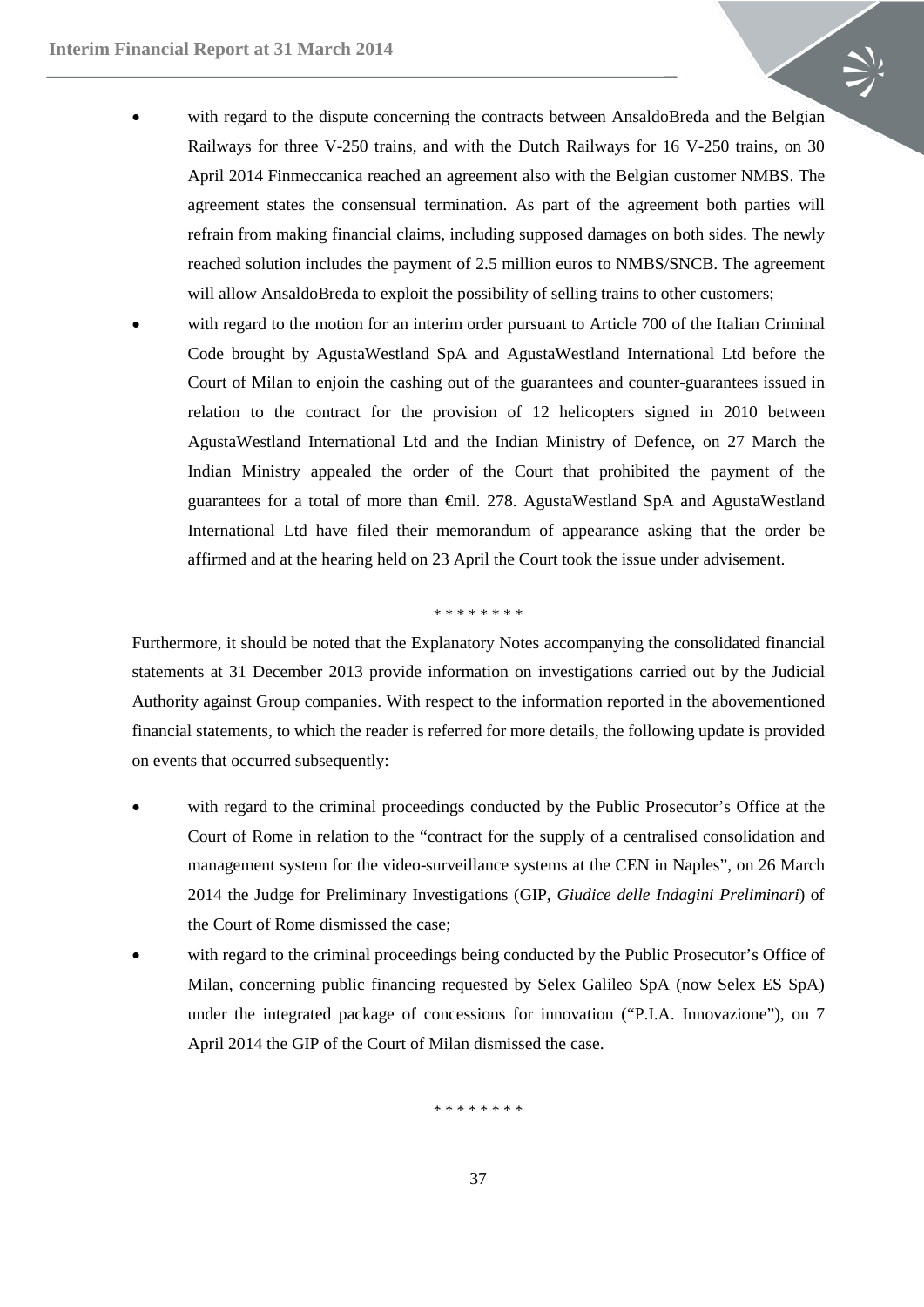Given their complexity, their cutting-edge technological content and the nature of the customers, the Group's long-term contracts are sometimes affected by disputes with customers in relation to the compliance of works with customer specifications and product performances. The Group adjusts the estimated contract costs for foreseeable issues, also taking into account possible developments in the relevant disputes. For a description of the major contracts in which there are uncertainties and problems or are the subject of discussions with customers, for which there are risks that many not be covered by existing provisions, please refer to Note 20 of the consolidated financial statements at 31 December 2013. Updates related to the disputes on the Fyra contracts for the supply of 19 V-250 trains are disclosed above.

#### <span id="page-37-0"></span>**14. EMPLOYEE BENEFIT**

|                            |             | 31 March 2014            |     |                    | 31 December 2013         |            |
|----------------------------|-------------|--------------------------|-----|--------------------|--------------------------|------------|
|                            | Liabilities | <b>Assets</b>            | Net | <b>Liabilities</b> | <b>Assets</b>            | <b>Net</b> |
| Severance pay provision    | 431         | -                        | 431 | 427                |                          | 427        |
| Defined benefit plans      | 238         | 116                      | 122 | 251                | 120                      | 131        |
| Defined contribution plans | 22          | $\overline{\phantom{a}}$ | 22  | 25                 | $\overline{\phantom{0}}$ |            |
|                            | 691         | 116                      | 575 | 703                | 120                      | 583        |

The amount recognised in the income statement for defined-benefit plans was calculated as follows:

|                                      | For the three months ended 31 March |  |  |
|--------------------------------------|-------------------------------------|--|--|
|                                      | 2014                                |  |  |
| Costs booked as "personnel expenses" |                                     |  |  |
| Costs booked as "financial expenses" |                                     |  |  |
|                                      |                                     |  |  |

#### **15. OTHER CURRENT AND NON-CURRENT LIABILITIES**

|                                              | 31 March 2014   |                |                 |                |  | <b>31 December 2013</b> |  |
|----------------------------------------------|-----------------|----------------|-----------------|----------------|--|-------------------------|--|
|                                              | Non-<br>current | <b>Current</b> | Non-<br>current | <b>Current</b> |  |                         |  |
| Employee obligations                         | 48              | 440            | 48              | 400            |  |                         |  |
| Deferred income                              | 91              | 77             | 90              | 75             |  |                         |  |
| Amounts due to social security institutions  | 5               | 181            |                 | 201            |  |                         |  |
| Payables to MED (Law no. 808/85)             | 272             | 60             | 272             | 60             |  |                         |  |
| Payables to MED for monopoly rights (Law no. |                 |                |                 |                |  |                         |  |
| 808/85)                                      | 121             | 30             | 118             | 30             |  |                         |  |
| Other liabilities (Law no. 808/85)           | 167             |                | 165             |                |  |                         |  |
| Indirect tax liabilities                     |                 | 108            |                 | 122            |  |                         |  |
| Derivative liabilities                       |                 | 162            |                 | 52             |  |                         |  |
| Other payables                               | 185             | 588            | 181             | 621            |  |                         |  |
| Other payables to related parties (Note 24)  |                 | 51             |                 | 107            |  |                         |  |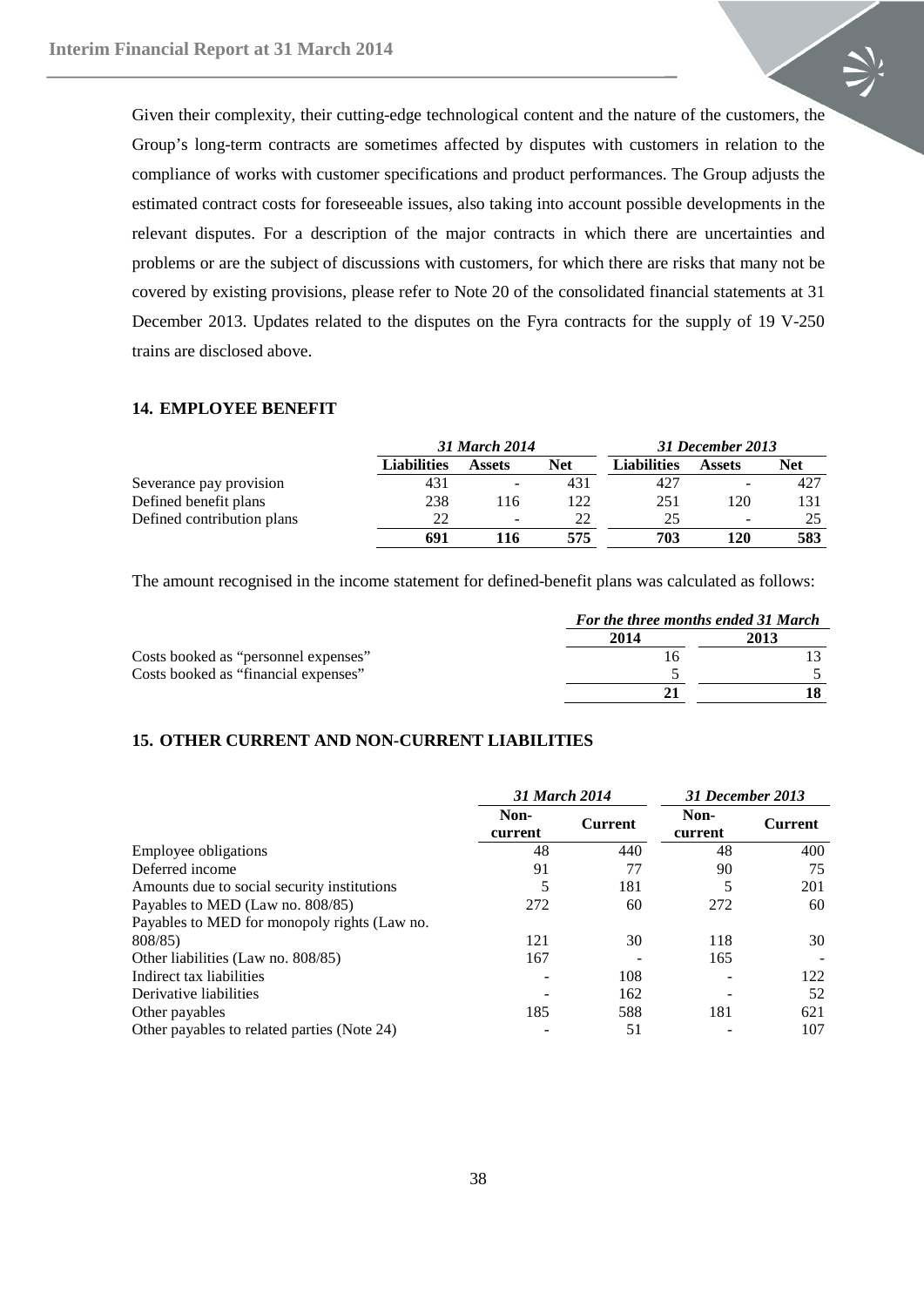"Other payables" include, in particular, the payable due to Bell Helicopter of €mil. 188 (€mil. 208 at 31 December 2013), deriving from the acquisition of all manufacturing and marketing rights for the AW139 helicopter and from the acquisition of 100% of the AW609 programme. The latter also includes the reasonably estimated potential consideration due based on the commercial success of the programme.

# <span id="page-38-0"></span>**16. TRADE PAYABLES (INCLUDING NET PROGRESS PAYMENT AND ADVANCES FROM CUSTOMER)**

|                                               | 31 March 2014 | 31 December<br>2013 |
|-----------------------------------------------|---------------|---------------------|
| <b>Suppliers</b>                              | 3,487         | 3,680               |
| Trade payables to related parties (Note 24)   | 168           | 190                 |
| <b>Trade payables</b>                         | 3,655         | 3,870               |
| Progress payments and advances from customers | 7.304         | 7.654               |
| <b>Total trade payables</b>                   | 10.959        | 11.524              |

#### <span id="page-38-1"></span>**17. REVENUES**

|                                        | For the three months ended 31 March |       |  |
|----------------------------------------|-------------------------------------|-------|--|
|                                        | 2014                                | 2013  |  |
| Revenues from sales                    | 1,624                               | 1,715 |  |
| Revenues from services                 | 463                                 | 491   |  |
|                                        | 2,087                               | 2,206 |  |
| Change in work in progress             | 345                                 | 483   |  |
| Revenue from related parties (Note 24) | 514                                 | 410   |  |
| <b>Total revenues</b>                  | 2.946                               | 3,099 |  |

The trends in revenue by business segment are fully described in the Report on Operations.

#### <span id="page-38-2"></span>**18. OTHER OPERATING INCOME (EXPENSES)**

|                                                  | For the three months ended 31 March |                 |            |        |                 |            |
|--------------------------------------------------|-------------------------------------|-----------------|------------|--------|-----------------|------------|
|                                                  |                                     | 2014            |            |        | 2013            |            |
|                                                  | Income                              | <b>Expenses</b> | <b>Net</b> | Income | <b>Expenses</b> | <b>Net</b> |
| Grants for research and development costs        | 9                                   |                 | 9          | 8      |                 | 8          |
| Exchange rate differences on operating items     | 19                                  | (16)            |            | 51     | (42)            | 9          |
| Indirect taxes                                   |                                     | (9)             | (9)        |        | (8)             | (8)        |
| Restructuring costs                              |                                     | (1)             | (1)        |        | (5)             | (5)        |
| Reversals (accruals) to provisions for risks and |                                     |                 |            |        |                 |            |
| final losses on orders                           | 89                                  | (4)             | 85         | 71     | (39)            | 32         |
| Other operating income (expenses)                | 13                                  | (12)            |            | 11     | (25)            | (14)       |
| Other operating income (expenses) from related   |                                     |                 |            |        |                 |            |
| parties (Note 24)                                |                                     |                 |            |        | (1)             |            |
| <b>Total</b>                                     | 131                                 | (42)            | 89         | 143    | (120)           | 23         |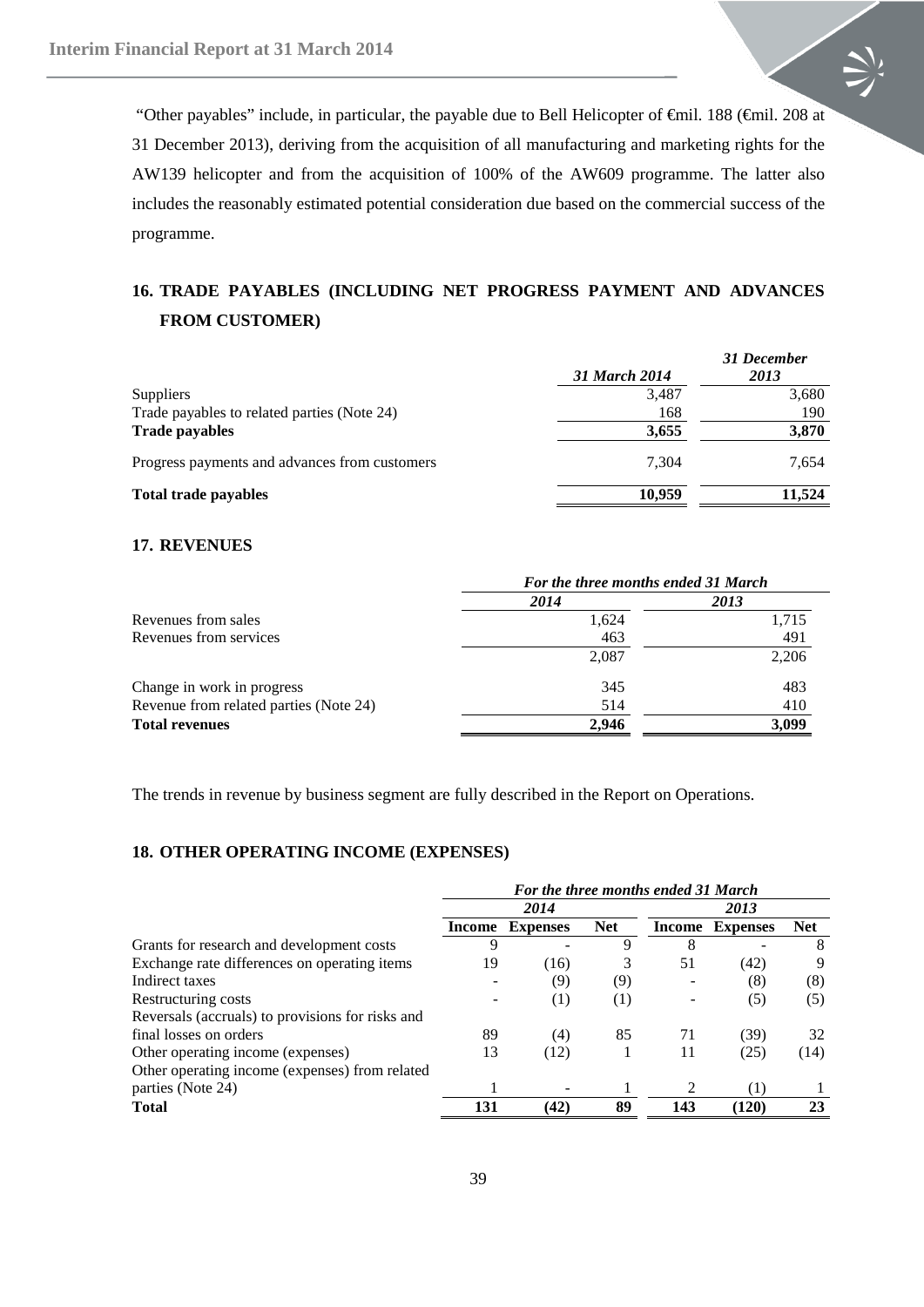

|                                                              | For the three months ended 31 March |       |  |
|--------------------------------------------------------------|-------------------------------------|-------|--|
|                                                              | 2014                                | 2013  |  |
| Purchase of materials from third parties                     | 1.086                               | 1,100 |  |
| Purchase of services from third parties                      | 914                                 | 951   |  |
| Costs for purchases from related parties (Note 24)           | 34                                  | 62    |  |
| Personnel expense                                            | 945                                 | 956   |  |
| Wages, salaries and contributions                            | 860                                 | 879   |  |
| Defined-benefit plans costs                                  | 16                                  | 13    |  |
| Defined contribution plans costs                             | 31                                  | 30    |  |
| Net restructuring costs                                      | 16                                  | 9     |  |
| Other personnel expenses                                     | 22                                  | 25    |  |
| Change in finished goods, work in progress and semi-finished |                                     |       |  |
| products                                                     | (101)                               | (111) |  |
| Work performed by the Group and capitalised                  | (92)                                | (101) |  |
| Total purchases and personnel expense                        | 2,786                               | 2,857 |  |

#### <span id="page-39-0"></span>**19. PURCHASES AND PERSONNEL EXPENSES**

The decrease of €mil. 11 in personnel expense is mainly due to the lower average workforce, despite the higher restructuring costs, above all in the *Defence and Security Electronics* and *Aeronautics* segments.

The table below shows the workforce broken down by position (restated comparative data excluding the joint ventures). The significant decrease mainly refers to the reorganisation processes in the *Defence and Security Electronics* segment (1,219 resources abroad at DRS and 789 resources at SES, of which 654 in Italy) and in the *Transportation* segment (109 resources, of which 87 in Italy). The decrease was due to the aforementioned restructuring processes.

|                       |                  | Average workforce |          |                  | <b>Total workforce</b>        |               |
|-----------------------|------------------|-------------------|----------|------------------|-------------------------------|---------------|
|                       | 31 March<br>2014 | 31 March<br>2013  | Change   | 31 March<br>2014 | 31<br><b>December</b><br>2013 | <b>Change</b> |
| Senior managers (*)   | 1,604            | 1,729             | (125)    | 1,616            | 1,653                         | (37)          |
| Middle managers       | 6,028            | 6.074             | (46)     | 6.129            | 6,129                         |               |
| Clerical employees    | 32,015           | 33,515            | (1,500)  | 32,768           | 32,935                        | (167)         |
| Manual labourers (**) | 15,266           | 15,431            | (165)    | 15,490           | 15,565                        | (75)          |
| <b>Total</b>          | 54,913           | 56,749            | (1, 836) | 56,003           | 56,282                        | (279)         |

*(\*) include pilots*

*(\*) include senior manual labourers*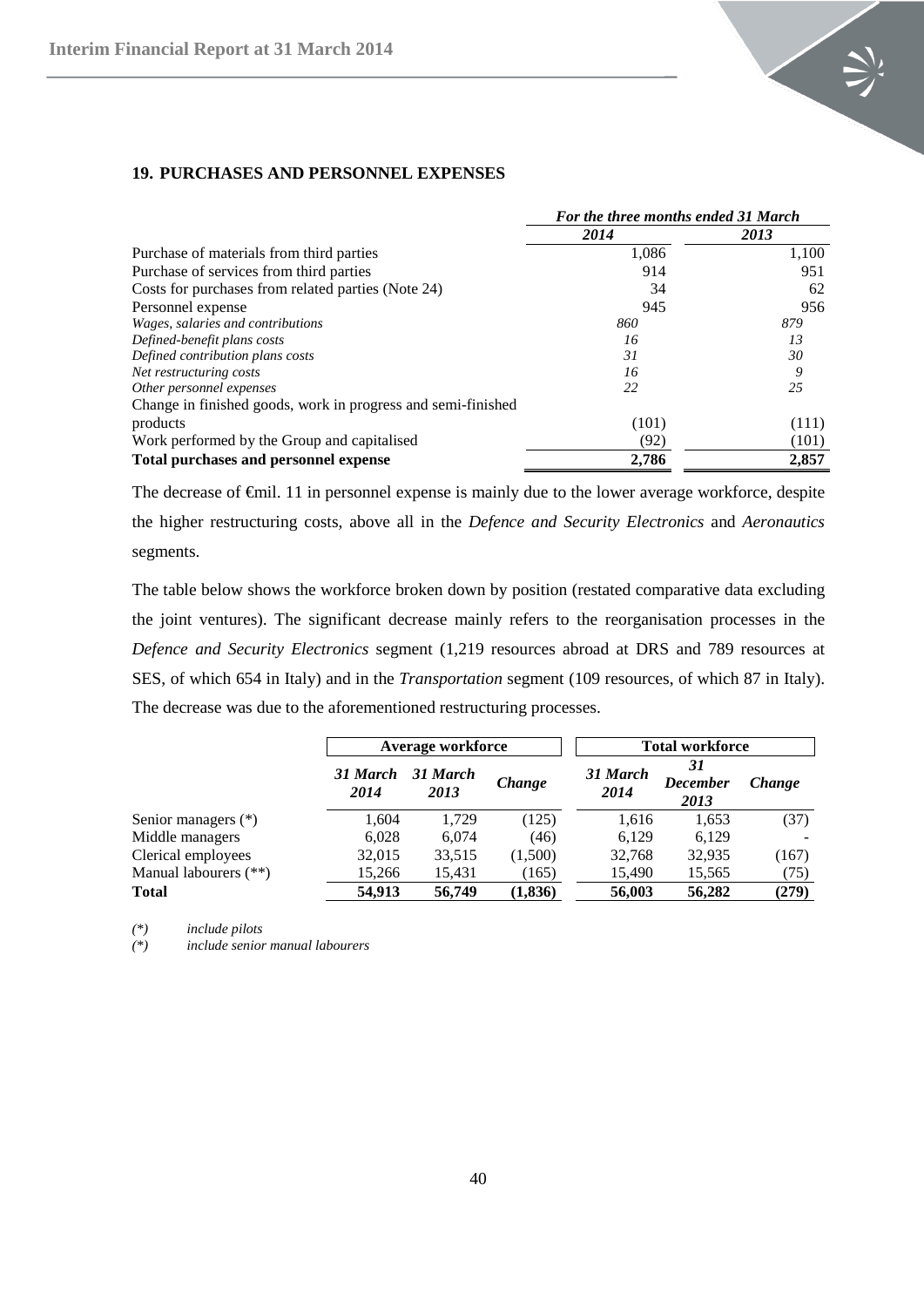

# <span id="page-40-0"></span>**20. AMORTISATION, DEPRECIATION AND IMPAIRMENT LOSSES**

|                                                        | For the three months ended 31 March |     |      |     |  |
|--------------------------------------------------------|-------------------------------------|-----|------|-----|--|
|                                                        | 2014                                |     | 2013 |     |  |
| Amortisation                                           |                                     |     |      | 70  |  |
| development expenses                                   |                                     |     | 23   |     |  |
| non-recurring expenses                                 |                                     |     |      |     |  |
| acquired as part of business combinations              | 20                                  |     | 21   |     |  |
| Concessions, licenses and trademarks                   |                                     |     |      |     |  |
| other                                                  | 15                                  |     | 18   |     |  |
| Depreciation                                           |                                     | 83  |      | 79  |  |
| Impairment of operating receivables                    |                                     |     |      |     |  |
| Total amortisation, depreciation and impairment losses |                                     | 138 |      | 151 |  |

## <span id="page-40-1"></span>**21. FINANCIAL INCOME AND EXPENSE**

|                                                  | For the three months ended 31 March |                |            |        |                |            |
|--------------------------------------------------|-------------------------------------|----------------|------------|--------|----------------|------------|
|                                                  |                                     | 2014           |            |        |                |            |
|                                                  | Income                              | <b>Expense</b> | <b>Net</b> | Income | <b>Expense</b> | <b>Net</b> |
| Interest                                         |                                     | (68)           | (67)       | 5      | (74)           | (69)       |
| Commissions on financing                         |                                     | (5)            | (5)        |        | (5)            | (5)        |
| Fair value gains (losses) through profit or loss | 3                                   | (5)            | (2)        | 10     | (8)            |            |
| Premiums (paid) received on forwards             |                                     | (3)            | (2)        | 3      | (4)            | (1)        |
| Exchange rate differences                        | 42                                  | (40)           |            | 89     | (89)           |            |
| Net interest cost on defined-benefit plans       |                                     | (5)            | (5)        |        | (5)            | (5)        |
| Financial income (expense) - related parties     |                                     |                |            |        |                |            |
| (Not 24)                                         |                                     | (2)            | (1)        |        | (1)            |            |
| Other financial income and expense               |                                     | (17)           | (15)       |        | (12)           | (11)       |
|                                                  | 50                                  | (145)          | (95)       | 109    | (198)          | (89)       |

# <span id="page-40-2"></span>**22. EARNINGS PER SHARE**

|                                                                                                                                                                                                               | For the three months<br>ended 31 March |         |
|---------------------------------------------------------------------------------------------------------------------------------------------------------------------------------------------------------------|----------------------------------------|---------|
|                                                                                                                                                                                                               | 2014                                   | 2013    |
| Average shares outstanding during the reporting period (in thousands)                                                                                                                                         | 578,118                                | 578,118 |
| Net profit (loss) (excluding non-controlling interests) ( $\epsilon$ million)                                                                                                                                 | (21)                                   |         |
| Earnings/(losses) from continuing operations (excluding non-controlling interests) ( $\epsilon$ million)<br>Earnings/(losses) from discontinued operations (excluding non-controlling interests) ( $\epsilon$ | (21)                                   | (4)     |
| million)                                                                                                                                                                                                      |                                        |         |
| <i>Basic and Diluted EPS</i> $(\epsilon)$                                                                                                                                                                     | (0.036)                                |         |
| <i>Basic and Diluted EPS from continuing operations</i> $(\epsilon)$                                                                                                                                          | (0.036)                                | (0.007) |
| <i>Basic and Diluted EPS from discontinued operations</i> $(\epsilon)$                                                                                                                                        |                                        | 0.007   |

At 31 March 2014 basic EPS, like that for the corresponding period of 2013, is equal to the diluted

EPS, inasmuch as there are no dilutive elements.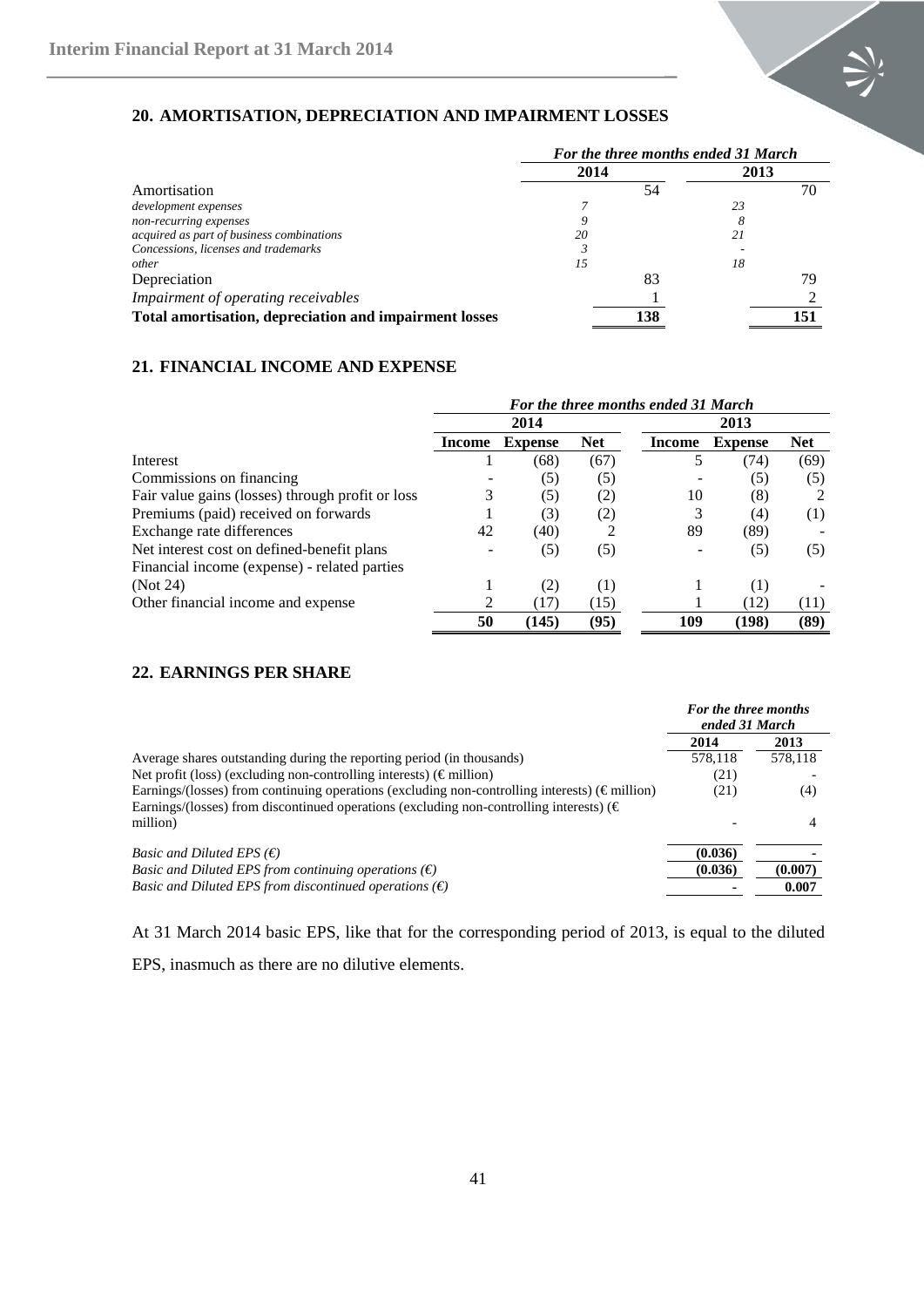

# <span id="page-41-0"></span>**23. CASH FLOW FROM OPERATING ACTIVITIES**

|                                                                       | For the three months ended 31<br><b>March</b> |              |  |
|-----------------------------------------------------------------------|-----------------------------------------------|--------------|--|
|                                                                       | 2014                                          | 2013         |  |
| Net profit (loss)                                                     | (12)                                          | <sub>0</sub> |  |
| Amortisation, depreciation and impairment losses                      | 138                                           | 151          |  |
| Share of profit (loss) of equity-accounted investees                  |                                               | (3)          |  |
| Income taxes                                                          | 25                                            | 26           |  |
| Cost of defined-benefit plans                                         | 16                                            | 13           |  |
| Net financial expense (income)                                        | 95                                            | 89           |  |
| Net allocations to the provisions for risks and inventory write-downs | (37)                                          | 24           |  |
| Profit from discontinued operations                                   |                                               | (4)          |  |
| Other non-monetary items                                              |                                               |              |  |
| Cash flow from operating activities                                   | 232                                           | 307          |  |

The changes in working capital, net of the effects of the acquisition and sale of consolidated companies and foreign currency translation differences, are as follows:

|                                                                | For the three months ended 31<br><b>March</b> |         |  |  |
|----------------------------------------------------------------|-----------------------------------------------|---------|--|--|
|                                                                | 2014                                          | 2013    |  |  |
| Inventories                                                    | (210)                                         | (172)   |  |  |
| Contract work in progress, progress payments and advances from |                                               |         |  |  |
| customers                                                      | (598)                                         | (460)   |  |  |
| Trade receivables and payables                                 | (88)                                          | (506)   |  |  |
| Changes in working capital                                     | (896)                                         | (1,138) |  |  |

## <span id="page-41-1"></span>**24. RELATED PARTY TRANSACTIONS**

Related party transactions are carried out at arm's length, as is settlement of the interest-bearing receivables and payables when not governed by specific contractual conditions. The relevant financial statements amounts are shown below. The statement of cash flows presents the impact of related party transactions on cash flows.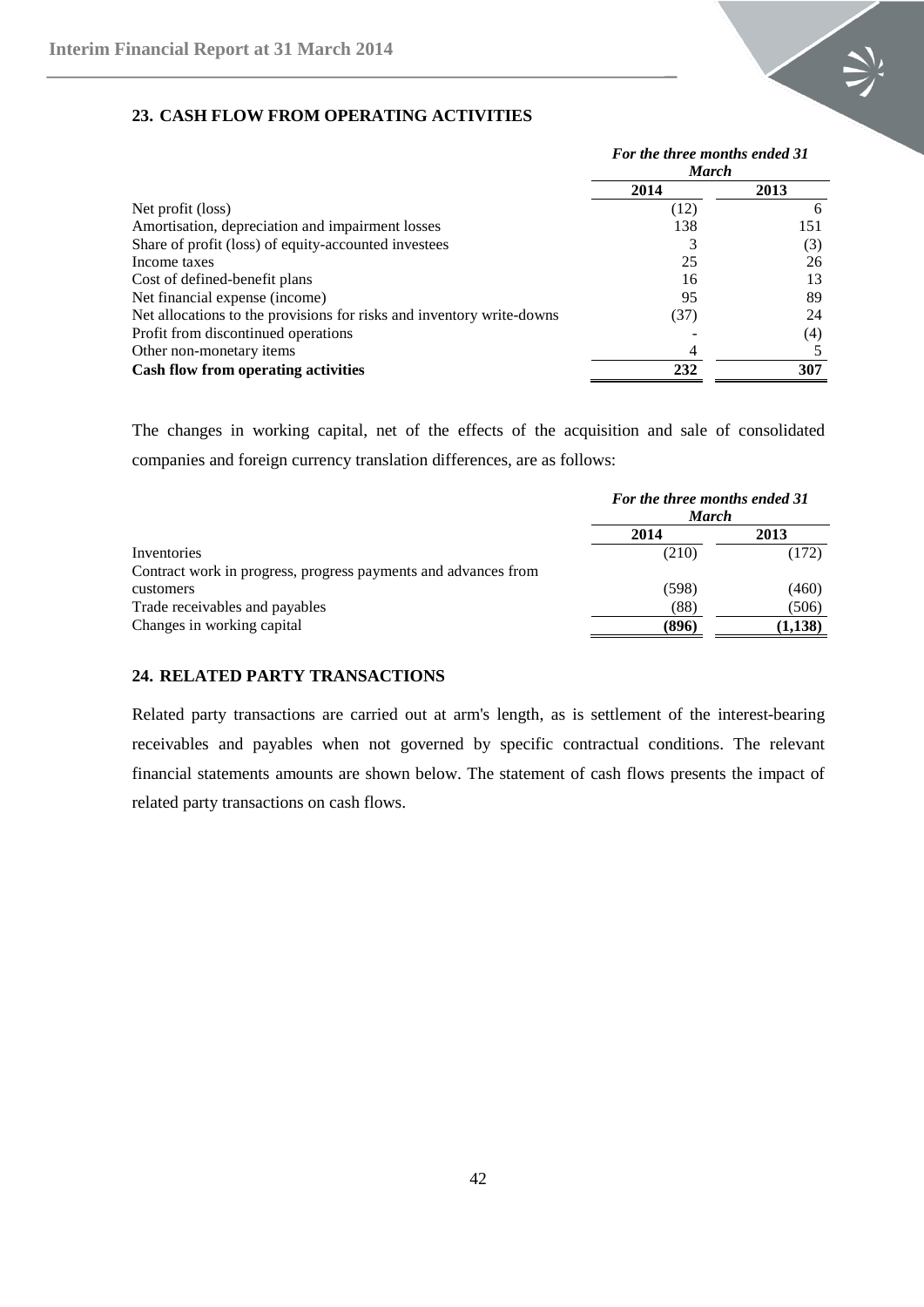| <b>RECEIVABLES</b> at 31 March 2014                                                                                                                                                                                                                              | Non-<br>current<br>loans and<br>receivables | Other non-<br>current<br>receivables | <b>Current</b><br>loans and<br>receivables   | <b>Trade</b><br>receivables                | Other<br>current<br>receivables | <b>Total</b>                                  |
|------------------------------------------------------------------------------------------------------------------------------------------------------------------------------------------------------------------------------------------------------------------|---------------------------------------------|--------------------------------------|----------------------------------------------|--------------------------------------------|---------------------------------|-----------------------------------------------|
| <b>Unconsolidated subsidiaries</b><br>Other entities with unit amount lower than $\bigoplus$ fill. 10                                                                                                                                                            |                                             |                                      | 12                                           | 5                                          | $\mathbf{1}$                    | 18                                            |
| <b>Associates</b><br>Eurofighter Jagdflugzeug GmbH<br>NH Industries SAS<br><b>BCV</b> Investment SCA<br>Orizzonte - Sistemi Navali SpA                                                                                                                           | 272                                         |                                      |                                              | 167<br>127<br>54                           |                                 | 167<br>127<br>272<br>54                       |
| Iveco - Oto Melara Scarl<br>Metro 5 SpA<br>Abruzzo Engineering Scpa (in liq.)<br>Macchi Hurel Dubois SAS<br><b>Agustawestland Aviation Services LLC</b>                                                                                                          |                                             | 13                                   | $\overline{4}$                               | 46<br>26<br>22<br>11<br>10                 |                                 | 46<br>43<br>22<br>11<br>10                    |
| Other entities with unit amount lower than $\bigoplus$ fill. 10                                                                                                                                                                                                  | 1                                           |                                      | 10                                           | 45                                         | 1                               | 57                                            |
| <b>Joint ventures</b><br>Superject International SpA<br><b>GIE ATR</b><br>Closed Joint Stock Company Helivert<br><b>MBDA SAS</b><br>Thales Alenia Space SAS<br>Rotorsim SRL<br>Telespazio SpA<br>Other entities with unit amount lower than $\bigoplus$ fill. 10 | 6<br>$\mathbf{1}$                           |                                      | 92<br>$\overline{4}$<br>20<br>$\overline{c}$ | 16<br>84<br>56<br>34<br>20<br>16<br>6<br>7 | $\mathbf{1}$<br>4<br>3          | 108<br>84<br>56<br>34<br>25<br>16<br>36<br>13 |
| Consortiums (*)<br>Ferroviario Vesuviano<br>Other consortiums with unit amount lower than $\bigoplus$ ill.<br>10                                                                                                                                                 |                                             |                                      | $\mathfrak{2}$                               | 14<br>26                                   | $\overline{c}$                  | 14<br>30                                      |
| Companies subject to the control<br>or considerable influence of the MEF<br>Ferrovie dello Stato<br>Other entities with unit amount lower than $\bigoplus$ fill. 10                                                                                              |                                             |                                      |                                              | 114<br>83                                  | 5                               | 114<br>88                                     |
| <b>Total</b>                                                                                                                                                                                                                                                     | 280                                         | 13                                   | 146                                          | 989                                        | 17                              | 1,445                                         |
| % against total for the period                                                                                                                                                                                                                                   | 89.0                                        | 35.8                                 | 70.2                                         | 24.3                                       | 1.6                             |                                               |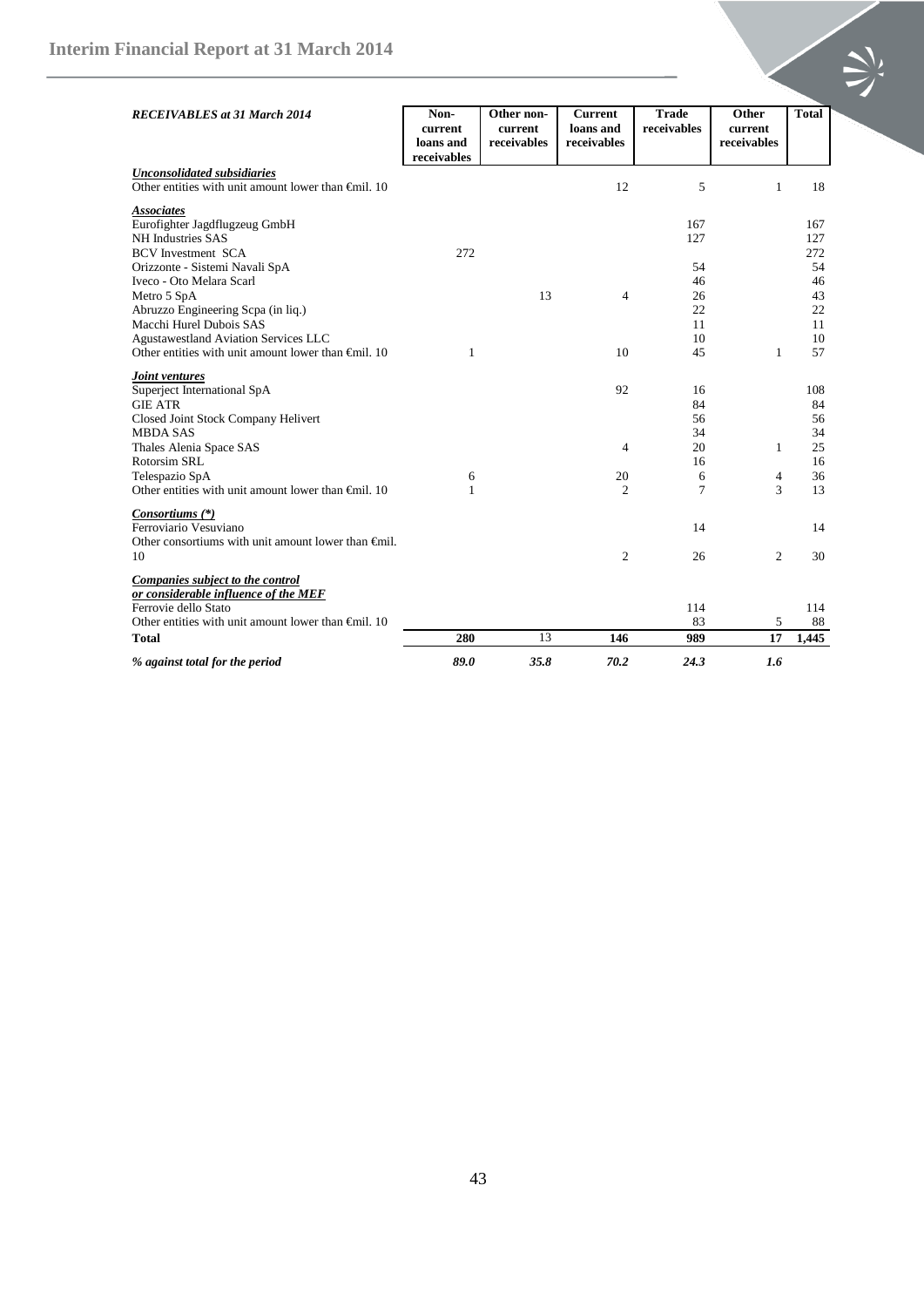| <b>RECEIVABLES</b> at 31 December 2013                                                                                                                                                                                                                                              | Non-<br>current<br>loans and<br>receivables | Other non-<br>current<br>receivables | <b>Current</b><br>loans and<br>receivables | <b>Trade</b><br>receivables                   | Other<br>current<br>receivables     | <b>Total</b>                                    |
|-------------------------------------------------------------------------------------------------------------------------------------------------------------------------------------------------------------------------------------------------------------------------------------|---------------------------------------------|--------------------------------------|--------------------------------------------|-----------------------------------------------|-------------------------------------|-------------------------------------------------|
| <b>Unconsolidated subsidiaries</b><br>Other entities with unit amount lower than $\bigoplus$ 10                                                                                                                                                                                     |                                             |                                      | 8                                          | $\overline{4}$                                | 1                                   | 13                                              |
| <b>Associates</b><br>Eurofighter Jagdflugzeug GmbH<br>NH Industries Scarl<br><b>BCV</b> Investment SCA<br>Iveco - Oto Melara Scarl<br>Metro 5 SpA<br>Abruzzo Engineering Scpa (in liq.)<br>Macchi Hurel Dubois SAS<br>Other entities with unit amount lower than $\bigoplus$ il. 10 | 272                                         | 10<br>$\overline{c}$                 | 3<br>9                                     | 187<br>111<br>1<br>51<br>26<br>22<br>11<br>55 | $\mathbf{1}$                        | 187<br>111<br>273<br>51<br>39<br>22<br>11<br>67 |
| Joint ventures<br>Superject International SpA<br><b>GIE ATR</b><br>Closed Joint Stock Company Helivert<br><b>MBDA SAS</b><br>Thales Alenia Space SAS<br><b>Rotorsim SRL</b><br>Other entities with unit amount lower than $\bigoplus$ il. 10                                        | 8                                           |                                      | 90<br>4<br>9                               | 10<br>54<br>53<br>30<br>28<br>14<br>13        | 2<br>$\mathbf{1}$<br>$\overline{4}$ | 102<br>54<br>53<br>30<br>33<br>14<br>34         |
| Consortiums (*)<br>Ferroviario Vesuviano<br>Other consortiums with unit amount lower than $\bigoplus$ ill.<br>10                                                                                                                                                                    |                                             |                                      | $\overline{c}$                             | 14<br>31                                      | $\overline{c}$                      | 14<br>35                                        |
| Companies subject to the control<br>or considerable influence of the MEF<br>Ferrovie dello Stato<br>Other entities with unit amount lower than $\bigoplus$ il. 10<br><b>Total</b>                                                                                                   | 280                                         | 12                                   | 125                                        | 114<br>92<br>921                              | 11                                  | 114<br>92<br>1,349                              |
| % against total for the period                                                                                                                                                                                                                                                      | 90.3                                        | 34.5                                 | 40.2                                       | 17.4                                          | 1.9                                 |                                                 |

*(\*) Consortiums over which the Group exercises considerable influence or which are subject to joint control*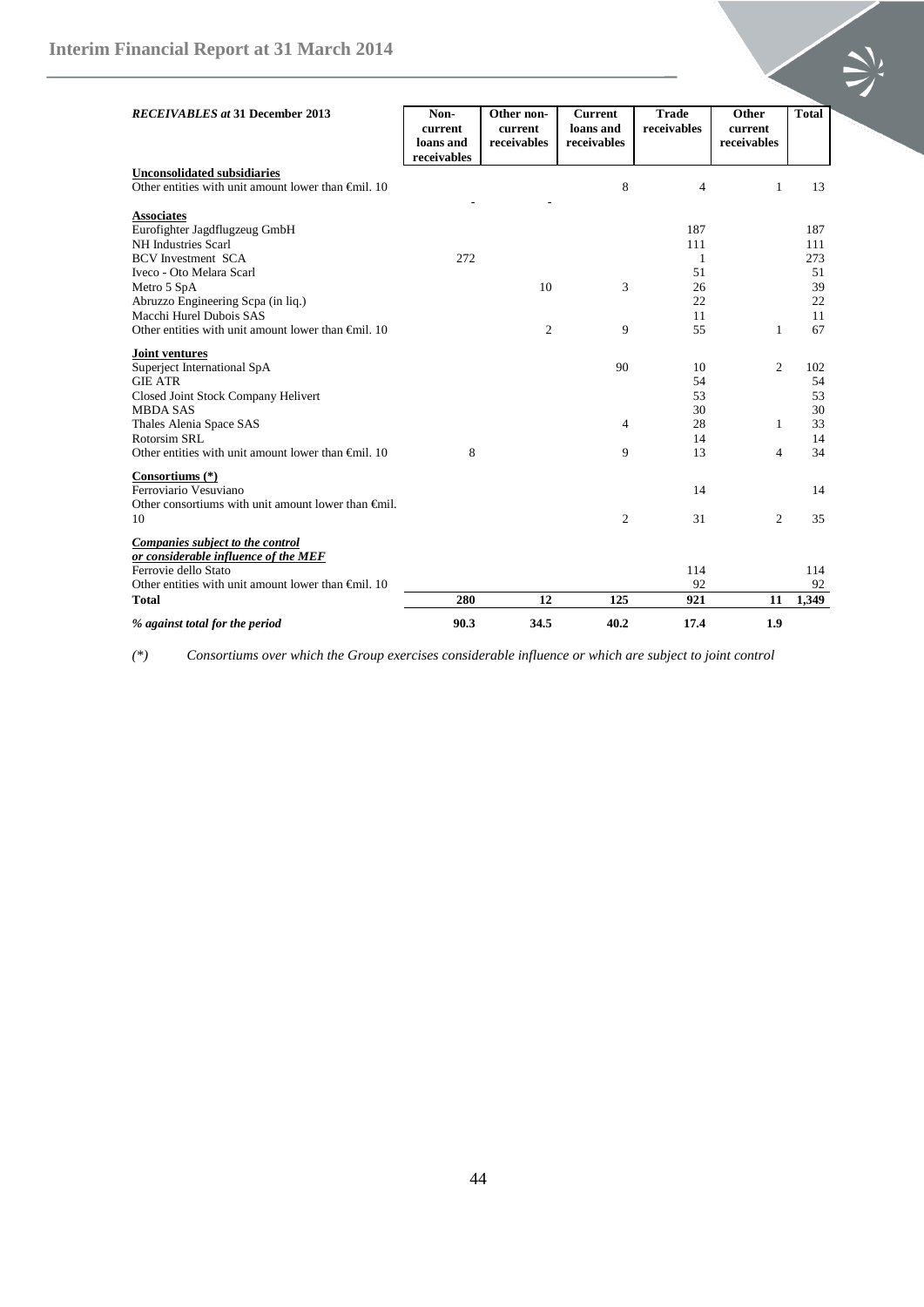| <b>PAYABLES</b> at 31 March 2014                                                                   | Non-current<br>loans and<br>borrowings | Other non-<br>current<br>payables | <b>Current</b> loans<br>and<br>borrowings | Trade<br>payables              | Other<br>current<br>payables | <b>Total</b>   | Guarante<br>es |
|----------------------------------------------------------------------------------------------------|----------------------------------------|-----------------------------------|-------------------------------------------|--------------------------------|------------------------------|----------------|----------------|
| <b>Unconsolidated subsidiaries</b><br>Other entities with unit amount<br>lower than $\bigoplus$ 10 |                                        |                                   | 6                                         | 15                             | $\mathbf{1}$                 | 22             |                |
| <b>Associates</b><br>Eurofighter Jagdflugzeug GmbH<br>Consorzio Start SpA                          |                                        |                                   | 60                                        | 13<br>20                       |                              | 73<br>20       |                |
| Other entities with unit amount<br>lower than $\oplus$ finil. 10                                   |                                        |                                   | $\mathbf{1}$                              | 27                             | 7                            | 35             |                |
| Joint ventures<br><b>MBDA SAS</b>                                                                  |                                        |                                   | 400                                       | 14                             | 1                            | 415            | 62             |
| Thales Alenia Space SAS<br><b>GIE ATR</b><br><b>Rotorsim SRL</b>                                   |                                        |                                   | 178                                       | 3<br>13<br>11                  | 17                           | 181<br>30      | 1              |
| Telespazio SpA<br>Superject International SpA                                                      |                                        |                                   | $\mathbf{1}$                              | $\overline{4}$<br>$\mathbf{1}$ | 4<br>13                      | 11<br>8<br>15  | 217            |
| Other entities with unit amount<br>lower than $\bigoplus$ 10                                       |                                        |                                   |                                           | $\overline{4}$                 | $\mathbf{1}$                 | 5              |                |
| Consortiums (*)<br>Other consortiums with unit                                                     |                                        |                                   |                                           |                                |                              |                |                |
| amount lower than $\bigoplus$ fill. 10                                                             |                                        |                                   |                                           | 3                              | $\mathbf{1}$                 | $\overline{4}$ |                |
| Companies subject to the control<br>or considerable                                                |                                        |                                   |                                           |                                |                              |                |                |
| influence of the MEF<br>Ferrovie dello Stato<br>Other entities with unit amount                    |                                        |                                   |                                           | 24                             |                              | 24             |                |
| lower than $\bigoplus$ 10                                                                          | 13                                     |                                   | 6                                         | 16                             | 6                            | 41             |                |
| <b>Total</b>                                                                                       | 13                                     | $\blacksquare$                    | 652                                       | 168                            | 51                           | 884            | 280            |
| % against total for the period                                                                     | 0.3                                    |                                   | 58.8                                      | 1.6                            | 3.0                          |                |                |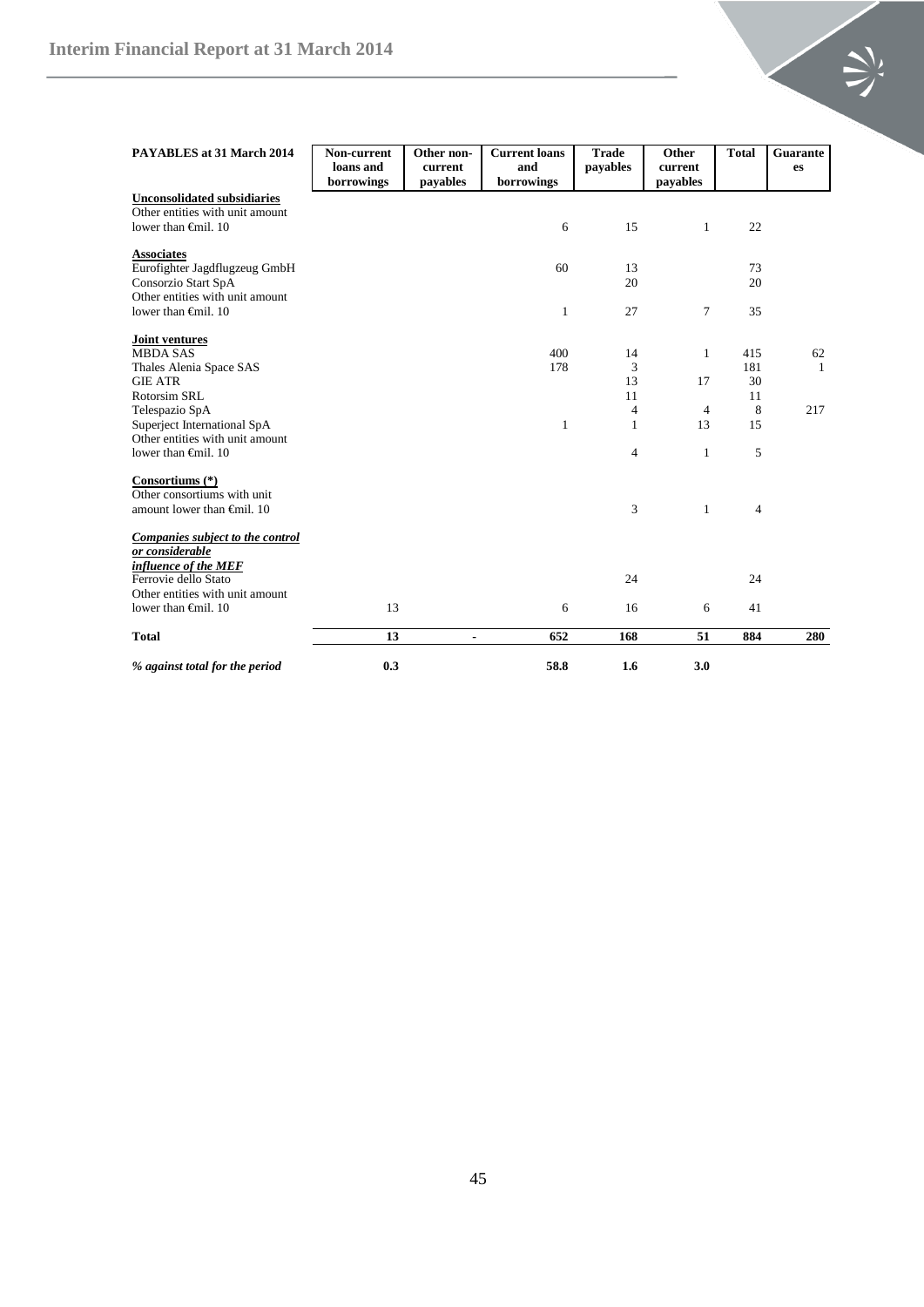| PAYABLES at 31 December 2013                                                                                                                   | Non-<br>current         | Other<br>non-       | <b>Current</b><br>loans and | <b>Trade</b><br>payables | Other<br>current | <b>Total</b>             | <b>Guarantees</b> |
|------------------------------------------------------------------------------------------------------------------------------------------------|-------------------------|---------------------|-----------------------------|--------------------------|------------------|--------------------------|-------------------|
|                                                                                                                                                | loans and<br>borrowings | current<br>payables | borrowings                  |                          | payables         |                          |                   |
| <b>Unconsolidated subsidiaries</b><br>Other entities with unit amount lower than<br>$\epsilon$ mil. 10                                         |                         |                     | 6                           | 13                       | $\overline{c}$   | 21                       |                   |
| <b>Associates</b><br>Eurofighter Jagdflugzeug GmbH<br>Consorzio Start SpA<br>Other entities with unit amount lower than                        |                         |                     | 69                          | 13<br>26                 |                  | 82<br>26                 |                   |
| $\epsilon$ mil. 10                                                                                                                             |                         |                     | $\mathfrak{2}$              | 31                       | 6                | 39                       |                   |
| <b>Joint ventures</b><br>MBDA S.A.S.<br>Thales Alenia Space SAS<br><b>GIE ATR</b><br>Rptorsim Srl                                              |                         |                     | 363<br>160                  | 15<br>3<br>22<br>14      | 1<br>73          | 379<br>163<br>95<br>14   | 62<br>-1          |
| Telespazio SpA<br>Superject International SpA<br>Other entities with unit amount lower than<br>$\epsilon$ mil. 10                              |                         |                     |                             | 1<br>$\overline{c}$<br>8 | 4<br>14          | 5<br>16<br>8             | 218               |
| Consortiums (*)<br>Other consortiums with unit amount lower<br>than $\oplus$ finil. 10                                                         |                         |                     |                             | 6                        | 1                | $\overline{7}$           |                   |
| Companies subject to the control<br>or considerable influence of the MEF<br>Ferrovie dello Stato<br>Other entities with unit amount lower than |                         |                     |                             | 24                       |                  | 24                       |                   |
| $\epsilon$ mil. 10                                                                                                                             | 13                      |                     | 16                          | 12                       | 6                | 47                       |                   |
| <b>Total</b>                                                                                                                                   | 13                      | $\blacksquare$      | 616                         | 190                      | 107              | 926                      | 281               |
| % against total for the period                                                                                                                 | 0.3                     |                     | 67.7                        | 1.6                      | 6.4              | $\overline{\phantom{0}}$ |                   |

- Trade receivables are commented on later, along with revenue from related parties.
- Current loans and receivables from related parties mainly refer to receivables from joint ventures.
- Non-current loans and receivables from related parties chiefly consist of financial instruments issued by the investee BCV Investments SA measured at fair value as a result of the early repayment clauses and the forced conversion to which these securities are subject.
- Trade payables to related parties mainly refer to payables to joint ventures and to the Start Consortium for the supply of software for Defence Systems and Space segments.
- Borrowings from related parties include in particular the amount of  $\theta$ mil. 578 ( $\theta$ mil. 523 at 31 December 2013) due by Group companies to the joint ventures MBDA and Thales Alenia Space, and payables of €mil. 60 (€mil. 69 at 31 December 2013), to Eurofighter, of which Alenia Aeronautica owns 21%. As regards the latter, under a cash pooling agreement its surplus cash and cash equivalents were distributed among the partners at 31 March 2014.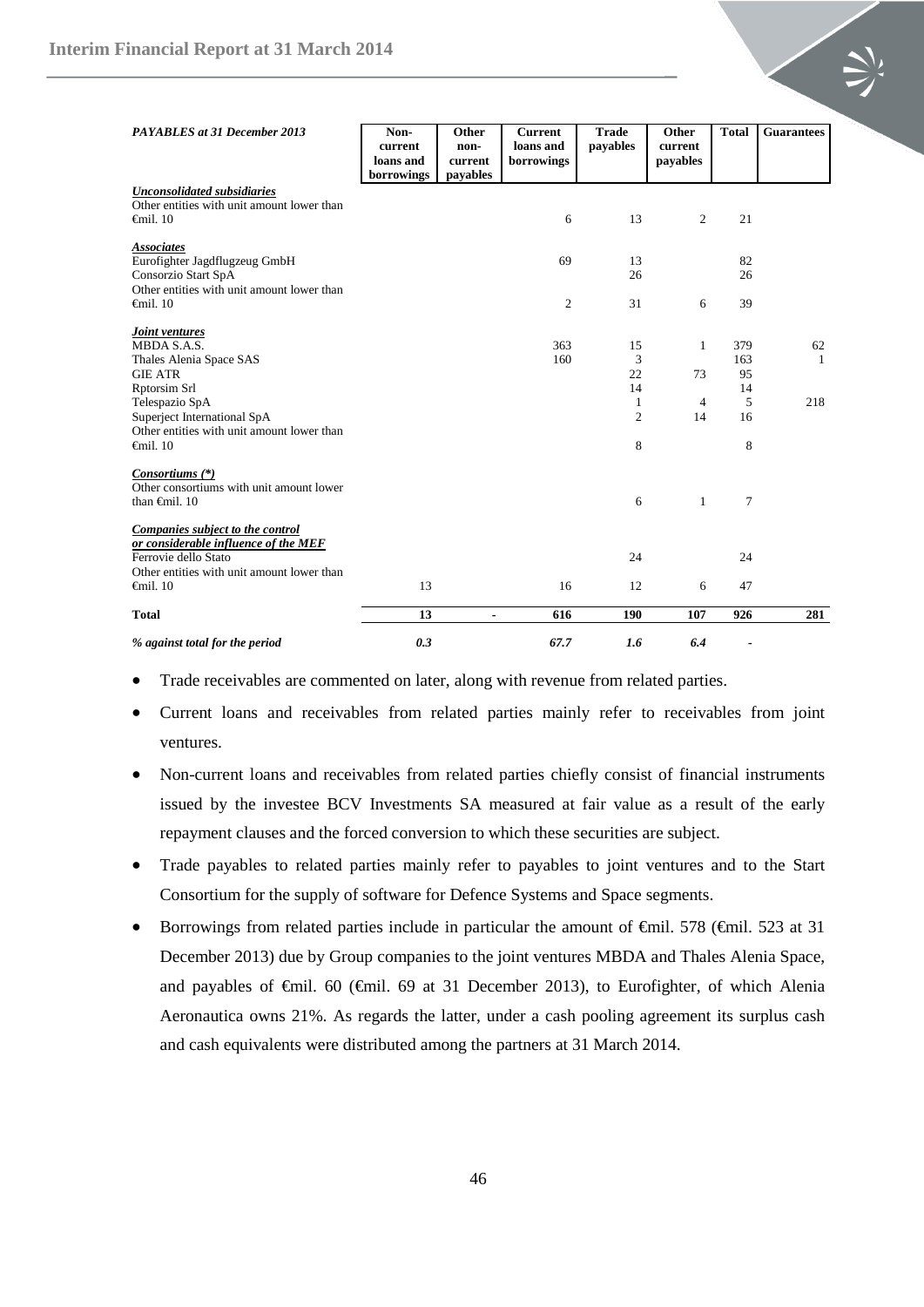| For the three months ended 31<br><b>March 2014</b> | <b>Revenues</b> | Other<br>operating<br>income | <b>Costs</b> | Other<br>operating<br>expenses | <b>Financial income</b> | <b>Financial</b><br>expense |
|----------------------------------------------------|-----------------|------------------------------|--------------|--------------------------------|-------------------------|-----------------------------|
| <b>Unconsolidated subsidiaries</b>                 |                 |                              |              |                                |                         |                             |
| Other entities with unit amount lower              |                 |                              |              |                                |                         |                             |
| than $\oplus$ nil. 10                              |                 |                              | 4            |                                |                         |                             |
| <b>Associates</b>                                  |                 |                              |              |                                |                         |                             |
| Eurofighter Jagdflugzeug GmbH                      | 134             |                              |              |                                |                         |                             |
| N.H. Industries SAS                                | 55              |                              |              |                                |                         |                             |
| Orizzonte Sistemi Navali SpA                       | 44              |                              |              |                                |                         |                             |
| Iveco-Oto Melara Scarl                             | 33              |                              | 1            |                                |                         |                             |
| Other entities with unit amount lower              |                 |                              |              |                                |                         |                             |
| than $\oplus$ finil. 10                            | 18              |                              | 6            |                                |                         | 1                           |
| Joint ventures                                     |                 |                              |              |                                |                         |                             |
| <b>GIE ATR</b>                                     | 65              |                              | 3            |                                |                         |                             |
| <b>MBDA SAS</b>                                    | 17              |                              |              |                                |                         | 1                           |
| Other entities with unit amount lower              |                 |                              |              |                                |                         |                             |
| than $\oplus$ finil. 10                            | 21              | 1                            | 11           |                                | 1                       |                             |
| Consortiums (*)                                    |                 |                              |              |                                |                         |                             |
| Other consortiums with unit amount                 |                 |                              |              |                                |                         |                             |
| lower than $\bigoplus$ 10                          | 5               |                              |              |                                |                         |                             |
| Companies subject to the control or                |                 |                              |              |                                |                         |                             |
| considerable                                       |                 |                              |              |                                |                         |                             |
| influence of the MEF                               |                 |                              |              |                                |                         |                             |
| Ferrovie dello Stato                               | 102             |                              | 2            |                                |                         |                             |
| Other entities with unit amount lower              |                 |                              |              |                                |                         |                             |
| than $\oplus$ finil. 10                            | 20              |                              | 7            |                                |                         |                             |
| <b>Total</b>                                       | 514             | 1                            | 34           | $\blacksquare$                 | $\mathbf{1}$            | $\mathbf{2}$                |
| % against total for the period                     | 14.9            | 0.8                          | 1.7          |                                | 2.0                     | 1.4                         |

| For the three months ended 31 March 2013                         | <b>Revenues</b> | Other               | <b>Costs</b> | Other                 | <b>Financial</b><br>income | <b>Financial</b> |
|------------------------------------------------------------------|-----------------|---------------------|--------------|-----------------------|----------------------------|------------------|
|                                                                  |                 | operating<br>income |              | operating<br>expenses |                            | expense          |
| Unconsolidated subsidiaries                                      |                 |                     |              |                       |                            |                  |
| Other entities with unit amount lower than $\theta$ mil. 10      | 2               |                     | 11           |                       | 1                          |                  |
| <b>Associates</b>                                                |                 |                     |              |                       |                            |                  |
| Eurofighter Jagdflugzeug GmbH                                    | 96              |                     |              |                       |                            |                  |
| N.H. Industries S.a.r.l.                                         | 30              |                     |              |                       |                            |                  |
| Orizzonte Sistemi Navali SpA                                     | 32              |                     |              |                       |                            |                  |
| Iveco-Oto Melara S.c.a.r.l.                                      | 24              |                     | 1            |                       |                            |                  |
| Other entities with unit amount lower than $\theta$ mil. 10      | 20              |                     | 10           | 1                     |                            |                  |
| Joint ventures                                                   |                 |                     |              |                       |                            |                  |
| <b>GIE ATR</b>                                                   | 49              |                     | 26           |                       |                            |                  |
| <b>MBDA SAS</b>                                                  | 14              |                     |              |                       |                            | $\mathbf{1}$     |
| Other entities with unit amount lower than $\theta$ mil. 10      | 9               | $\overline{c}$      | 6            |                       |                            |                  |
| Consortiums (*)                                                  |                 |                     |              |                       |                            |                  |
| Other consortiums with unit amount lower than $\bigoplus$ il. 10 | $\overline{c}$  |                     |              |                       |                            |                  |
| Companies subject to the control                                 |                 |                     |              |                       |                            |                  |
| or considerable influence of the MEF                             |                 |                     |              |                       |                            |                  |
| Ferrovie dello Stato                                             | 101             |                     | 2            |                       |                            |                  |
| Other entities with unit amount lower than $\theta$ mil. 10      | 31              |                     | 6            |                       |                            |                  |
| <b>Total</b>                                                     | 410             | 2                   | 62           | 1                     | 1                          | 1                |
| % against total for the period                                   | 11.7            | 1.4                 | 2.9          | 0.8                   | 0.6                        | 0.4              |

*(\*) Consortiums over which the Group exercises considerable influence or which are subject to joint control*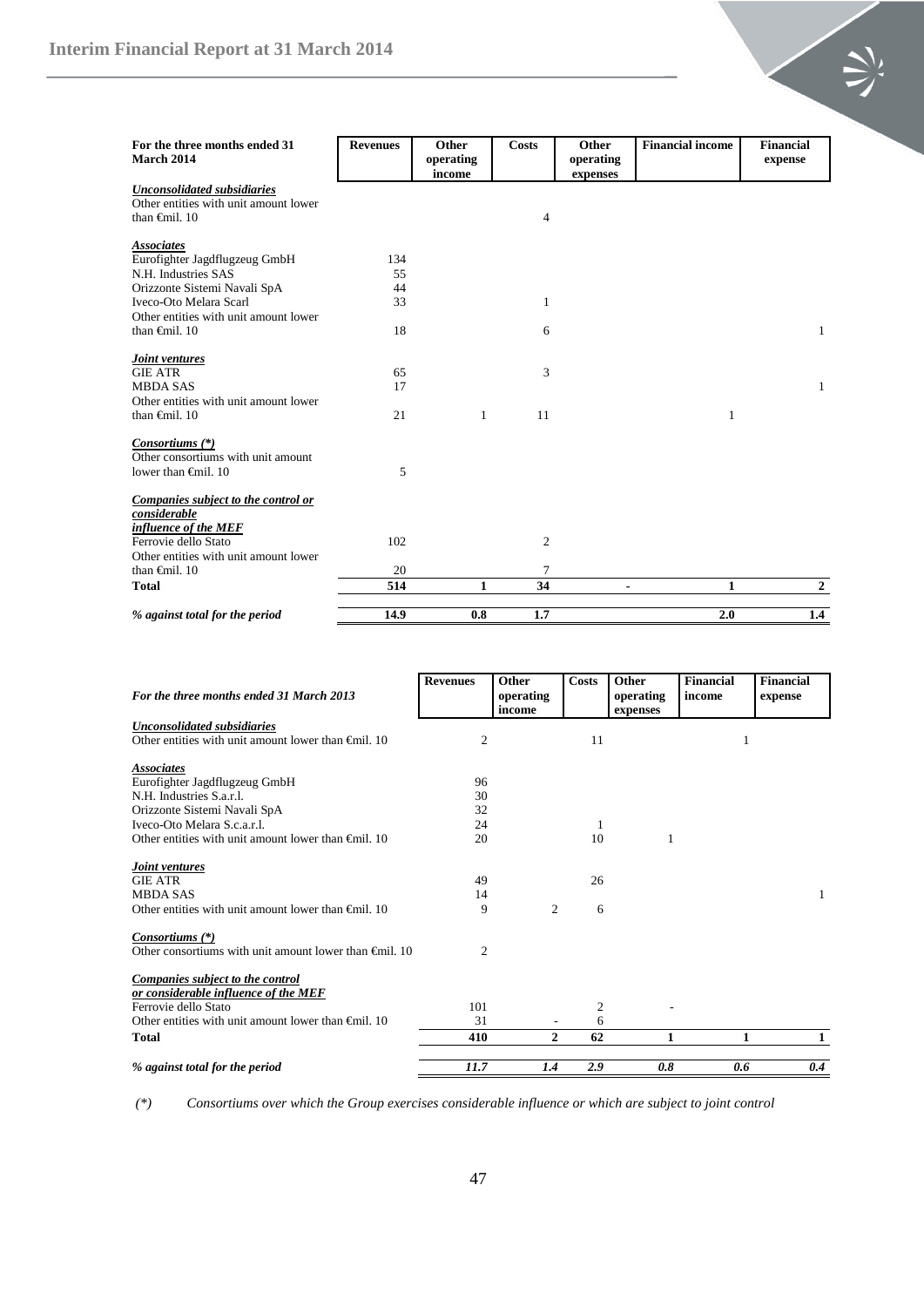- The most significant trade receivables and revenues, in addition to the receivables from joint ventures, are related to:
- Eurofighter in the scope of the EFA aeronautical programme;
- the Iveco Oto Melara consortium for production and post-sales assistance on defence and security ground vehicles (VBM Freccia and PZH2000 self-propelled vehicle for the Italian Army);
- NH Industries in the scope of the NH90 helicopter programme;
- Orizzonte Sistemi Navali for the FREMM programme;
- the Ferrovie dello Stato Italiane group for the supply of trains and systems.

For the Board of Directors The Chairman (Giovanni De Gennaro)

 $\geq$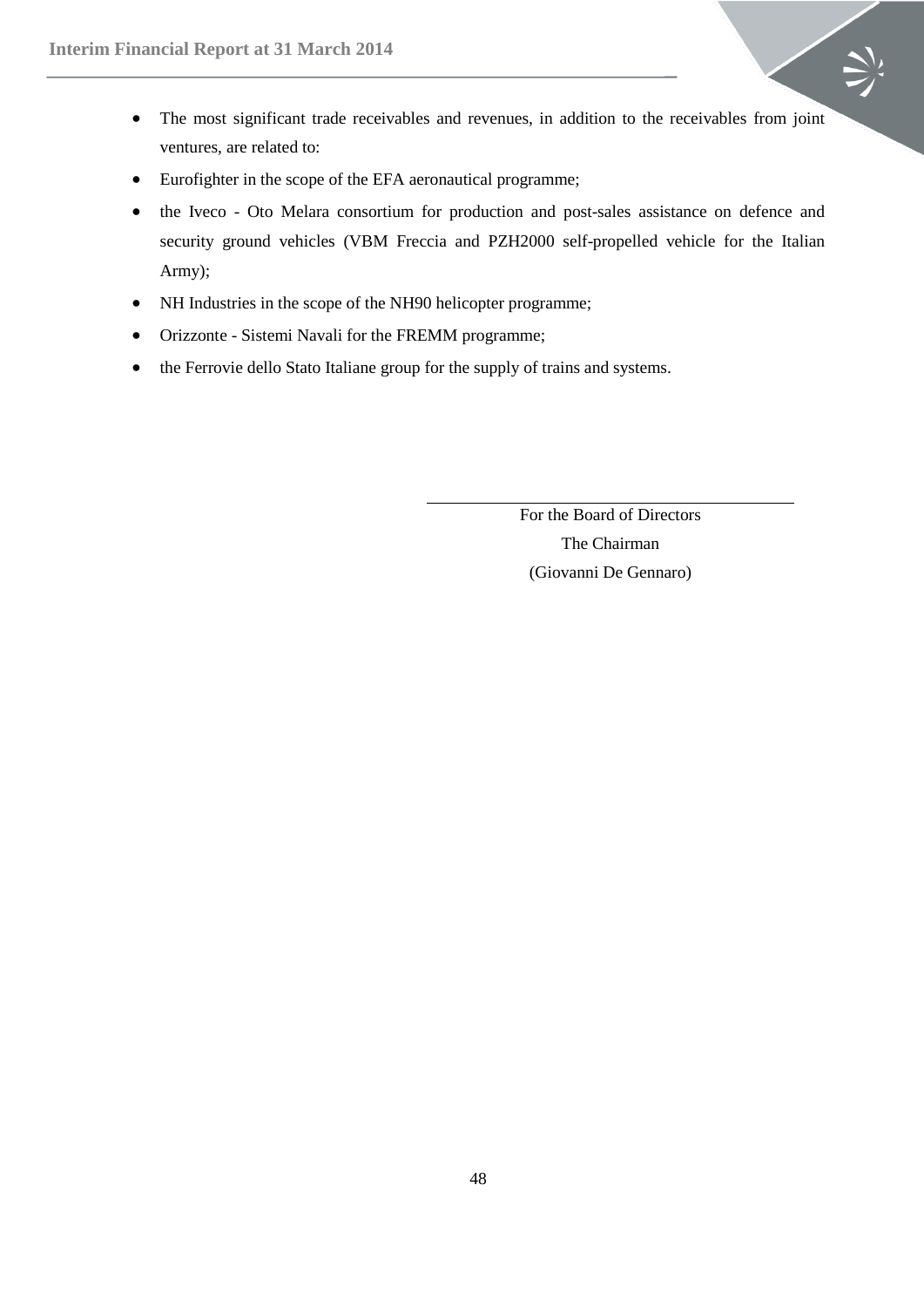

<span id="page-48-0"></span>**Appendix: scope of consolidation**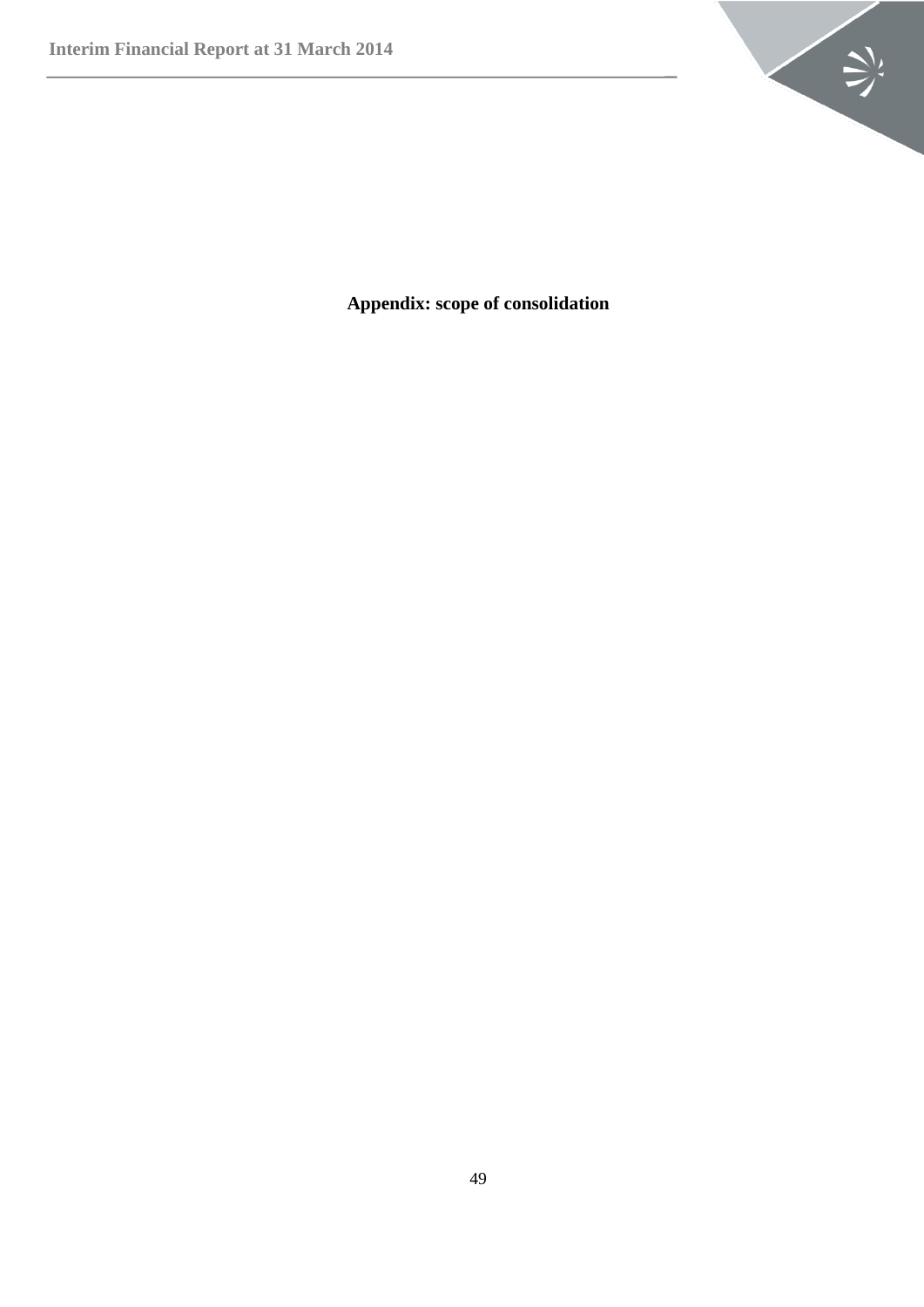

# **List of companies consolidated on a line-by-line basis (amounts in foreign currency)**

|                                                                            |                                      |                          | <b>Share</b>   |                                  |       | % Group        |
|----------------------------------------------------------------------------|--------------------------------------|--------------------------|----------------|----------------------------------|-------|----------------|
| Company name                                                               | <b>Registered office</b>             | Currency                 | capital        | % Group ownership                |       | shareholding   |
|                                                                            |                                      |                          |                | <b>Direct</b><br><b>Indirect</b> |       |                |
| 3083683 NOVA SCOTIA LIMITED                                                | Halifax, Nova Scotia (Canada)        | CAD                      |                |                                  | 100   | 100            |
| AGUSTA AEROSPACE SERVICES AAS SA                                           | Grace Hollogne (Belgium)             | <b>EUR</b>               | 500,000        |                                  | 100   | 100            |
| AGUSTAWESTLAND TILT-ROTOR COMPANY INC                                      | Wilmington, Delaware (USA)           | <b>USD</b>               |                |                                  | 100   | 100            |
| AGUSTAWESTLAND AUSTRALIA PTY LTD                                           | Melbourne (Australia)                | <b>AUD</b>               | 400,000        |                                  | 100   | 100            |
| AGUSTAWESTLAND DO BRASIL LTDA                                              | Sao Paulo (Brazil)                   | BRI.                     | 11,817,172     |                                  | 100   | 100            |
| AGUSTAWESTLAND ESPANA SL                                                   | Madrid (Spain)                       | <b>EUR</b>               | 3,300          |                                  | 100   | 100            |
| AGUSTAWESTLAND HOLDINGS LTD                                                | Yeovil, Somerset (U.K.)              | GBP                      | 40,000         |                                  | 100   | 100            |
| AGUSTAWESTLAND INDIA PRIVATE LTD                                           | New Delhi (India)                    | <b>INR</b>               | 11.519.450     |                                  | 100   | 100            |
| AGUSTAWESTLAND INTERNATIONAL LTD                                           | Yeovil, Somerset (U.K.)              | GBF                      | 511,000        |                                  | 100   | 100            |
| AGUSTAWESTLAND LTD                                                         | Yeovil, Somerset (UK)                | GBP                      | 1,520,304      |                                  | 100   | 100            |
| AGUSTAWESTLAND MALAYSIA SDN BHD                                            | Kuala Lumpur (Malaysia)              | MYR                      | 2,500,000      |                                  | 100   | 100            |
| AGUSTAWESTLAND NORTH AMERICA INC                                           | Wilmington, Delaware (USA)           | <b>USD</b>               |                |                                  | 100   | 100            |
| AGUSTAWESTLAND PHILADELPHIA CO                                             | Wilmington Delaware (USA)            | <b>USD</b>               | 20,000,000     |                                  | 100   | 100            |
| AGUSTAWESTLAND POLITECNICO ADVANCED ROTORCRAFT CENTER                      |                                      |                          |                |                                  |       |                |
| SC A RL                                                                    | Milan                                | <b>EUR</b>               | 400,000        |                                  | 80    | 80             |
| AGUSTAWESTLAND PORTUGAL SA                                                 | Lisbon (Portugal)                    | <b>EUR</b>               | 100,000        |                                  | 100   | 100            |
| AGUSTAWESTLAND PROPERTIES LTD                                              | Yeovil, Somerset (U.K.)              | GBP                      | 100            |                                  | 100   | 100            |
| AGUSTAWESTLAND SPA                                                         | Cascina Costa (Varese)               | <b>EUR</b>               | 702,537,000    | 100                              |       | 100            |
| ALENIA AERMACCHI SPA                                                       | Venegono Superiore (Varese)          | <b>EUR</b>               | 250,000,000    | 100                              |       | 100            |
|                                                                            | New Castle, Wilmington, Delaware     |                          |                |                                  |       |                |
| ALENIA AERMACCHI NORTH AMERICA INC                                         | (USA)                                | <b>USD</b>               | 44             |                                  | 100   | 100            |
| ANSALDO RAILWAY SYSTEM TRADING (BEIJING) LTD                               | Beijing (China)                      | <b>USD</b>               | 1,500,000      |                                  | 100   | 40.07          |
| ANSALDO STS AUSTRALIA PTY LTD                                              | Birsbane (Australia)                 | <b>AUD</b>               | 5,025,885      |                                  | 100   | 40.07          |
| ANSALDO STS BEIJING LTD                                                    | Beijing (China)                      | <b>EUR</b>               | 836,945        |                                  | 80    | 32.05          |
| ANSALDO STS CANADA INC                                                     | Kingstone, Ontario (Canada)          | CAD                      |                |                                  | 100   | 40.07          |
| ANSALDO STS DEUTSCHLAND GMBH                                               | Munich (Germany)                     | <b>EUR</b>               | 26,000         |                                  | 100   | 40.07          |
| ANSALDO STS DO BRASIL SISTEMAS DE TRANSPORTE FERROVIARIO E                 |                                      |                          |                |                                  |       |                |
| METROPOLITANO LTDA                                                         | Fortaleza (Brazil)                   | <b>BRL</b>               | 1,000,000      |                                  | 99.99 | 40.06          |
| ANSALDO STS ESPANA SAU                                                     | Madrid (Spain)                       | <b>EUR</b>               | 1,500,000      |                                  | 100   | 40.07          |
| ANSALDO STS FRANCE SAS                                                     | Les Ulis (France)                    | <b>EUR</b>               | 5,000,000      |                                  | 100   | 40.07          |
| ANSALDO STS HONG KONG LTD                                                  | Kowloon Bay (China)                  | HKD                      | 100,000        |                                  | 100   | 40.07          |
| ANSALDO STS IRELAND LTD                                                    | Co Kerry (Ireland)                   | <b>EUR</b>               | 100,309        |                                  | 100   | 40.07          |
| ANSALDO STS MALAYSIA SDN BHD                                               | Kuala Lumpur (Malaysia)              | MYR                      | 3,000,000      |                                  | 100   | 40.07          |
| ANSALDO STS-SINOSA RAIL SOLUT. SOUTH AFR. (PTY) LTD                        | Sandton (ZA - South Africa)          | ZAR                      | 2,000          |                                  | 51    | 20.43          |
| ANSALDO STS SOUTHERN AFRICA (PTY) LTD                                      | Gaborone (Botswana)                  | <b>BWP</b>               | 100            |                                  | 100   | 40.07          |
| ANSALDO STS SWEDEN AB                                                      | Solna (Sweden)                       | <b>SEK</b>               | 4,000,000      |                                  | 100   | 40.07          |
|                                                                            |                                      |                          |                |                                  |       |                |
| ANSALDO STS TRANSPORTATION SYSTEMS INDIA PRIVATE LTD<br>ANSALDO STS UK LTD | Bangalore (India)<br>Barbican (U.K.) | <b>INR</b><br><b>GBP</b> | 3,012,915,050  |                                  | 100   | 40.07<br>40.07 |
|                                                                            |                                      |                          | 1,000,000      |                                  | 100   |                |
| <b>ANSALDO STS SPA</b>                                                     | Genoa                                | <b>EUR</b>               | 80,000,000     | 40.07                            |       | 40.07          |
| ANSALDO STS USA INC                                                        | Wilmington, Delaware (USA)           | <b>USD</b>               |                |                                  | 100   | 40.07          |
| ANSALDO STS USA INTERNATIONAL CO                                           | Wilmington, Delaware (USA)           | <b>USD</b>               | 1,000          |                                  | 100   | 40.07          |
| ANSALDO STS USA INTERNATIONAL PROJECTS CO                                  | Wilmington, Delaware (USA)           | <b>USD</b>               | 25,000         |                                  | 100   | 40.07          |
| ANSALDOBREDA ESPANA SLU                                                    | Madrid (Spain)                       | <b>EUR</b>               | 3,010          |                                  | 100   | 100            |
| ANSALDOBREDA INC                                                           | Pittsburg, California (USA)          | <b>USD</b>               | $\overline{5}$ |                                  | 100   | 100            |
| ANSALDOBREDA SPA                                                           | <b>Naples</b>                        | <b>EUR</b>               | 55,839,139     | 100                              |       | 100            |
| AUTOMATISMES CONTROLES ET ETUDES ELECTRONIQUES SAS                         |                                      |                          |                |                                  |       |                |
| (ACELEC)                                                                   | Les Ulis (France)                    | <b>EUR</b>               | 167,694        |                                  | 100   | 40.07          |
| BREDAMENARINIBUS SPA                                                       | Bologna                              | <b>EUR</b>               | 1,300,000      | 100                              |       | 100            |
| <b>CISDEG SPA</b>                                                          | Rome                                 | <b>EUR</b>               | 120,000        |                                  | 87.50 | 87.50          |
| DRS C3 & AVIATION COMPANY                                                  | Wilmington, Delaware (USA)           | <b>USD</b>               | -1             |                                  | 100   | 100            |
| DRS CENGEN LLC                                                             | Wilmington, Delaware (USA)           | <b>USD</b>               |                |                                  | 100   | 100            |
| DRS CONSOLIDATED CONTROLS INC                                              | Wilmington, Delaware (USA)           | <b>USD</b>               | -1             |                                  | 100   | 100            |
| DRS DEFENSE SOLUTIONS LLC                                                  | Wilmington, Delaware (USA)           | <b>USD</b>               |                |                                  | 100   | 100            |
| DRS ENVIRONMENTAL SYSTEMS INC                                              | Wilmington, Delaware (USA)           | <b>USD</b>               | 2              |                                  | 100   | 100            |
| DRS HOMELAND SECURITY SOLUTIONS INC                                        | Wilmington, Delaware (USA)           | <b>USD</b>               | $\mathbf{1}$   |                                  | 100   | 100            |
| DRS ICAS LLC                                                               | Wilmington, Delaware (USA)           | <b>USD</b>               | $\sim$         |                                  | 100   | 100            |
| DRS INTERNATIONAL INC                                                      | Wilmington, Delaware (USA)           | <b>USD</b>               | $\mathbf{1}$   |                                  | 100   | 100            |
| DRS POWER & CONTROL TECHNOLOGIES INC                                       | Wilmington, Delaware (USA)           | <b>USD</b>               | $\mathbf{1}$   |                                  | 100   | 100            |
| DRS POWER TECHNOLOGY INC                                                   | Wilmington, Delaware (USA)           | <b>USD</b>               | $\mathbf{1}$   |                                  | 100   | 100            |
| DRS RADAR SYSTEMS LLC                                                      | Wilmington, Delaware (USA)           | <b>USD</b>               | $\epsilon$     |                                  | 100   | 100            |
| DRS RSTA INC                                                               | Wilmington, Delaware (USA)           | <b>USD</b>               | -1             |                                  | 100   | 100            |
| DRS SENSORS & TARGETING SYSTEMS INC                                        | Wilmington, Delaware (USA)           | <b>USD</b>               | $\overline{1}$ |                                  | 100   | 100            |
| DRS SIGNAL SOLUTIONS INC                                                   | Wilmington, Delaware (USA)           | <b>USD</b>               | 10             |                                  | 100   | 100            |
| DRS SURVEILLANCE SUPPORT SYSTEMS INC                                       | Wilmington, Delaware (USA)           | <b>USD</b>               | $\overline{1}$ |                                  | 100   | 100            |
| DRS SUSTAINMENT SYSTEMS INC                                                | Wilmington, Delaware (USA)           | <b>USD</b>               | 1,000          |                                  | 100   | 100            |
| DRS SYSTEMS MANAGEMENT LLC                                                 | Wilmington, Delaware (USA)           | <b>USD</b>               | $\mathbf{1}$   |                                  | 100   | 100            |
| DRS SYSTEMS INC                                                            | Wilmington, Delaware (USA)           | <b>USD</b>               | $\mathbf{1}$   |                                  | 100   | 100            |
| DRS TACTICAL SYSTEMS GLOBAL SERVICES INC                                   | Plantation, Florida (USA)            | <b>USD</b>               | 10             |                                  | 100   | 100            |
| DRS TACTICAL SYSTEMS INC                                                   | Plantation, Florida (USA)            | <b>USD</b>               | 200            |                                  | 100   | 100            |
| DRS TACTICAL SYSTEMS LIMITED                                               | Farnham, Surrey (UK)                 | GBP                      | 1,000          |                                  | 100   | 100            |
| DRS TECHNICAL SERVICES GMBH & CO KG                                        | Baden-Wurttemberg (Germany)          | <b>EUR</b>               |                |                                  | 100   | 100            |
| DRS TECHNICAL SERVICES INC                                                 | Baltimora, Maryland (USA)            | <b>USD</b>               | 50             |                                  | 100   | 100            |
| DRS TECHNOLOGIES CANADA INC                                                | Wilmington, Delaware (USA)           | <b>USD</b>               | $\overline{1}$ |                                  | 100   | 100            |
| DRS TECHNOLOGIES CANADA LTD                                                | Kanata, Ontario (Canada)             | CAD                      | 100            |                                  | 100   | 100            |
| DRS TECHNOLOGIES SAUDI ARABIA LLC                                          | Riyadh (Saudi Arabia)                | SAR                      | 2,000,000      |                                  | 49.00 | 49.00          |
| DRS TECHNOLOGIES UK LIMITED                                                | Farnham, Surrey (UK)                 | GBP                      | 14,676,000     |                                  | 100   | 100            |
| DRS TECHNOLOGIES VERWALTUNGS GMBH                                          | Baden-Wurttemberg (Germany)          |                          |                |                                  |       |                |
|                                                                            |                                      | <b>EUR</b>               | 25,000         |                                  | 100   | 100            |
| DRS TECHNOLOGIES INC                                                       | Wilmington, Delaware (USA)           | <b>USD</b>               | -1             |                                  | 100   | 100            |
| DRS TEST & ENERGY MANAGEMENT LLC                                           | Wilmington, Delaware (USA)           | <b>USD</b>               |                |                                  | 100   | 100            |
| DRS TRAINING & CONTROL SYSTEMS LLC                                         | Plantation, Florida (USA)            | <b>USD</b>               | 510            |                                  | 100   | 100            |
| DRS TSI INTERNATIONAL LLC                                                  | Wilmington, Delaware (USA)           | <b>USD</b>               |                |                                  | 100   | 100            |
| DRS UNMANNED TECHNOLOGIES INC                                              | Wilmington, Delaware (USA)           | <b>USD</b>               | $\overline{1}$ |                                  | 100   | 100            |
| ED CONTACT SRL                                                             | Rome                                 | <b>EUR</b>               | 600,000        |                                  | 100   | 100            |
| ELECTRON ITALIA SRL                                                        | Rome                                 | <b>EUR</b>               | 206,582        |                                  | 100   | 100            |
| ENGINEERED COIL COMPANY                                                    | Clayton, Missouri (USA)              | <b>USD</b>               | 1,000          |                                  | 100   | 100            |
| ENGINEERED SUPPORT SYSTEMS INC                                             | Clayton, Missouri (USA)              | <b>USD</b>               |                |                                  | 100   | 100            |
| <b>E - SECURITY SRL</b>                                                    | Montesilvano (Pescara)               | <b>EUR</b>               | 128,000        |                                  | 100   | 100            |
| <b>ESSI RESOURCES LLC</b>                                                  | Louisville, Kentucky (USA)           | <b>USD</b>               |                |                                  | 100   | 100            |
| FATA ENGINEERING SPA                                                       | Pianezza (Turin)                     | EUR                      | 1,092,000      |                                  | 100   | 100            |
| FATA GULF CO WLL                                                           | Doha (Qatar)                         | QAR                      | 200,000        |                                  | 49.00 | 97.00          |
| FATA HUNTER INC                                                            | Riverside, California (USA)          | <b>USD</b>               | 5,800,000      |                                  | 100   | 100            |
| FATA LOGISTIC SYSTEMS SPA                                                  | Pianezza (Turin)                     | <b>EUR</b>               | 100,000        |                                  | 100   | 100            |
| <b>FATA SPA</b>                                                            | Pianezza (Turin)                     | <b>EUR</b>               | 20,000,000     | 100                              |       | 100            |
| FINMECCANICA FINANCE SA                                                    | Luxembourg (Luxembourg)              | <b>EUR</b>               | 12,371,940     | 100                              |       | 100            |
| FINMECCANICA GLOBAL SERVICES SPA                                           | Rome                                 | <b>EUR</b>               | 49,945,983     | 100                              |       | 100            |
| <b>LARIMART SPA</b>                                                        | Rome                                 | EUR                      | 2,500,000      |                                  | 60.00 | 60.00          |
| LASERTEL INC                                                               | Tucson, Arizona (USA)                | <b>USD</b>               | 10             |                                  | 100   | 100            |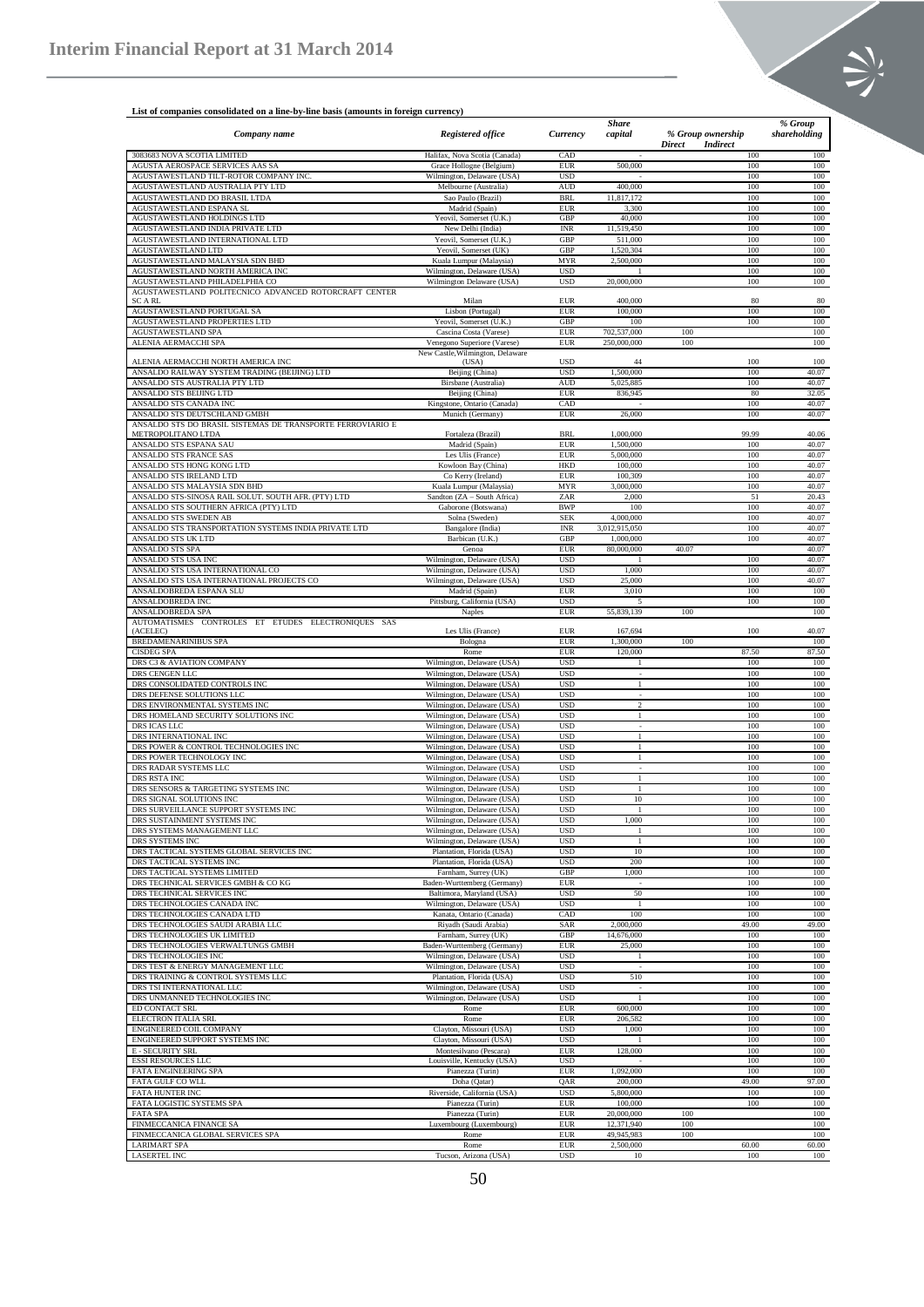| LAUREL TECHNOLOGIES PARTNERSHIP                        | Wilmington, Delaware (USA)            | <b>USD</b> |             |     | 100   | $100^\circ$ |
|--------------------------------------------------------|---------------------------------------|------------|-------------|-----|-------|-------------|
| MECCANICA HOLDINGS USA INC                             | Wilmington, Delaware (USA)            | <b>USD</b> | 10          | 100 |       | 100         |
| MECCANICA REINSURANCE SA                               | Luxembourg (Luxembourg)               | <b>EUR</b> | 4,000,000   |     | 100   | 100         |
| <b>NET SERVICE SRL</b>                                 | Bologna                               | <b>EUR</b> | 110,000     |     | 70.00 | 70.00       |
| OTO MELARA IBERICA SAU                                 | Loriguilla, Valencia (Spain)          | <b>EUR</b> | 120,000     |     | 100   | 100         |
| OTO MELARA NORTH AMERICA INC                           | Dover, Delaware (USA)                 | <b>USD</b> | 10,000      |     | 100   | 100         |
| OTO MELARA SPA                                         | La Spezia                             | <b>EUR</b> | 92,307,722  | 100 |       | 100         |
| PCA ELECTRONIC TEST LTD                                | Grantham, Lincolnshire (UK)           | <b>GBP</b> |             |     | 100   | 100         |
| PIVOTAL POWER INC                                      | Halifax, Nova Scotia (Canada)         | CAD        |             |     | 100   | 100         |
| REGIONALNY PARK PRZEMYSLOWY SWIDNIK SP Z OO            | Mechaniczna 13 - U1, Swidnik (Poland) | PLN        | 7.072.000   |     | 73.88 | 72.75       |
| <b>SELEX ELSAG LTD</b>                                 | Chelmsford, Essex (UK)                | GBP        | 25,800,100  |     | 100   | 100         |
| SELEX ES DO BRASIL LTDA                                | Rio de Janeiro (Brazil)               | <b>BRL</b> | 3,621,000   |     | 100   | 100         |
| <b>SELEX ES GMBH</b>                                   | Backnang (Germany)                    | <b>EUR</b> | 2,500,000   |     | 100   | 100         |
| SELEX ES INTERNATIONAL LTD                             | Chelmsford (UK)                       | GBP        | 60,000,000  |     | 100   | 100         |
| <b>SELEX ES LTD</b>                                    | Essex (UK)                            | <b>GBP</b> | 270,000,100 |     | 100   | 100         |
| <b>SELEX ES MUAS SPA</b>                               | Rome                                  | <b>EUR</b> | 150,000     |     | 100   | 100         |
| <b>SELEX GALILEO INC</b>                               | Wilmington, Delaware (USA)            | <b>USD</b> | 17,750,000  |     | 100   | 100         |
| SELEX ES ELKTRONIK TURKEY AS                           | Golbasi (Turkey)                      | <b>TRY</b> | 56,501,808  |     | 100   | 100         |
| SELEX ES INC formerly SELEX SYSTEMS INTEGRATION INC    | Delaware (USA)                        | <b>USD</b> |             |     | 100   | 100         |
| <b>SELEX ES ROMANIA SRL</b>                            | Bucharest (Romania)                   | <b>RON</b> | 42,370      |     | 100   | 100         |
| <b>SELEX ES SPA</b>                                    | Rome                                  | <b>EUR</b> | 1,000,000   | 100 |       | 100         |
| SELEX SERVICE MANAGEMENT SPA                           | Rome                                  | <b>EUR</b> | 3,600,000   | 100 |       | 100         |
| SELEX SISTEMI INTEGRATI SPA                            | Rome                                  | <b>EUR</b> | 143,110,986 |     | 100   | 100         |
| SELEX SYSTEMS INTEGRATION LTD                          | Portsmouth, Hampshire (UK)            | <b>GBP</b> | 71,500,001  |     | 100   | 100         |
| SC ELETTRA COMMUNICATIONS SA                           | Ploiesti (Romania)                    | <b>RON</b> | 10,847,960  |     | 50.50 | 50.50       |
| <b>SIRIO PANEL SPA</b>                                 | Montevarchi (Arezzo)                  | <b>EUR</b> | 447,228     |     | 100   | 100         |
| SO.GE.PA. - SOCIETA` GENERALE DI PARTECIPAZIONI SPA    | Genoa                                 | <b>EUR</b> | 1,000,000   | 100 |       | 100         |
| SISTEMI SOFTWARE INTEGRATI SPA                         | Taranto                               | <b>EUR</b> | 1.664.000   |     | 100   | 100         |
| <b>T-S HOLDING CORPORATION</b>                         | Dallas, Texas (USA)                   | <b>USD</b> | 280,000     |     | 100   | 100         |
| <b>TECH-SYM LLC</b>                                    | Reno, Nevada (USA)                    | <b>USD</b> | 10          |     | 100   | 100         |
| UNION SWITCH & SIGNAL INC                              | Wilmington, Delaware (USA)            | <b>USD</b> | 1.000       |     | 100   | 40.07       |
| <b>VEGA CONSULTING SERVICES LTD</b>                    | Hertfordshire (UK)                    | GBP        | 1,098,839   |     | 100   | 100         |
| VEGA DEUTSCHLAND GMBH                                  | Cologne (Germany)                     | <b>EUR</b> | 25,700      |     | 100   | 100         |
| WESTLAND SUPPORT SERVICES LTD                          | Yeovil, Somerset (UK)                 | GBP        | 5.000       |     | 100   | 100         |
| WESTLAND TRANSMISSIONS LTD                             | Yeovil, Somerset (UK)                 | <b>GBP</b> | 1,000,100   |     | 100   | 100         |
| WHITEHEAD SISTEMI SUBACQUEI SPA                        | Livorno                               | <b>EUR</b> | 21,346,000  | 100 |       | 100         |
| WING NED BV                                            | Rotterdam (The Netherlands)           | <b>EUR</b> | 18,000      |     | 100   | 100         |
| <b>WORLD'S WING SA</b>                                 | Geneva (Switzerland)                  | <b>CHF</b> | 120,100,000 |     | 94.94 | 94.94       |
| WYTWORNIA SPRZETU KOMUNIKACYJNEGO "PZL-SWIDNIK" SPOLKA |                                       |            |             |     |       |             |
| AKCYJNA                                                | Aleja Lotnikow, Swidnik (Poland)      | <b>PLN</b> | 86,006,050  |     | 98.46 | 98.46       |
| ZAKLAD OBROBKI PLASTYCZNEJ SP Z OO                     | Kuznicza 13 - U1. Swidnik (Poland)    | PLN        | 3,800,000   |     | 100   | 98.46       |

**List of subsidiaries and associates valued at cost (amounts in foreign currency)**

|                                                                 |                                        |              | Share         |               |                   | % Group      |
|-----------------------------------------------------------------|----------------------------------------|--------------|---------------|---------------|-------------------|--------------|
| Company name                                                    | Registered office                      | Currency     | capital       |               | % Group ownership | shareholding |
|                                                                 |                                        |              |               | <b>Direct</b> | <b>Indirect</b>   |              |
| ADVANCED MALE AIRCRAFT LLC                                      | Al Ain, Muwaiji (United Arab Emirates) | <b>AED</b>   | 200,000       |               | 49.00             | 49.00        |
| AGUSTAWESTLAND UK PENSION SCHEME (TRUSTEE) LTD                  | Yeovil (U.K.)                          | GBP          |               |               | 100               | 100          |
| ANSALDOBREDA FRANCE SAS (IN LIO)                                | Marseilles (France)                    | <b>EUR</b>   | 200,000       |               | 100               | 100          |
| CCRT SISTEMI SPA (IN BANKRUPTCY)                                | Milan                                  | Italian Lira | 1.350,000,000 |               | 30.34             | 30.34        |
| CCRT SISTEMI SPA (IN BANKRUPTCY)                                | Milan                                  | <b>EUR</b>   | 697.217       |               | 30.34             | 30.34        |
| ELSACOM - UKRAINE JOINT STOCK COMPANY                           | Kiev (Ukraine)                         | <b>UAH</b>   | 7.945.000     |               | 49.00             | 49.00        |
| EUROPEAN SATELLITE NAVIGATION INDUSTRIES GMBH (IN LIO)          | Ottobrunn (Germany)                    | <b>EUR</b>   | 264,000       | 18.94         | 18.94             | 25.19        |
| EUROPEAN SATELLITE NAVIGATION INDUSTRIES SA (IN LIO)            | Brussels (Belgium)                     | <b>EUR</b>   | 264,000       | 18.94         | 18.94             | 25.19        |
| INDUSTRIE AERONAUTICHE E MECCANICHE RINALDO PIAGGIO SPA         |                                        |              |               |               |                   |              |
| (AMMSTR)                                                        | Genoa                                  | Italian Lira | 200, 533, 520 | 31.0          |                   | 31.0         |
| INDUSTRIE AERONAUTICHE E MECCANICHE RINALDO PIAGGIO SPA         |                                        |              |               |               |                   |              |
| (EXTR. ADM.)                                                    | Genoa                                  | <b>EUR</b>   | 103,567       | 31.0          |                   | 31.0         |
| SAITECH SPA (IN BANKRUPTCY)                                     | Passignano sul Trasimeno (Perugia)     | Italian Lira | 5,000,000,000 |               | 40.00             | 40.00        |
| <b>INMOVE ITALIA SPA</b>                                        | <b>Naples</b>                          | <b>EUR</b>   | 120,000       |               | 100               | 100          |
| SAITECH SPA (IN BANKRUPTCY)                                     | Passignano sul Trasimeno (Perugia)     | <b>EUR</b>   | 2.582.285     |               | 40.00             | 40.00        |
| <b>SEL PROC SRL</b>                                             | Rome                                   | <b>EUR</b>   | 300,000       |               | 100               | 100          |
| SESM - SOLUZIONI EVOLUTE PER LA SISTEMISTICA E I MODELLI - SC A |                                        |              |               |               |                   |              |
| RL                                                              | <b>Naples</b>                          | <b>EUR</b>   | 323,440       |               | 100               | 100          |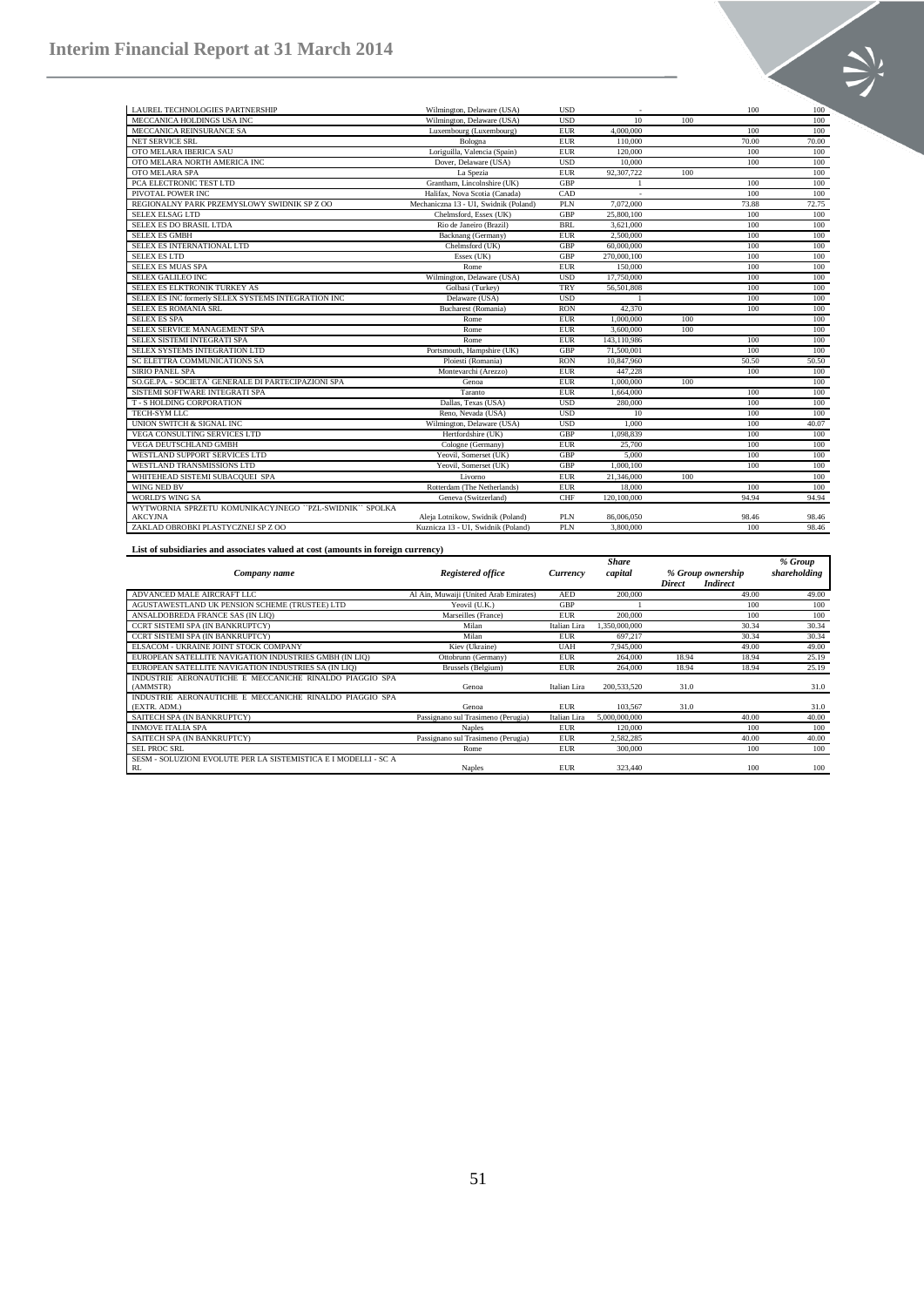

# **List of companies consolidated using the equity method (amounts in foreign currency)**

|                                                                         |                                                    |                          | <b>Share</b>             |                                    | % Group        |
|-------------------------------------------------------------------------|----------------------------------------------------|--------------------------|--------------------------|------------------------------------|----------------|
| Company name                                                            | <b>Registered office</b>                           | Currency                 | capital                  | % Group ownership                  | shareholding   |
| <b>A4ESSOR SAS</b>                                                      | Neuilly Sur Seine (France)                         | <b>EUR</b>               | 100,000                  | Direct<br><b>Indirect</b><br>21.00 | 21.00          |
| ABRUZZO ENGINEERING SCPA (IN LIQ)                                       | L'Aquila                                           | <b>EUR</b>               | 1,100,000                | 30.00                              | 30.00          |
| ABU DHABI SYSTEMS INTEGRATION LLC                                       | Abu Dhabi (United Arab Emirates)                   | <b>AED</b>               | 1,150,000                | 43.04                              | 43.04          |
| ADVANCED ACOUSTIC CONCEPTS LLC                                          | Wilmington, Delaware (USA)                         | <b>USD</b>               |                          | 51.00                              | 51.00          |
| ADVANCED AIR TRAFFIC SYSTEMS SDN BHD                                    | Darul Ehsan (Malaysia)                             | <b>MYR</b>               | 5,000,000                | 30.00                              | 30.00          |
| AGUSTAWESTLAND AVIATION SERVICES LLC<br>ALENIA NORTH AMERICA-CANADA CO  | Abu Dhabi (United Arab Emirates)                   | <b>AED</b><br>CAD        | 10,000                   | 30.00<br>100                       | 30.00          |
| <b>ALIFANA DUE SCRL</b>                                                 | Halifax, Nova Scotia (Canada)<br><b>Naples</b>     | <b>EUR</b>               | 25,500                   | 53.34                              | 100<br>21.371  |
| ALIFANA SCRL                                                            | Naples                                             | EUR                      | 25,500                   | 65.85                              | 26.3831976     |
| <b>AMSH BV</b>                                                          | Amsterdam (The Netherlands)                        | <b>EUR</b>               | 36,296,316               | 50.00                              | 50.00          |
| ANSALDO-EMIT SCRL (IN LIQ)                                              | Genoa                                              | EUR                      | 10,200                   | 50.00                              | 50.00          |
| CONSORZIO ATR GIE e SPE                                                 | Toulouse (France)                                  | <b>USD</b>               |                          | 50.00                              | 50.00          |
| AUTOMATION INTEGRATED SOLUTIONS SPA                                     | Pianezza (Turin)                                   | <b>EUR</b>               | 100,000                  | 40.00                              | 40.00          |
| AVIATION TRAINING INTERNATIONAL LTD                                     | Dorset (U.K.)                                      | GBP                      | 550,000                  | 50.00                              | 50.00          |
| BALFOUR BEATTY ANSALDO SYSTEMS JV SDN BHD<br><b>BCV INVESTMENTS SCA</b> | Ampang (Malaysia)                                  | <b>MYR</b><br><b>EUR</b> | 6,000,000<br>5,446,513   | 40.00<br>14.32                     | 16.03<br>14.32 |
| BRITISH HELICOPTERS LTD                                                 | Luxembourg (Luxembourg)<br>Yeovil, Somerset (U.K.) | GBP                      | 6                        | 100                                | 100            |
| CARDPRIZE TWO LIMITED                                                   | Basildon, Essex (U.K.)                             | GBP                      | 1                        | 100                                | 100            |
| COMLENIA SENDIRIAN BERHAD                                               | Selangor Darul Ehsan (Malaysia)                    | <b>MYR</b>               | 1,500,000                | 30.00                              | 30.00          |
| <b>CONSORZIO START SPA</b>                                              | Rome                                               | EUR                      | 100,000                  | 43.96                              | 43.96          |
| DATTILO - DISTRETTO ALTA TECNOLOGIA TRASPORTI E LOGISTICA S.C.          | Naples                                             | <b>EUR</b>               | 100,000                  | 24.00                              | 15.61          |
| A R.L                                                                   |                                                    |                          |                          |                                    |                |
| DEVELOPMENT & INNOVATION IN TRANSPORT SYSTEMS SRL                       | Rome                                               | <b>EUR</b><br><b>EUR</b> | 40,000                   | 24.00<br>24.00                     | 16.81          |
| DISTRETTO TECNOLOGICO AEROSPAZIALE SC A RL<br>E - GEOS SPA              | <b>Brindisi</b><br>Matera                          | <b>EUR</b>               | 150,000<br>5,000,000     | 80                                 | 24.00<br>53.6  |
| <b>ECOSEN CA</b>                                                        | Caracas (Venezuela)                                | <b>VEF</b>               | 1,310,000                | 50.5                               | 20.23          |
| <b>ELETTRONICA SPA</b>                                                  | Rome                                               | <b>EUR</b>               | 9,000,000                | 31.33                              | 31.33          |
| ELSACOM HUNGARIA KFT (IN LIQ)                                           | Budapest (Hungary)                                 | HUF                      | 3,000,000                | 100                                | 100            |
| <b>ELSACOM NV</b>                                                       | Amsterdam (The Netherlands)                        | <b>EUR</b>               | 4,537,802                | 100                                | 100            |
| ELSACOM SPA (IN LIQ)                                                    | Rome                                               | EUR                      | 3,731,644                | 100                                | 100            |
| <b>EURISS NV</b>                                                        | Leiden (The Netherlands)                           | <b>EUR</b>               | 500,000                  | 25.00                              | 8,25           |
| EUROFIGHTER AIRCRAFT MANAGEMENT GMBH                                    | Hallbergmoos (Germany)                             | <b>EUR</b>               | 127,823                  | 21.00                              | 21,00          |
| EUROFIGHTER INTERNATIONAL LTD                                           | London (U.K.)                                      | GBP                      | 2,000,000                | 21.00                              | 21,00          |
| EUROFIGHTER JAGDFLUGZEUG GMBH<br>EUROFIGHTER SIMULATION SYSTEMS GMBH    | Hallbergmoos (Germany)<br>Unterhaching (Germany)   | <b>EUR</b><br><b>EUR</b> | 2,556,459<br>260,000     | 21.00<br>24.00                     | 21,00<br>24,00 |
| EUROMAP SATELLITENDATEN-VERTRIEBSGESELLSCHAFT MBH                       | Neustrelitz (Germany)                              | <b>EUR</b>               | 127,823                  | 100                                | 53,60          |
| <b>EUROMIDS SAS</b>                                                     | Paris (France)                                     | <b>EUR</b>               | 40,500                   | 25.00                              | 25,00          |
| EUROSATELLITE FRANCE SA                                                 | France                                             | <b>EUR</b>               | 40,000                   | 100                                | 33,00          |
| <b>EUROSYSNAV SAS</b>                                                   | Paris (France)                                     | <b>EUR</b>               | 40,000                   | 50.00                              | 50,00          |
| <b>EUROTECH SPA</b>                                                     | Amaro (Udine)                                      | <b>EUR</b>               | 8,878,946                | 11.08                              | 11,08          |
| FATA HUNTER INDIA PVT LTD                                               | New Dehli (India)                                  | <b>INR</b>               | 500,000                  | 100                                | 100            |
| FATA (SHANGHAI) ENGINEERING EQUIPMENT CO. LTD                           | Shanghai (China)                                   | CNY                      | 100,000                  | 100                                | 100            |
| FINMECCANICA DO BRASIL LTDA                                             | Brasilia (Brazil)                                  | BRL                      | 1,203,200                | 100                                | 100            |
| FINMECCANICA NORTH AMERICA INC<br>FINMECCANICA UK LTD                   | Dover, Delaware (USA)<br>London (U.K.)             | <b>USD</b><br>GBP        | 1,000<br>1,000           | 100<br>100                         | 100<br>100     |
| GAF AG                                                                  | Munich (Germany)                                   | <b>EUR</b>               | 256,000                  | 100                                | 53.60          |
| GRUPO AURENSIS SA DE CV                                                 | Bosque de Duraznos (Mexico)                        | <b>MXN</b>               | 50,000                   | 100                                | 67.00          |
| IAMCO - INTERNATIONAL AEROSPACE MANAGEMENT COMPANY SCRL                 | Venice                                             | <b>EUR</b>               | 208,000                  | 25.00                              | 25.00          |
| <b>ICARUS SCPA</b>                                                      | Turin                                              | <b>EUR</b>               | 10,268,400               | 49.00                              | 49.00          |
| <b>IMMOBILIARE CASCINA SRL</b>                                          | Gallarate (Varese)                                 | EUR                      | 46,800                   | 100                                | 100            |
| INDIAN ROTORCRAFT LTD                                                   | Andhta Pradesh (India)                             | <b>INR</b>               | 429,337,830              | 26.00                              | 26.00          |
| INTERNATIONAL METRO SERVICE SRL                                         | Milan                                              | <b>EUR</b>               | 700,000                  | 49.00                              | 19.63          |
| IM INTERMETRO SPA (IN LIQ)<br>IVECO - OTO MELARA SC A RL                | Rome<br>Rome                                       | <b>EUR</b><br>EUR        | 2,461,320<br>40,000      | 33.33<br>50.00                     | 23.34<br>50.00 |
| JIANGXI CHANGHE AGUSTA HELICOPTER CO LTD                                | Zone Jiangxi Province (China)                      | <b>USD</b>               | 6,000,000                | 40.00                              | 40.00          |
| CLOSED JOINT STOCK COMPANY HELIVERT                                     | Moscow (Russia)                                    | <b>RUR</b>               | 10,000                   | 50.00                              | 50.00          |
| JOINT STOCK COMPANY SUKHOI CIVIL AIRCRAFT                               | Moscow (Russia)                                    | <b>RUB</b>               | 3,065,725,000            | 25.00                              | 25.00          |
| KAZAKHSTAN TZ-ANSALDOSTS ITALY LLP                                      | Astana (Kazakhstan)                                | KZT                      | 22,000,000               | 49.00                              | 19.63          |
| LIBYAN ITALIAN ADVANCED TECHNOLOGY CO                                   | Tripoli (Lybia)                                    | <b>EUR</b>               | 8,000,000                | 25.00<br>25,00                     | 50.00          |
| <b>LMATTS LLC</b>                                                       | Georgia (USA)                                      | <b>USD</b>               | 100                      | 100                                | 100            |
| MACCHI HUREL DUBOIS SAS                                                 | Plaisir (France)                                   | <b>EUR</b>               | 100,000                  | 50.00                              | 50.00          |
| <b>MBDA SAS</b><br><b>METRO 5 SPA</b>                                   | Paris (France)                                     | EUR<br><b>EUR</b>        | 53,824,000<br>50,000,000 | 50.00<br>31.90                     | 25.00<br>17.16 |
| METRO BRESCIA SRL                                                       | Milan<br>Brescia                                   | EUR                      | 1,020,408                | 24.50                              | 12.64          |
| MUSINET ENGINEERING SPA                                                 | Turin                                              | <b>EUR</b>               | 520,000                  | 49.00                              | 49.00          |
| N2 IMAGING SYSTEMS LLC                                                  | Wilmington, Delaware (USA)                         | <b>USD</b>               |                          | 30.00                              | 30.00          |
| NHINDUSTRIES (SAS)                                                      | Aix en Provence (France)                           | <b>EUR</b>               | 306,000                  | 32.00                              | 32.00          |
| NGL PRIME SPA                                                           | Turin                                              | <b>EUR</b>               | 120,000                  | 30.00                              | 30.00          |
| NOVACOM SERVICES SA                                                     | Toulouse (France)                                  | <b>EUR</b>               | 5.217.200                | 39.73                              | 26.62          |
| ORIZZONTE - SISTEMI NAVALI SPA                                          | Genoa                                              | <b>EUR</b>               | 20,000,000               | 49.00                              | 49.00          |
| OTO MELARA DO BRASIL LTDA                                               | Rio de Janeiro (Brazil)                            | <b>BRL</b><br><b>EUR</b> | 1,500,000                | 100                                | 100            |
| PEGASO SCRL (IN LIQ.)<br><b>RARTEL SA</b>                               | Rome<br>Bucharest (Romania)                        | <b>RON</b>               | 260,000<br>468,500       | 46,87<br>61,06                     | 18.78<br>40.91 |
| <b>ROTORSIM SRL</b>                                                     | Sesto Calende (Varese)                             | <b>EUR</b>               | 9.800,000                | 50,00                              | 50.00          |
| ROTORSIM USA LLC                                                        | Wilmington, Delaware (USA)                         | <b>USD</b>               | 12.607.452               | 50,00                              | 50.00          |
| <b>ROXEL SAS</b>                                                        | Le Plessis Robinson (France)                       | EUR                      | 52,595,100               | 50,00                              | 12.50          |
| SAPHIRE INTERNATIONAL AVIATION & ATC ENGINEERING CO LTD                 | Beijing (China)                                    | <b>USD</b>               | 800,000                  | 65.00                              | 65.00          |
| SELEX ES AUSTRALIA PTY LTD                                              | Canberra (Australia)                               | <b>AUD</b>               | $\mathcal{P}$            | 100                                | 100            |
| SELEX ES ELECTRO OPTICS (OVERSEAS) LTD                                  | Basildon, Essex (U.K.)                             | GBP                      | 15,000                   | 100                                | 100            |
| SELEX ES INDIA PRIVATE LTD                                              | New Delhi (India)                                  | <b>INR</b><br>GBP        | 30,100,000               | 100<br>100                         | 100            |
| SELEX ES INFRARED LTD<br>SELEX ES (PROJECTS) LTD                        | Basildon, Essex (U.K.)<br>Basildon, Essex (U.K.)   | GBP                      | $\overline{c}$<br>100    | 100                                | 100<br>100     |
| SELEX GALILEO SAUDI ARABIA COMPANY LTD                                  | Riyadh (Saudi Arabia)                              | SAR                      | 500,000                  | 100                                | 100            |
| SELEX PENSION SCHEME (TRUSTEE) LTD                                      | Basildon, Essex (U.K.)                             | GBP                      | 100                      | 100                                | 100            |
| SELEX SISTEMI INTEGRATI DE VENEZUELA SA                                 | Caracas (Venezuela)                                | <b>VEF</b>               | 321,000                  | 100                                | 100            |
| SERVICIOS TECNICOS Y ESPECIALIZADOS Y DE INFORMACION SA DE CV           | Bosque de Duraznos (Mexico)                        | <b>MXN</b>               | 50,000                   | 100                                | 67.00          |
| SEVERNYJ AVTOBUS ZAO                                                    | St. Petersburg (Russia)                            | <b>RUB</b>               | 84,000                   | 35.00                              | 35.00          |
| SIRIO PANEL INC                                                         | Dover, Delaware (USA)                              | <b>USD</b>               | 10,000                   | 100                                | 100            |
| SISTEMI DINAMICI SPA                                                    | S. Piero a Grado (Pisa)                            | <b>EUR</b>               | 200,000                  | 40.00                              | 40.00          |
| SOCIETA' DI PROGETTO CONSORTILE PER AZIONI M4<br>SPACEOPAL GMBH         | Milan<br>Munich (Germany)                          | <b>EUR</b><br><b>EUR</b> | 120,000<br>500,000       | 34.20<br>50.00                     | 24.07<br>33.50 |
| SUPERJET INTERNATIONAL SPA                                              | Tessera (Venice)                                   | <b>EUR</b>               | 6,424,411                | 51.00                              | 51.00          |
| <b>CONSORZIO TELAER</b>                                                 | Rome                                               | <b>EUR</b>               | 103,291                  | 100                                | 67.52          |
| CONSORZIO TELAER - SISTEMI DI TELERILEVAMENTO AEREO                     | Rome                                               | <b>EUR</b>               | 120,000                  | 62.00                              | 47.15          |
| TELESPAZIO ARGENTINA SA                                                 | Buenos Aires (Argentina)                           | ARS                      | 9,900,000                | 100                                | 66.958         |
| TELESPAZIO BRASIL SA                                                    | Rio de Janeiro (Brazil)                            | <b>BRL</b>               | 58.724.000               | 98.77                              | 66.18          |
| TELESPAZIO FRANCE SAS                                                   | Toulouse (France)                                  | <b>EUR</b>               | 33.670.000               | 100                                | 67.00          |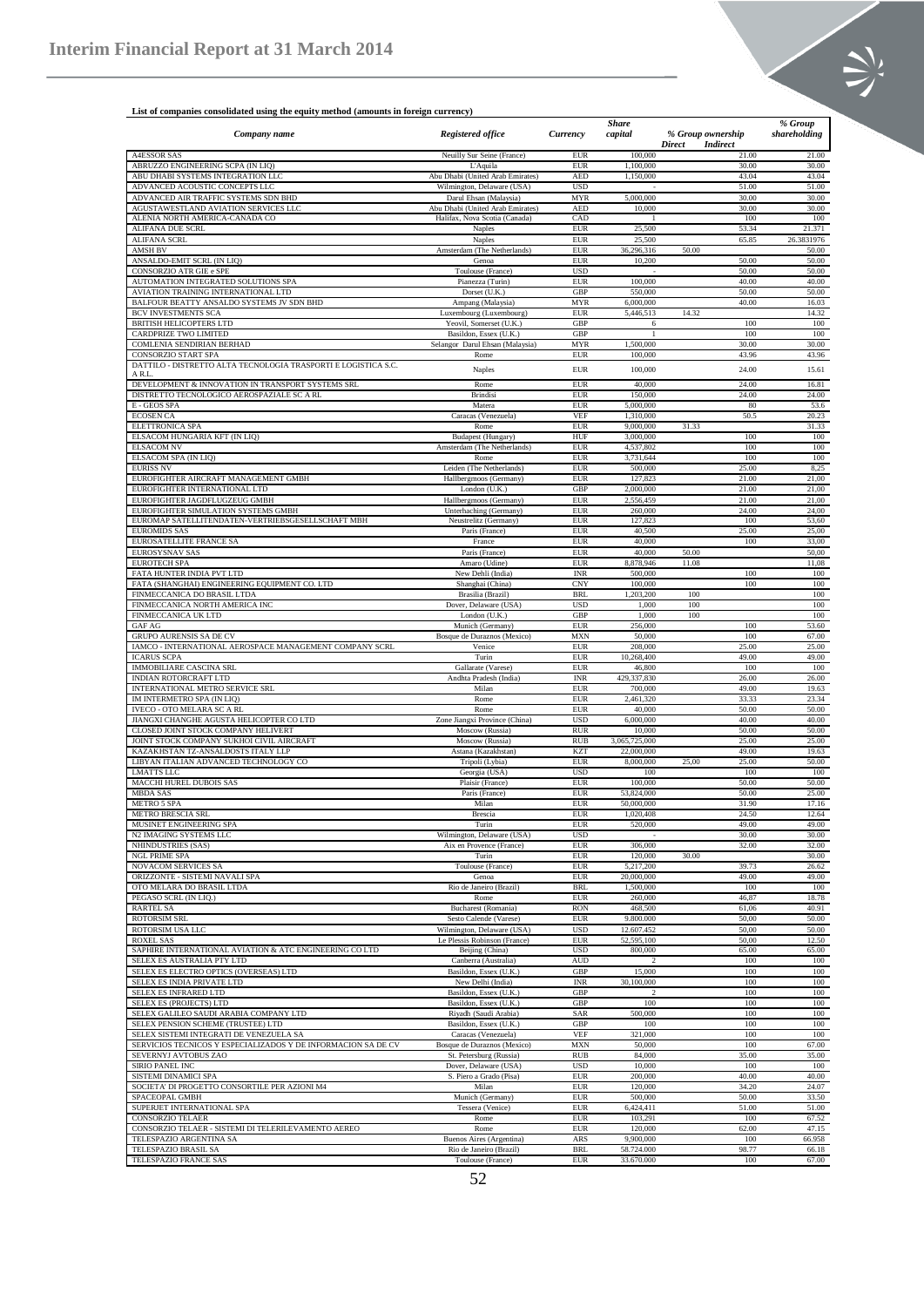

**List of companies consolidated using the equity method (amounts in foreign currency)**

| TELESPAZIO HUNGARY SATELLITE TELECOMMUNICATIONS LTD | Budapest (Hungary)             | <b>EUR</b> | 100,000     |       | 100   | 67.00 |
|-----------------------------------------------------|--------------------------------|------------|-------------|-------|-------|-------|
| TELESPAZIO IBERICA SL                               | Barcelona (Spain)              | <b>EUR</b> | 2.230.262   |       | 100   | 67.00 |
| TELESPAZIO NORTH AMERICA INC                        | Doover, Delaware (USA)         | USD        | 10          |       | 100   | 67.00 |
| <b>TELESPAZIO SPA</b>                               | Rome                           | EUR        | 50,000,000  |       | 100   | 67.00 |
| TELESPAZIO VEGA UK LTD                              | Welwyn Garden City, Herts (UK) | GBP        | 30,000,100  |       | 100   | 67.00 |
| TELESPAZIO VEGA UK SL                               | Madrid (Spain)                 | <b>EUR</b> | 3.100       |       | 100   | 67.00 |
| TELESPAZIO VEGA DEUTSCHLAND GMBH                    | Darmstadt (Germany)            | <b>EUR</b> | 44.150      |       | 100   | 67.00 |
| THALES ALENIA SPACE SAS                             | Cannes La Bocca (France)       | <b>EUR</b> | 979.240.000 | 33.00 |       | 33.00 |
| WIN BLUEWATER SERVICES PRIVATE LIMITED              | New Delhi (India)              | <b>INR</b> | 12,000,000  |       | 99.99 | 99.99 |
| XAIT SRL                                            | Ariccia (Rome)                 | <b>EUR</b> | 50,000      |       | 100   | 100   |
| ZAO ARTETRA                                         | Moscow (Russia)                | <b>RUB</b> | 353,000     |       | 51.00 | 51.00 |

Below are the main changes in the scope of consolidation at 31 March 2014 in comparison with 31 March 2013:

| <b>COMPANY NAME</b>                                       | <b>EVENT</b>                       | <b>MONTH</b>   |
|-----------------------------------------------------------|------------------------------------|----------------|
| Companies which entered the scope of consolidation:       |                                    |                |
| Closed Joint Stock Company Helivert                       | newly purchased                    | May 2013       |
| Dattilo – Distretto alta tecnologia per l'industria SCaRL | newly purchased                    | July 2013      |
| Fata (Shanghai) Engineering Equipment Co. LTD             | newly purchased                    | August 2013    |
| Oto Melara Do Brasil LTDA                                 | newly purchased                    | November 2013  |
| Indian Rotorcraft Ltd                                     | newly purchased                    | December 2013  |
| Ansaldo STS Do Brasil Sistemas De Transporte              | newly purchased                    | February 2014  |
| Ferroviari                                                |                                    |                |
| Companies which left the scope of consolidation:          |                                    |                |
| Trimprobe SpA (in liq.)                                   | deconsolidated                     | May 2013       |
| Turboenergy Srl                                           | left the shareholding structure    | August 2013    |
| Western Investors Technology Group, Inc.                  | deconsolidated                     | August 2013    |
| Western Investors Technology Group, L.P.                  | deconsolidated                     | August 2013    |
| Immobiliare Fonteverde (in liq.)                          | deconsolidated                     | October 2013   |
| AgustaWestland America LLC                                | deconsolidated                     | November 2013  |
| Quadrics Ltd (in liq.)                                    | deconsolidated                     | December 2013  |
| Telespazio Nederland BV Iin liq.)                         | deconsolidated                     | December 2013  |
| Ansaldo Energia Group                                     | sold                               | December 2013  |
| <b>Merged companies:</b>                                  |                                    |                |
| <b>Agusta Holding BV</b>                                  | <b>AgustaWestland NV</b>           | September 2013 |
| Finmeccanica Group Services Spa                           | Finmeccanica Group Real Estate Spa | October 2013   |
| <b>SELEX Systems Integration GmbH</b>                     | <b>Selex Communications GmbH</b>   | October 2013   |
| AgustaWestland Inc.                                       | AgustaWestland North America Inc.  | December 2013  |
| AgustaWestland N.V.                                       | AgustaWestland Spa                 | January 2014   |
| Elsag North America LLC                                   | Selex ES Inc.                      | January 2014   |
| Selex Communications Inc.                                 | Selex ES Inc.                      | January 2014   |
| Orangee Srl                                               | Selex ES Spa                       | January 2014   |
| Cyberlabs Srl                                             | Selex ES Spa                       | January 2014   |
|                                                           |                                    |                |

## Companies which changed their name:

| <b>OLD NAME</b>                    | <b>NEW NAME</b>                  |              |
|------------------------------------|----------------------------------|--------------|
| <b>Selex Communications GmbH</b>   | Selex ES GmbH                    | October 2013 |
| Finmeccanica Group Real Estate Spa | Finmeccanica Global Services Spa | October 2013 |
| Selex Systems Integration Inc.     | Selex ES Inc.                    | January 2014 |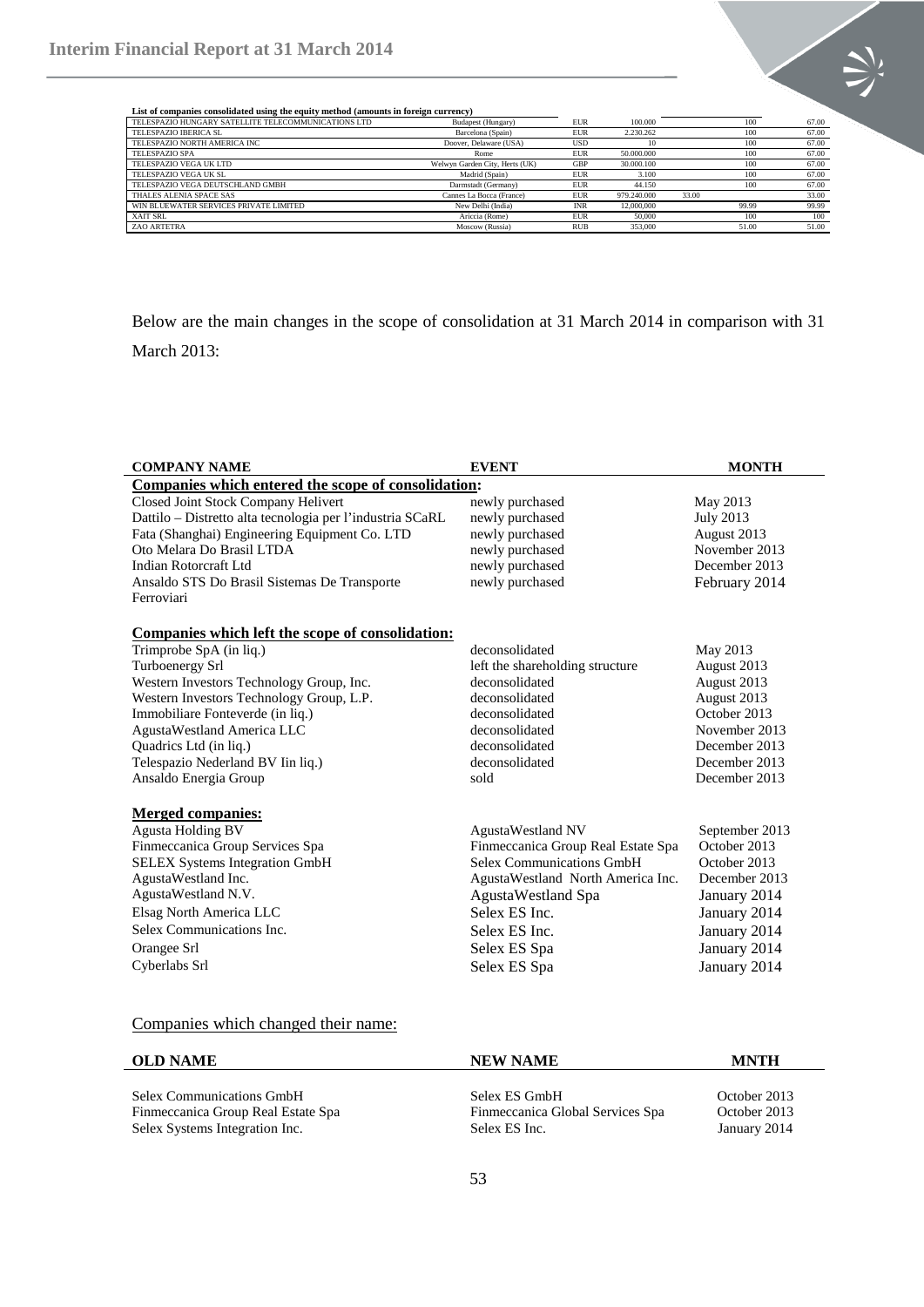

Companies that as a result of the adoption of the new IFRS 11, changed their consolidation method from the proportionate one to the equity one,:

Telespazio Group THALES Alenia Space SAS Group AMSH BV MBDA SAS Group Aviation Training International Ltd Rotorsim Srl Rotorsim USA LLC Closed Joint Stock Company Helivert Consorzio ATR GIE e SPE Superjet International Spa Balfour Beatty Ansaldo Systems JV SDN BHD Kazakhstan TZ-Ansaldo STS Italy LLP Advanced Acoustic Concepts LLC